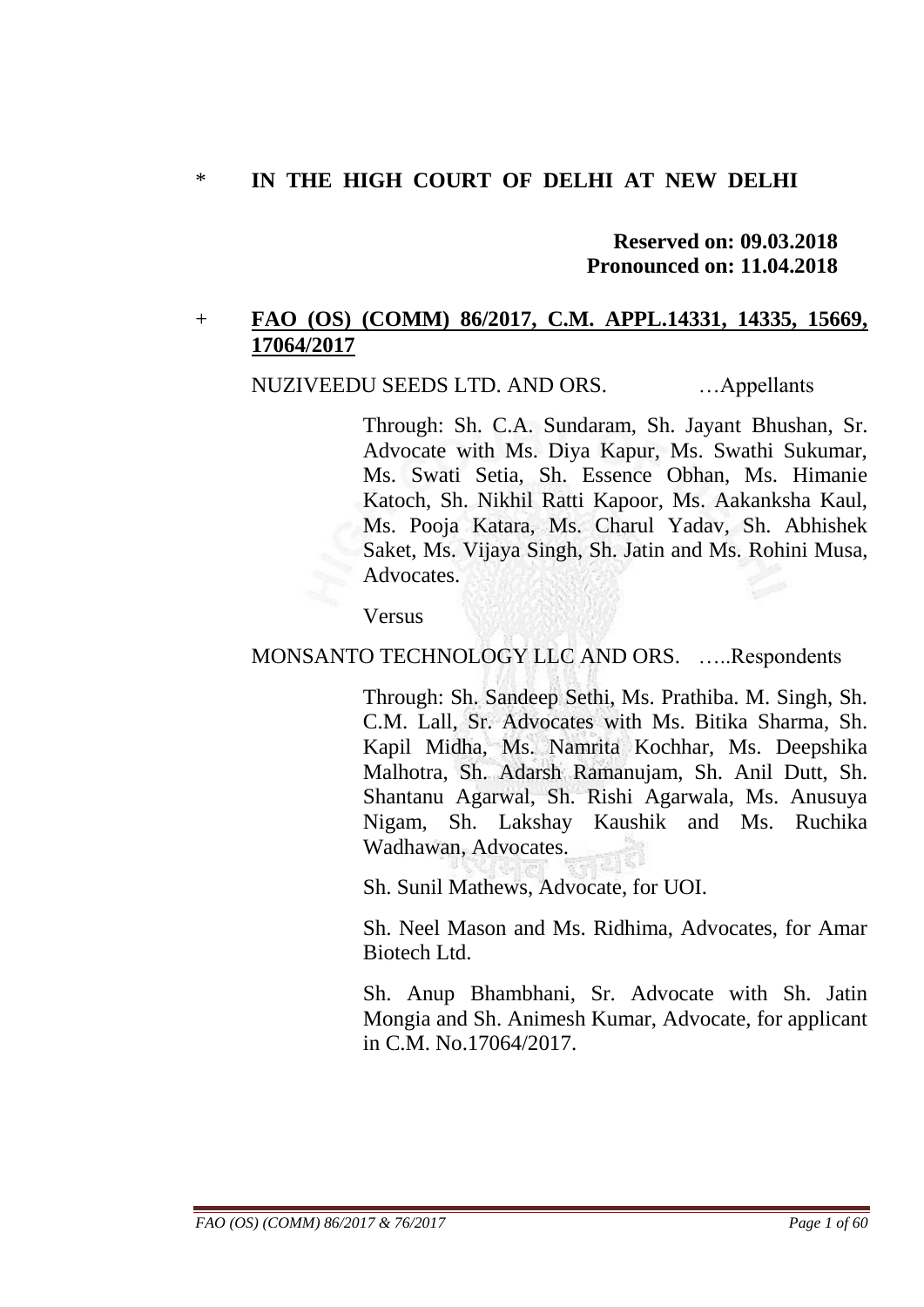# + **FAO (OS) (COMM) 76/2017, CAV. 328/2017, C.M. APPL.13348- 13352/2017**

### MONSANTO TECHNOLOGY LLC AND ORS. …..Appellants

Through: Sh. Sandeep Sethi, Ms. Prathiba. M. Singh, Sh. C.M. Lall, Sr. Advocates with Ms. Bitika Sharma, Sh. Kapil Midha, Ms. Namrita Kochhar, Ms. Deepshika Malhotra, Sh. Adarsh Ramanujam, Sh. Anil Dutt, Sh. Shantanu Agarwal, Sh. Rishi Agarwala, Ms. Anusuya Nigam, Sh. Lakshay Kaushik and Ms. Ruchika Wadhawan, Advocates.

## NUZIVEEDU SEEDS LTD. AND ORS. …Respondents

Through: Sh. C.A. Sundaram, Sh. Jayant Bhushan, Sr. Advocate with Ms. Diya Kapur, Ms. Swathi Sukumar, Ms. Swati Setia, Sh. Essence Obhan, Ms. Himanie Katoch, Sh. Nikhil Ratti Kapoor, Ms. Aakanksha Kaul, Ms. Pooja Katara, Ms. Charul Yadav, Sh. Abhishek Saket, Ms. Vijaya Singh, Sh. Jatin and Ms. Rohini Musa, Advocates.

# **CORAM: HON'BLE MR. JUSTICE S. RAVINDRA BHAT HON'BLE MR. JUSTICE YOGESH KHANNA**

# **MR. JUSTICE S. RAVINDRA BHAT**

 $\%$ 

*Facts*

1. This common judgment disposes of two appeals (FAO (OS) 86/2017 and FAO (OS) (COMM) 76/2017). Monsanto Technology LLC (referred to as "Monsanto") prefers FAO (Comm) 76/2017; Nuziveedu, the appellant in FAO (OS) 86/2017, would be referred to as such in this judgment. The facts in Monsanto"s appeal are referred to, for convenience.

2. The second and third appellants in Monsanto"s appeals are subsidiaries/affiliates of Monsanto Technology LLC ("Monsanto"). Monsanto set up the third appellant as a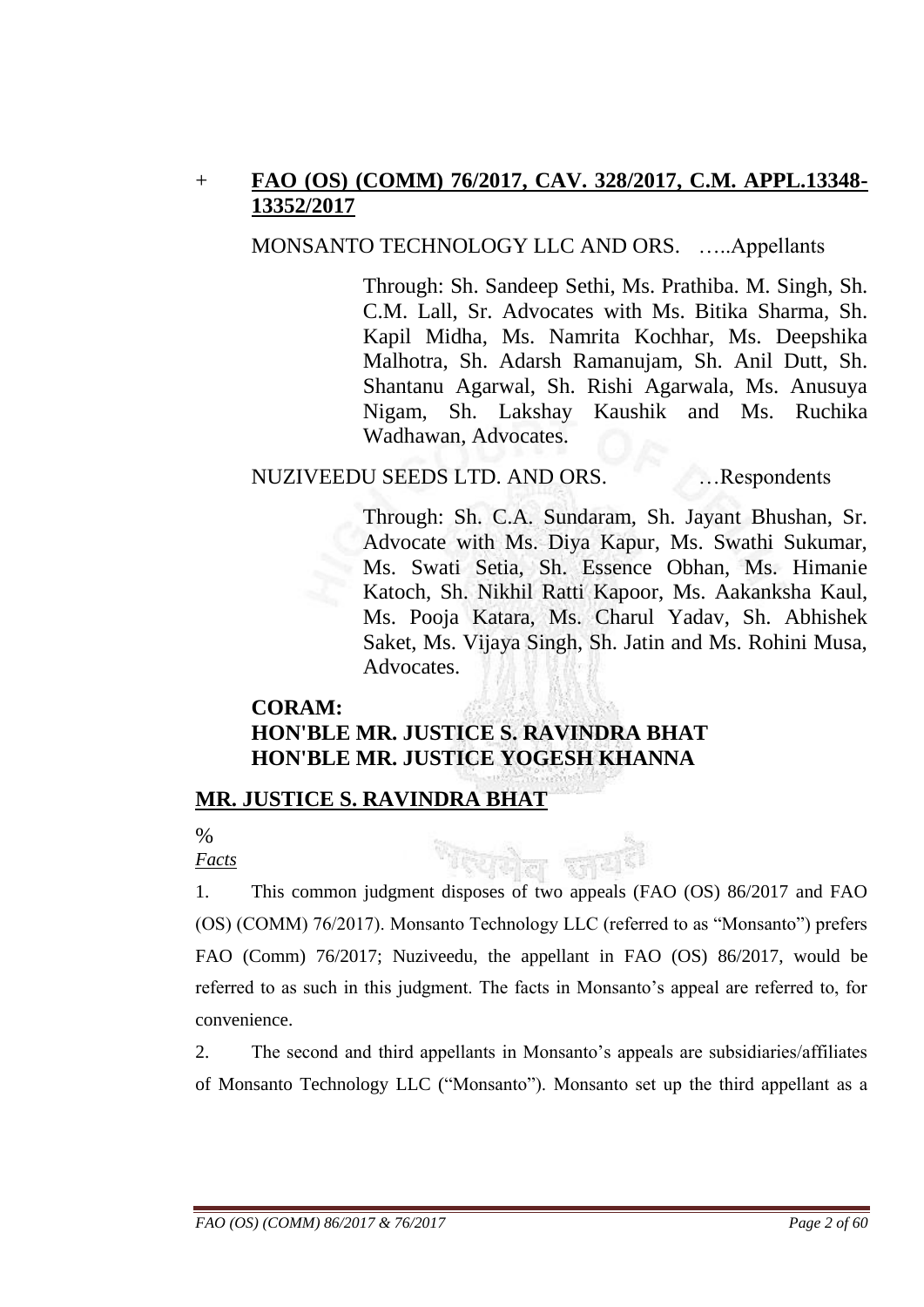joint venture with Maharashtra Hybrid Seed Company ("Mahyco") to undertake Bt. Trait<sup>1</sup> licensing business in India. These entities (Monsanto, Mahyco *et al*) are referred to collectively as "Monsanto". Nuziveedu is a private sector seeds company in India. The other respondents (in Monsanto"s appeals) are Nuziveedu"s subsidiaries; all are engaged in the same business of, *inter alia*, developing new hybrids and varieties of cotton. Nuziveedu and its subsidiaries currently possess approvals for over 29% of all cotton hybrids approved by the Genetic Engineering Appraisal Committee ("GEAC"), one of the regulatory bodies constituted under the *Environment (Protection) Act, 1986* and rules thereunder, by the Ministry of Environment, Forest and Climate Change, to accord approval on proposals relating to the release of genetically modified organisms and products into the environment.

3. Monsanto appeals the judgment of a learned single judge (the "impugned judgment") which directed it to continue supplying Bt. Cotton transgenic variety (Donor Seeds) under the 2015 Sub-License Agreements except as to the rate of trait fee payable, thereunder. The learned single judge also held that Nuziveedu would be liable

"*to tender, and pay, the trait fee to Monsanto, for the use of the suit patent and trademarks, at such rates as are in accord with the prevalent local laws, as in force or revised from time to time; and (iii) upon being suitably notified, be obliged to execute necessary documents so as to render the contract(s) in accord with the "GM Technology (GM Trait) Licensing Agreement" as prescribed under the "Licensing and Formats for GM Technology Agreement Guidelines, 2016", notified by the Government of India*."

4. Nuziveedu appeals the rejection of its application, which urged rejection of Monsanto's patent (Indian Patent No. 214436, covering an invention titled "METHODS" FOR TRANSFORMING PLANTS TO EXPRESS BACILLUS THURINGIENSIS DELTAENDOTOXINS"- hereafter called "the subject patent") cannot be sustained as it is an excluded subject matter, by Section 3 (j) the *Patents Act, 1970* (hereafter, the

-

<sup>&</sup>lt;sup>1</sup>"Bt." refers to the bacteria *bacillus thuringiensis* which is toxic to the bollworm, a pest that commonly attack certain crops (i.e. cotton).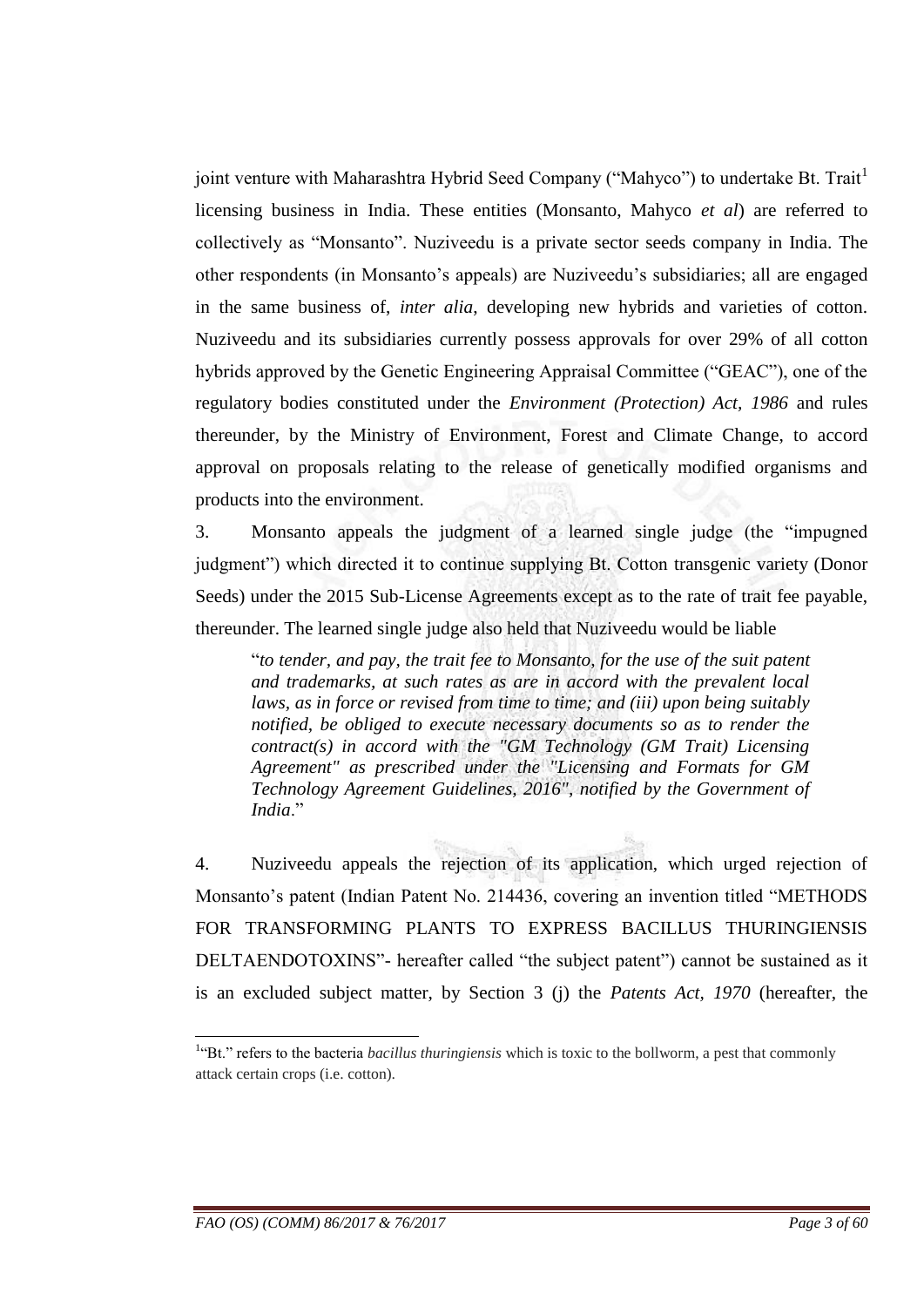"Patents Act"). Section 3(j) excludes from patentability

"*plants and animals in whole or any part thereof other than microorganisms but including seeds, varieties and species and essentially biological processes for production or propagation of plants and animals.*"

### *Brief Facts*

5. Monsanto applied to the Indian Patent Office on May 1, 2001 in the National Phase PCT Application No. PCT/US99/26086, claiming a patent with a priority date of November 4, 1998. It was eventually granted to it (i.e. Patent No. 214436, the subject patent). The patent included the "*nucleic acid sequence*" and the consequent process to insert the "*nucleic acid sequence*" in plant cells. 27 claims were granted in the said patent. In this regard, Claims Nos. 25 to 27 related to a particular chemical product i.e. the nucleic acid sequence, Claims 1 to 24 were process claims which dealt with genetic engineering process or biotechnology methods to insert the nucleic acid sequence (claimed under claim nos. 25 to 27) into a plant cell. Monsanto claimed that its invention comprised of:

- identification of desired gene (Cry2Ab) from the DNA of BT (Bacillus Thuringiensis) bacteria, which is found naturally in the soil;

- making (synthesizing) nucleic acid sequence by copying the Cry2Ab for insertion into a plant cell; and

- the method of inserting the said nucleic acid sequence into a plant cell.

6. Monsanto is the owner of the Indian Patent No.214436, which is directed to an invention titled "*Methods For Transforming Plants To Express Bacillus Thuringiensis Deltaendotoxins*"with the following details:

| <b>PCT</b> International Application No. | PCT/US99/26086 |
|------------------------------------------|----------------|
| Date of National Phase Entry:            | May 01, 2001   |
| Date of Publication under Section 11A of | March 16, 2007 |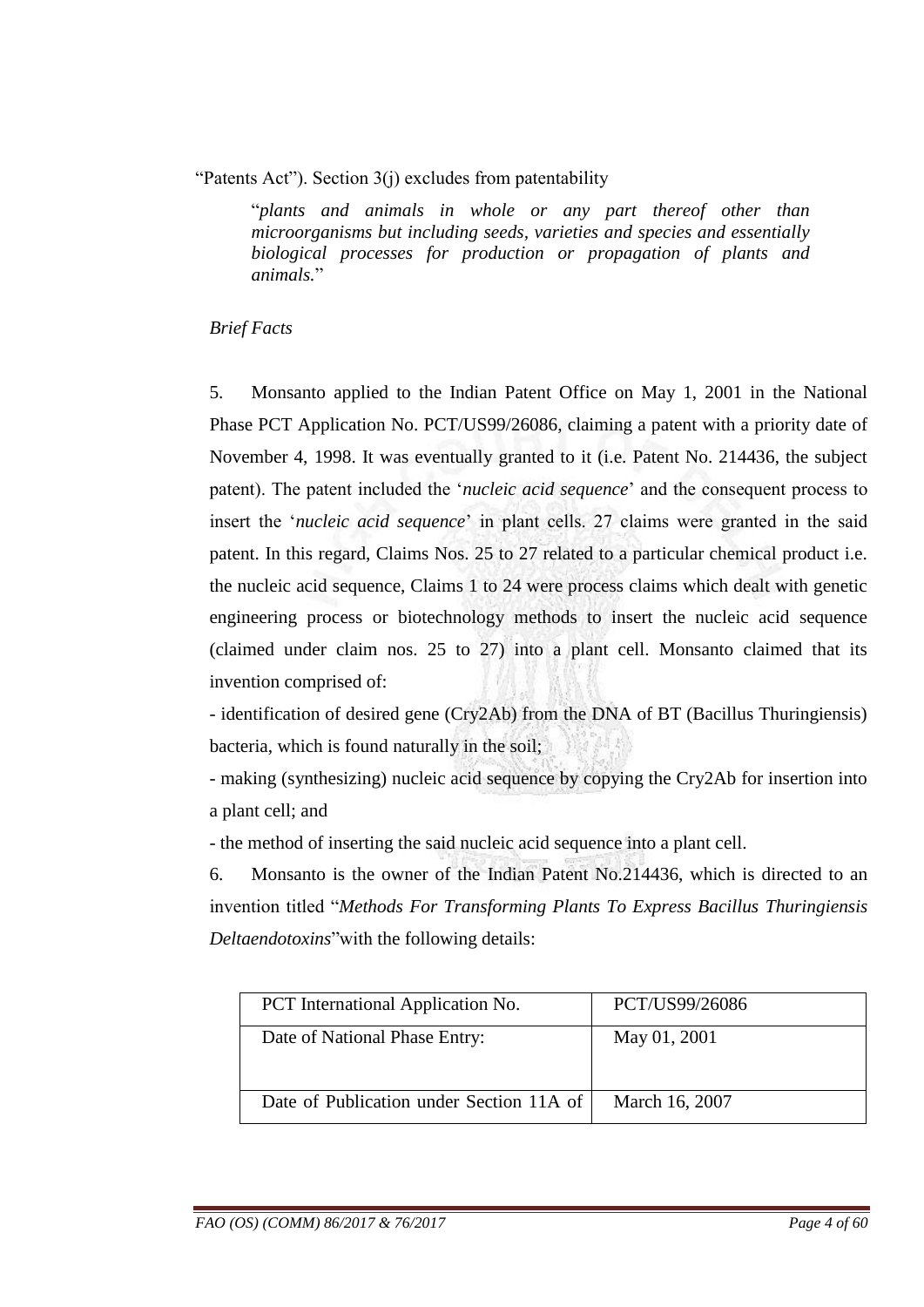| the Patents Act         |                   |
|-------------------------|-------------------|
| <b>Grant of Patent</b>  | February 12, 2008 |
| Post-grant journal data | March 31, 2008    |

7. The relevant grounds of the subject patent in India are in respect of the following claims:

"*25. A nucleic acid sequence comprising a promoter operably linked to a first polynucleotide sequence encoding a plastid transit peptide, which is linked in frame to a second polynucleotide sequence encoding a Cry2Ab Bacillus thuringiensis 8-endotoxin protein, wherein expression of said nucleic acid sequence by a plant cell produces a fusion protein comprising an amino-terminal plastid transit peptide covalently linked to said 5 endotoxin protein, and wherein said fusion protein functions to localize said 5-endotoxin protein to a subcellular organelle or compartment.* 

*26. The nucleic acid sequence of claim 25, wherein said second polynucleotide sequence encodes a Cry2Ab Bacillus thuringiensis 8 endotoxin protein selected from the group of sequences consisting of SEQ ID NO:2 and SEQ ID NO: 18.* 

*27. The nucleic acid sequence of claim 26, wherein said second polynucleotide sequence is selected from the group of sequences consisting of SEQ ID NO: 1 and SEQ ID NO: 17.*"

8. Monsanto claims that the patent is a biotech invention containing the infusion of Bt gene into the cotton genome. The Bt. bacterium eradicates pests afflicting the cotton plant. Monsanto states that the patent does not cover plants *per se*, but does cover components that can be termed *microbiological processes and microorganisms,* thus patentable under the *Patents Act*. It claims that using the patented technology, it created a large number of donor Bt. cotton seeds and distributed them to seed companies, (including Nuziveedu and its subsidiaries under different agreements). The licensees agreed to payment of royalties for the use of such donor seeds to introgress<sup>2</sup> the desirable genetic trait into their own specific hybrid varieties by backcrossing.

<sup>&</sup>lt;sup>2</sup> introgression" is the process of the introduction of genes from the gene pool of one species into that of another during hybridization, Collins Dictionary (available at:

[https://www.collinsdictionary.com/dictionary/english/introgression\)](https://www.collinsdictionary.com/dictionary/english/introgression)(last accessed on 09.04.2018)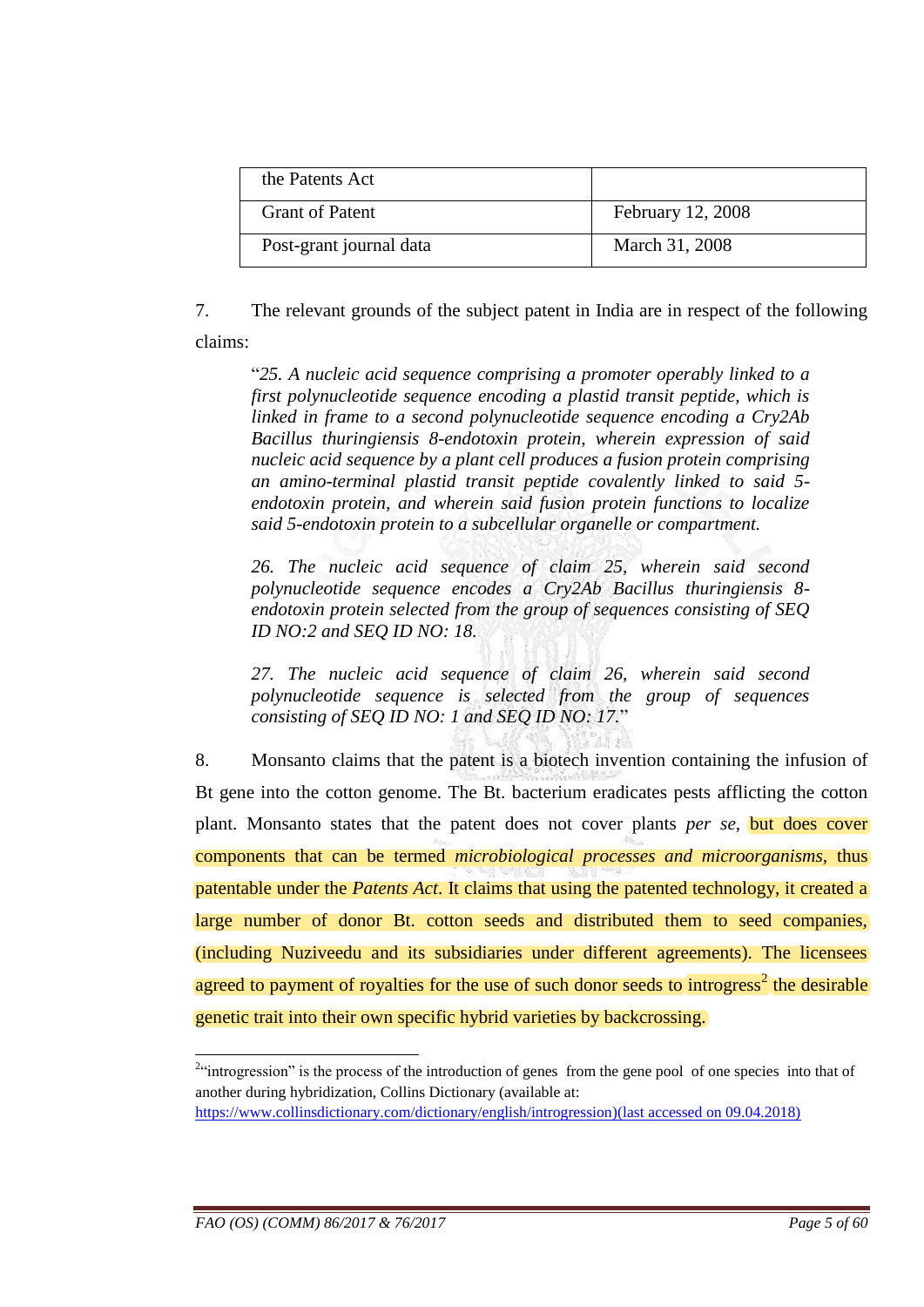9. Monsanto sold 50 seeds of a Bt. Cotton transgenic variety (Donor Seeds) for  $\overline{550}$ lakhs to Nuziveedu and its subsidiaries under licensing agreements signed in 2004.This was renewed through the signing of a new agreement in 2015. Nuziveedu and its subsidiaries used those Donor Seeds in their breeding program to inherit the Bt. cotton trait to their proprietary cotton plant varieties. According to Nuziveedu, the Bt. Cotton plant Varieties (hereafter "Bt. Varieties") developed by it and its subsidiaries have their own distinct characteristics, apart from the Bt. Trait and are distinct from the Donor Seeds variety initially provided by Monsanto. Nuziveedu and its subsidiaries state that they have applied for IP protection for all their Bt. Cotton Plant Varieties under the *Protection of Plant Varieties and Farmers' Rights Act, 2001* (hereafter called the "PV Act").

10. Cotton was initially included in the list of essential commodities under the *Essential Commodities Act, 1955* by the Central Government (Department of Agriculture, Cooperation and Farmers Welfare under the Ministry of Agriculture and Farmers Welfare), in exercise of the powers conferred by Section 3 of the *Essential Commodities Act, 1955*. It was, however, later removed from the list of essential commodities. Again, it was reintroduced, with the issue and promulgation of the *Cotton Seeds Price (Control) Order, 2015* on December 7, 2015 to provide for an effective system for fixing the sale price of cotton seeds to ensure their availability to the farmers at fair, reasonable and affordable prices and for uniform regulation across India of the sale price of cotton seeds with the existing and future Genetic Modification (GM) technologies.

11. The Central Government estimated that from 2010 to 2015, the domestic seed companies paid Monsanto's subsidiary, approximately  $\bar{\mathcal{F}}1,600$  crore in excess of the actual trait value fixed by various State Governments. Since the State Governments considered a trait value lower than the contractually imposed trait value by the said third appellant, in fixing the maximum sale price, Nuziveedu and other domestic seed companies represented through letters dated July 19, 2015, July 23, 2015 and August 10, 2015 to Monsanto requesting them to consider charging the trait value at the rates

<u>.</u>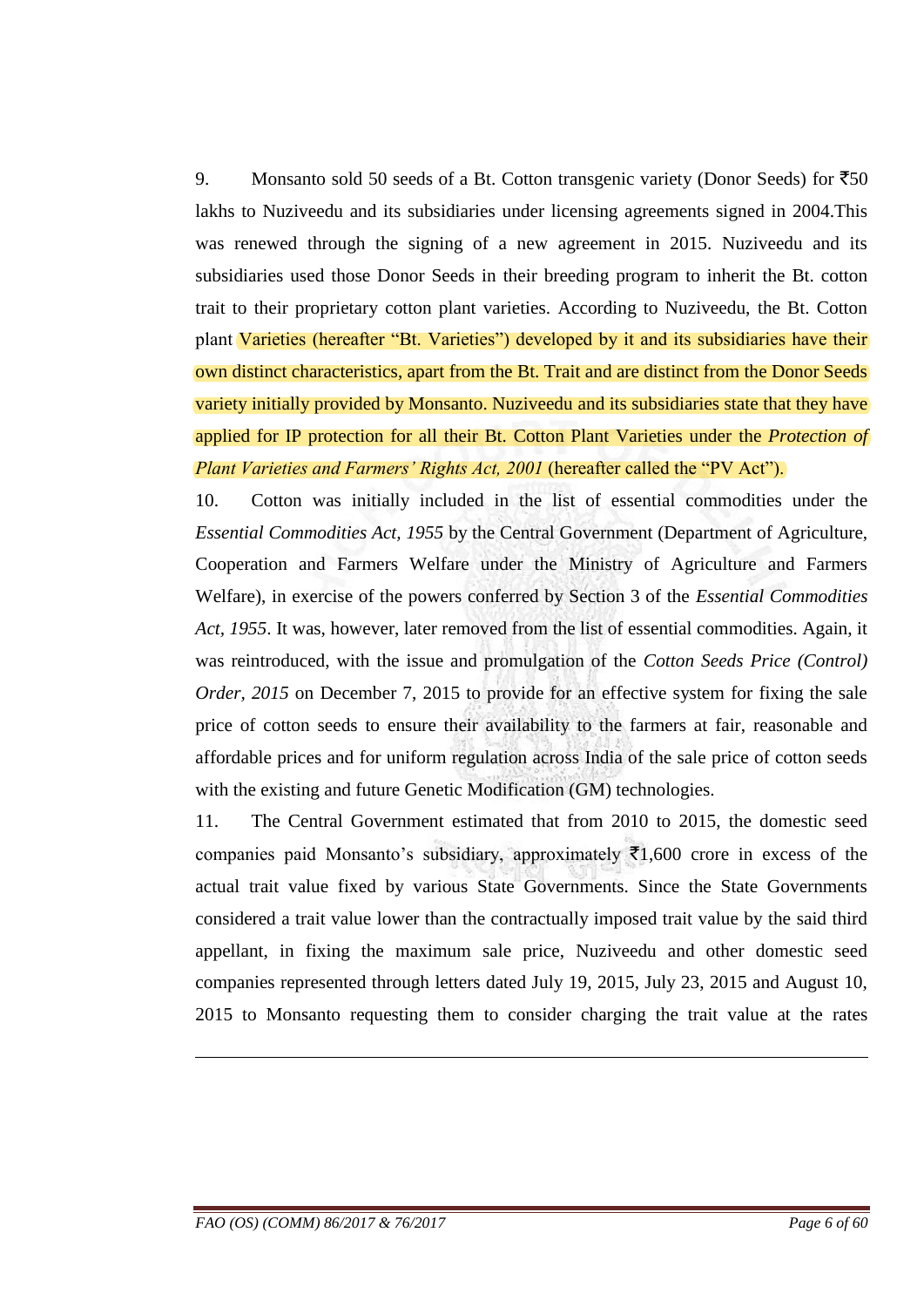determined by State Governments. Monsanto, which thereafter filed arbitration petitions under Section 9 of the *Arbitration and Conciliation Act, 1996*, rejected this, against the seed companies before the Bombay High Court, for securing the amount, which it claimed, was due and payable during the *kharif*2015-16 season. The Bombay High Court did not grant any interim reliefs in favour of the Monsanto group in those petitions. They then issued notices dated November 14, 2015 to the Nuziveedu group, in effect terminating the license arrangements.

12. Cases under *Section 19(l)(a) of the Competition Act, 2002* against Monsanto and its subsidiaries, were apparently filed before the Competition Commission of India (CCI) filed by the (i) All India Kishan Sabha, (ii) Department of Agriculture and Cooperation, (iii) State of Telangana, and (iv) National Seed Association of India and various other seed companies. The CCI eventually passed an order on 13.04.2016 directing the Monsanto group of companies not to enforce the post-termination clauses on the Nuziveedu group.

13. The issues in the present suit are confined to the infringement of patent, trademark and passing off which Monsanto filed against the Nuziveedu group, after disputes arose between them with respect to payment of fee. The Nuziveedu group refused to pay license fee in terms of the agreements with Monsanto, claiming that legally they were obliged to pay no more and Monsanto could not claim anymore than, the "*trait value*" fixed by the State governments. The suit also concerns the alleged continuing infringement by Nuziveedu and its subsidiaries, *inter alia*, of the Indian Patent Number IN 214436, as described above, which Monsanto claims are in violation of Monsanto"s proprietary rights in the said patent.

14. Monsanto claimed to be the lawful owner and the patentee of the said patent and claims entitlement to rights granted under section 48 of the *Patents Act, 1970*.Nuziveedu, on the other hand, refutes that the suit claim, for enforcement of patents is liable to be rejected as the subject patent is solely concerning an unpatentable matter (by reason of Section 3 (j)). It also counter-claims, stating that the patent granted is liable to be cancelled. As against Monsanto"s application for interim relief (of injunction to restrain Nuziveedu and its subsidiaries from using the Bt. Variety and the traits in question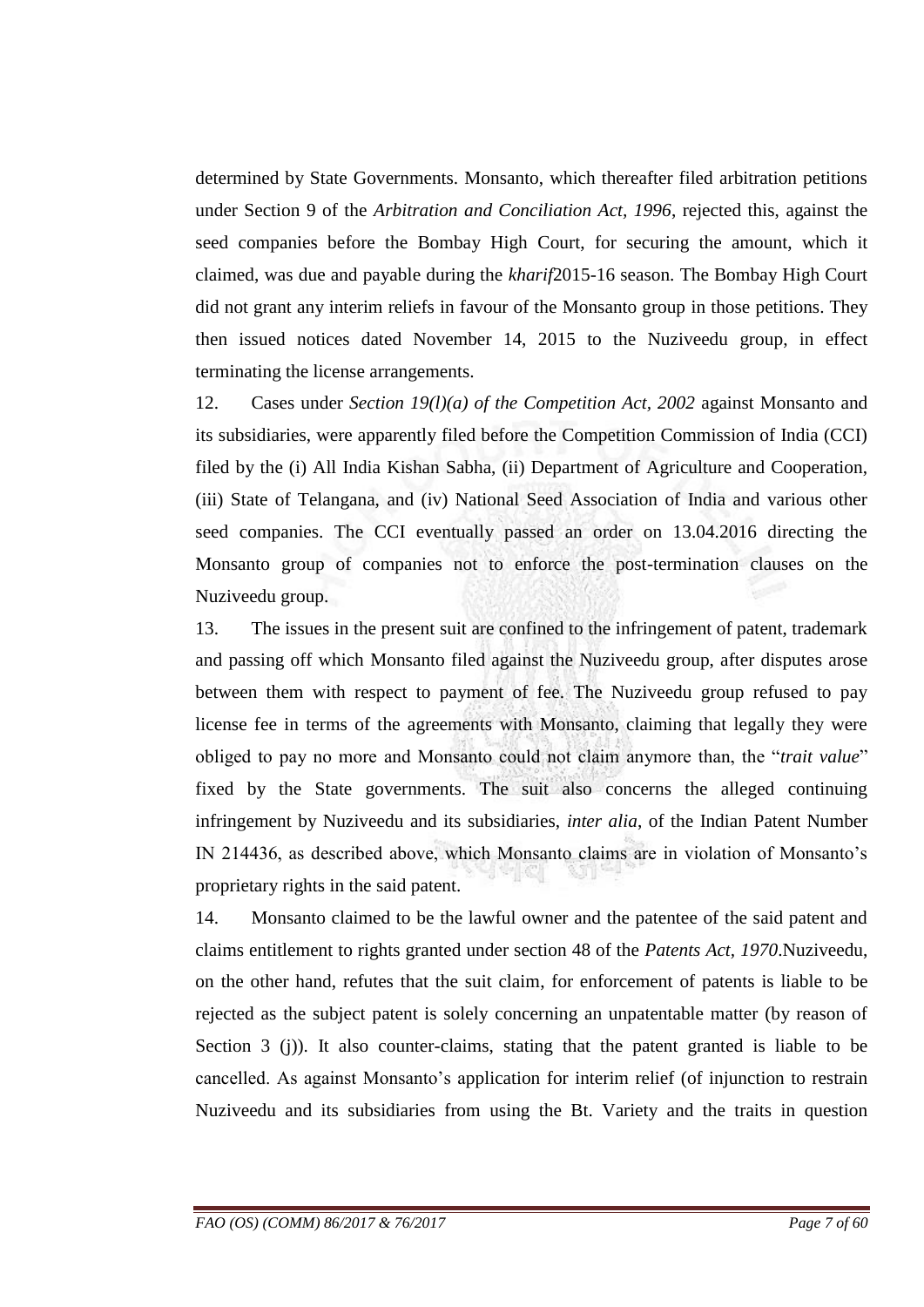without licensing or without payment on agreed terms), Nuziveedu sought rejection of the suit.

15. Nuziveedu submitted that the crops with the Bt.  $\text{Trait}^3$  are referred to as genetically modified crops ("GM crops"), because they acquire an insect resistant trait through genetic modification. In a laboratory Bt. Trait genes can be inserted only into a variety (which is amenable for regeneration in lab conditions) through a biotechnology process, which after transformation is called as a transgenic variety. However, this by itself is not a variety which can be grown by farmers. Nuzive edu submits that the Bt Trait can be transferred from this variety into other varieties by traditional plant breeding methods and by farmers, to get a successful yield can grow only such new transgenic varieties.

16. Nuziveedu contended that they used the Donor Seeds transferred by Monsanto in their breeding process for improving their varieties with the Bt. Trait. They argued that the gene or the method of transformation was not transferred to them and only seeds of the transgenic variety were given. Nuziveedu also reiterated that the donor seeds of the transgenic variety supplied by the Monsanto group could not be used by farmers unless they were used as a donor variety by them (i.e. the Nuziveedu companies) to breed new varieties with more or additional traits, produce their seeds and supply them to farmers. Nuziveedu invested in extensive R&D to integrate the Bt. Trait from the transgenic variety Bt. Cotton Seed procured from the Monsanto group.

17. It is argued by Nuziveedu, that Monsanto is solely responsible under law to ensure the quality of Bt. Cotton seeds that are produced and sold to the farmers. They (Nuziveedu) have no responsibility under law to maintain the quality of Bt. Cotton seeds. The quality standards for Bt. Cotton seeds have been prescribed and regulated under the provisions of the *Seeds Act, 1966* (Sections 4, 5, 6 and 7) and the rules made thereunder. It is also relevant to mention that now the *Seeds Act, 1966*, governs all approvals for new

<u>.</u>

<sup>&</sup>lt;sup>3</sup>A "trait" signifies a "characteristic, quality or tendency" possessed of by anything. (Ref Collins Dictionary (*supra*)). In technical parlance, therefore, a genetic trait is typically those characteristics or attributes of an organism that are expressed by genes.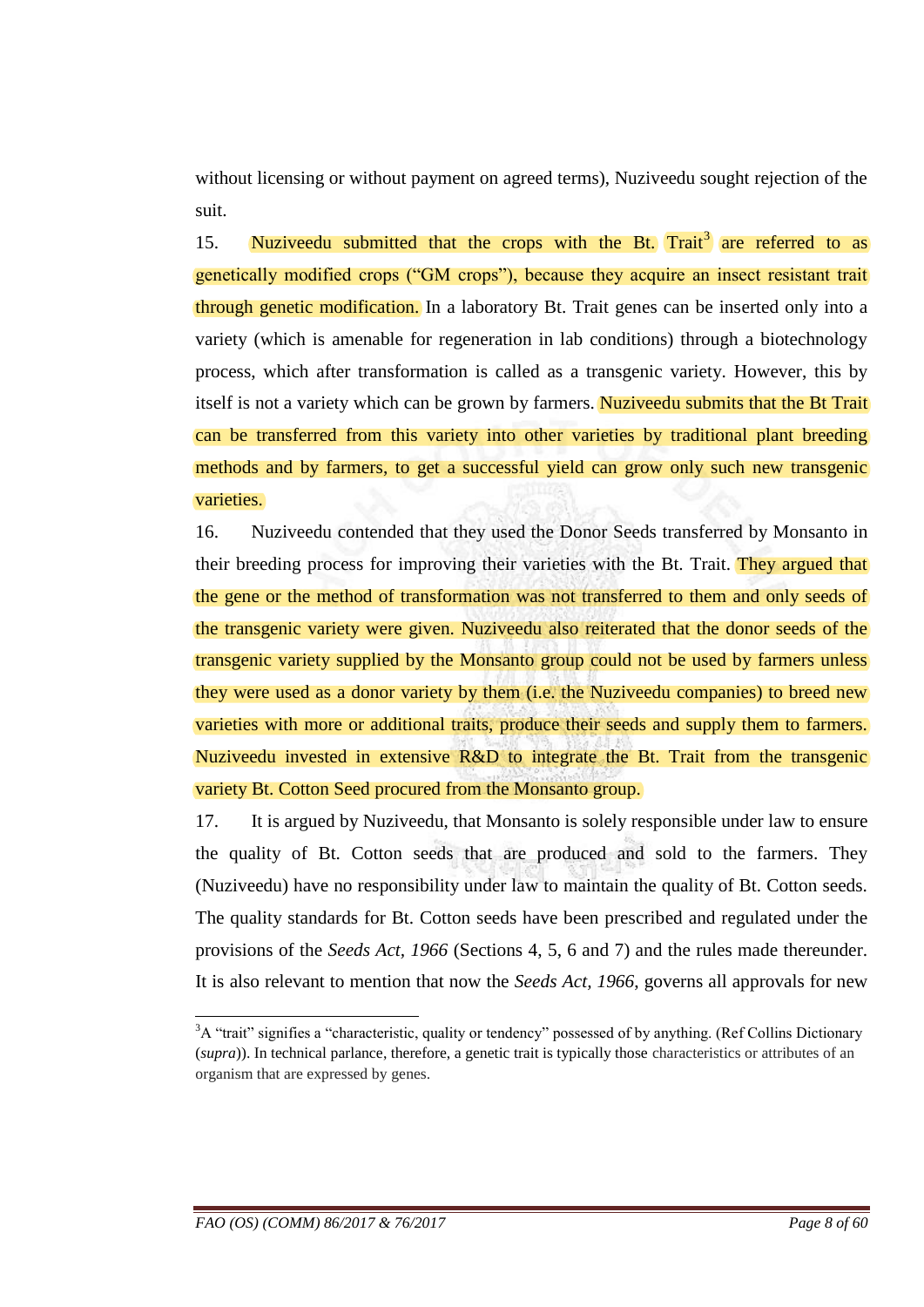hybrid varieties and there is no longer a requirement to obtain a No objection certificate (NOC) from the Review Committee on Genetic Modification (RCGM) or GEAC.

18. Monsanto, in its suit, sought for an *ad interim* injunction against Nuziveedu, claiming that cause of action arose on account of the Nuziveedu companies continuing to "market and sell" Genetically Modified Hybrid Cotton Planting Seeds despite termination of the sub-license agreements. These agreements included trademark sub-license arrangements. Monsanto alleged violation of their intellectual property rights *vis-à-vis* the registered patent (described above), and the trademarks BOLLGARD and BOLLGARD II, the acts of commission or omission indulged in by the Nuziveedu group companies being such as amounting to infringement or passing off of their "illegally" manufactured products sold or offered to be sold in such packing or under such labels (BOLLGARD) bearing such marks as are identical or deceptively or confusingly similar to that of Monsanto's.

19. The learned single judge, by the impugned judgment held that the Nuziveedu companies cannot be injuncted against the use of the suit patent or the trademarks, such right of the respondents to continued use of suit patent or trademarks not being unconditional. The learned single judge negated Nuziveedu"s argument regarding patentability and held that the patent in respect of the subject matter, i.e. the two traits in the varieties, which resulted in Bollworm resistant seeds, could be protected under the *Patents Act*. The learned single judge thereafter, gave the following directions:

"*(1). The parties shall remain bound by their respective obligations under the terms and conditions of the 2015 Sub-License Agreements (except as indicated hereinafter) for the period(s) stipulated therein, or till the same are lawfully terminated, the post contractual obligations continuing to be effective even beyond, as mutually agreed;* 

- *(2). Monsanto shall :-*
- *(i). be entitled to all the rights under the 2015 Sub-License Agreements except as to the rate of trait value payable thereunder;*
- *(ii). suitably inform the defendants within four weeks of this order :-*
- *(a). modification of terms as to the rate of the trait fee payable by the defendants (sub-licensees) bringing it in accord with the prevalent local laws, as in force or revised from time to time; and*
- *(b). the proposal for modification of the contract(s) so as to render the same to be in accord with "GM Technology (GM Trait) Licensing*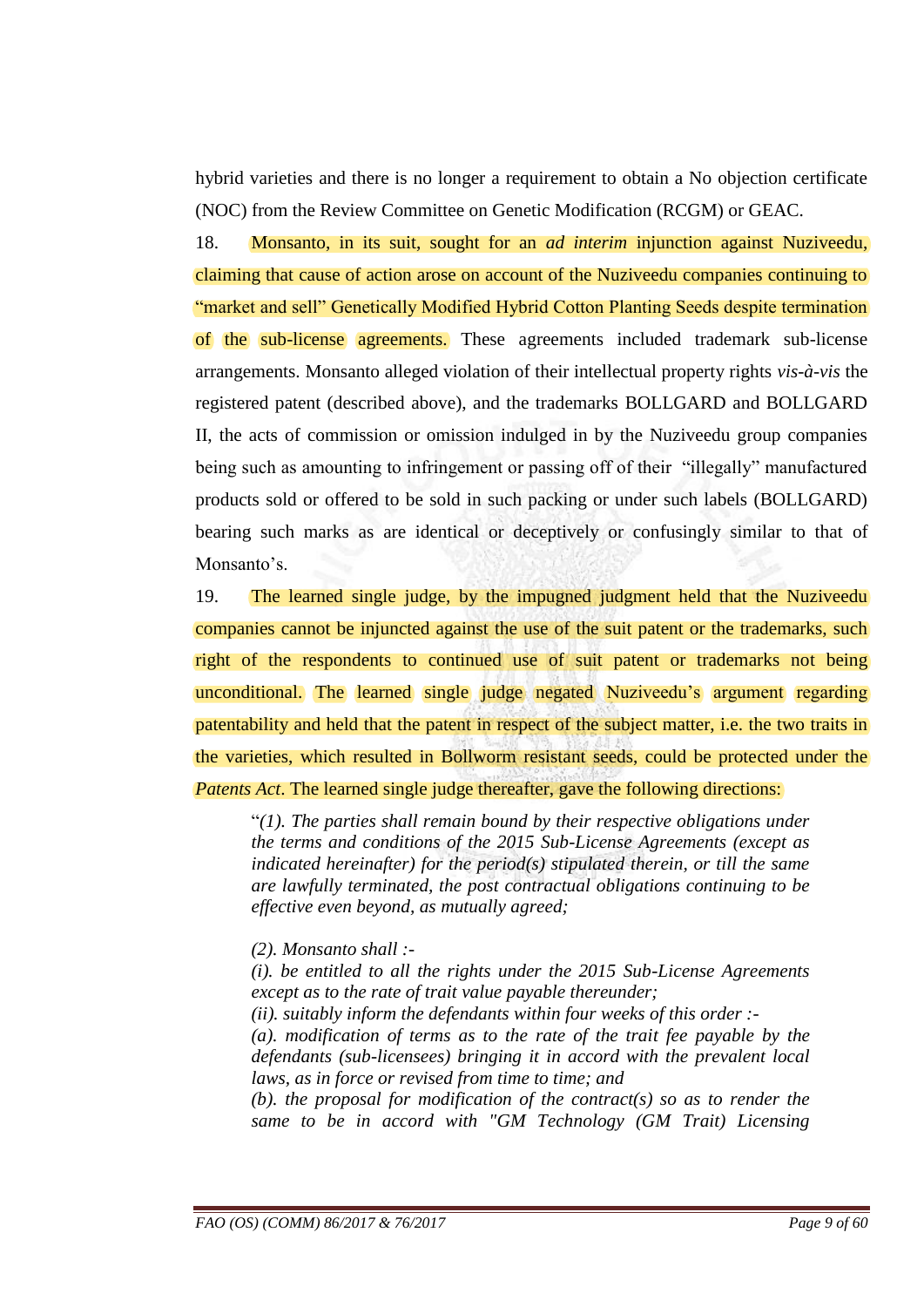*Agreement", as prescribed under the "Licensing and Formats for GM Technology Agreement Guidelines, 2016", notified by the Government of India.* 

*(3). The defendants shall :- (i). be entitled to all the rights under the 2015 Sub-License Agreements except as to the rate of trait fee payable thereunder; (ii). be liable to tender, and pay, the trait fee to Monsanto, for the use of the suit patent and trademarks, at such rates as are in accord with the prevalent local laws, as in force or revised from time to time; and (iii). upon being suitably notified, be obliged to execute necessary documents so as to render the contract(s) in accord with the "GM Technology (GM Trait) Licensing Agreement" as prescribed under the "Licensing and Formats for GM Technology Agreement Guidelines, 2016", notified by the Government of India;* 

*(4). In the event of Monsanto not accepting the tender of the trait fee in terms of the above directions, the defendants will have the liberty to deposit the same, in the court, from time to time, in terms of the periodicity stipulated in the Sub-License Agreements, and notify Monsanto simultaneously;* 

*(5). In the event of the trait fee being deposited in the court, as per the liberty granted above to the defendants, Monsanto will have the liberty to withdraw the amount(s) thus deposited in the court, from time to time;* 

*(6). In the event of default on the part of Monsanto, to withdraw the amount(s) as above, within one month of such deposit(s), the Registrar General shall keep each such deposit in interest bearing fixed deposit receipt in a nationalized bank, initially for a period of six months with provision for auto-renewal;* 

*(7). The defendants shall be obliged to maintain and render accounts including of month-wise sales, for each quarter of every financial year for which this order ordains, with further liability to place on record of the court duly-audited accounts within two months of the close of each financial year, making available copies thereof to Monsanto;* 

*(8). The directions about payment, or deposit, of trait fee or rendition of accounts shall presently pertain to the period beginning with financial year 2016-2017;*

*(9). The defendants shall make due compliance with directions concerning payment or deposit, and rendition of accounts for the period ending with March 2017 by 31st May, 2017 and would be entitled to adjust amounts, if any, already paid on such account in terms of earlier interim orders in this*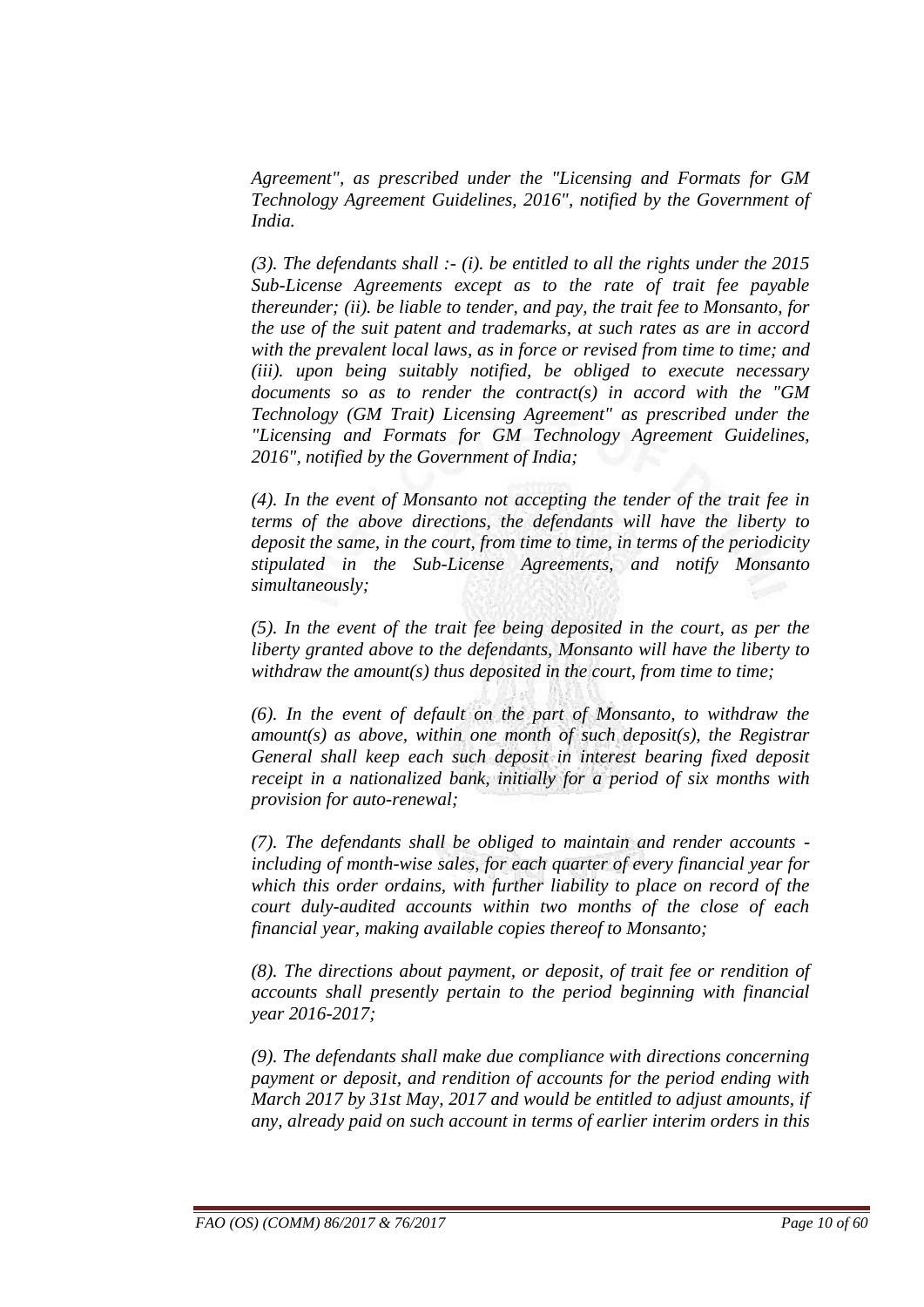*case, or in terms of orders of arbitral tribunals, or otherwise;* 

*(10). All acts undertaken in terms of these directions, including in the nature of payment(s) or deposit(s) of the trait fee shall be without prejudice to the rights or contentions of all parties in the main suit; and* 

*(11). The default, if any, by the defendants in strict compliance with the above directions would render them disentitled to the continued use of the suit patent or trademarks of Monsanto, consequent whereupon, in such event they would stand injuncted against continued use of suit patent and registered trademarks of Monsanto for the pendency of the suit.*"

20. Monsanto is aggrieved by the findings and directions given by the learned single judge in the impugned order, which directs it to compulsorily license its intellectual property in terms of the 2015 Sub-License Agreements,(that stood terminated in November, 2015) on the allegedly erroneous finding that such termination is invalid. Nuziveedu"s argument in its appeals is with regard to the alleged erroneous conclusions with regard to the scope of the patent claims, the scope of Section 3 (j) of the *Patent Act*, the use of the suit patent and the applicability of the PV Act.

### *Procedure in appeal*

21. After the initial hearing of the appeal, the counsel for parties indicated to this court that since the main issue to be addressed is the sustainability of Monsanto"s patent, in view of the pointed challenge to it, by Nuziveedu, parties should consider and argue, *finally* this aspect. This meant that in case Monsanto's contentions prevailed, the question to be decided would be the extent of damages and also the direction impugned by it, contained in the learned single judge"s decision. On the other hand, if Nuziveedu succeeded in its appeal, Monsanto's suit would stand rejected and the surviving issue would be the correctness of the learned single judge's direction to supply Bt. Cotton seeds. The court also notices that the impugned judgment had pertinently observed as follows:

*―A perusal of the pleadings in the main suit and those concerning various applications (including counter claims) reveals that factual matrix forming the core of the cause of action alleged here is substantially undisputed, even to the event of facts forming the core of the*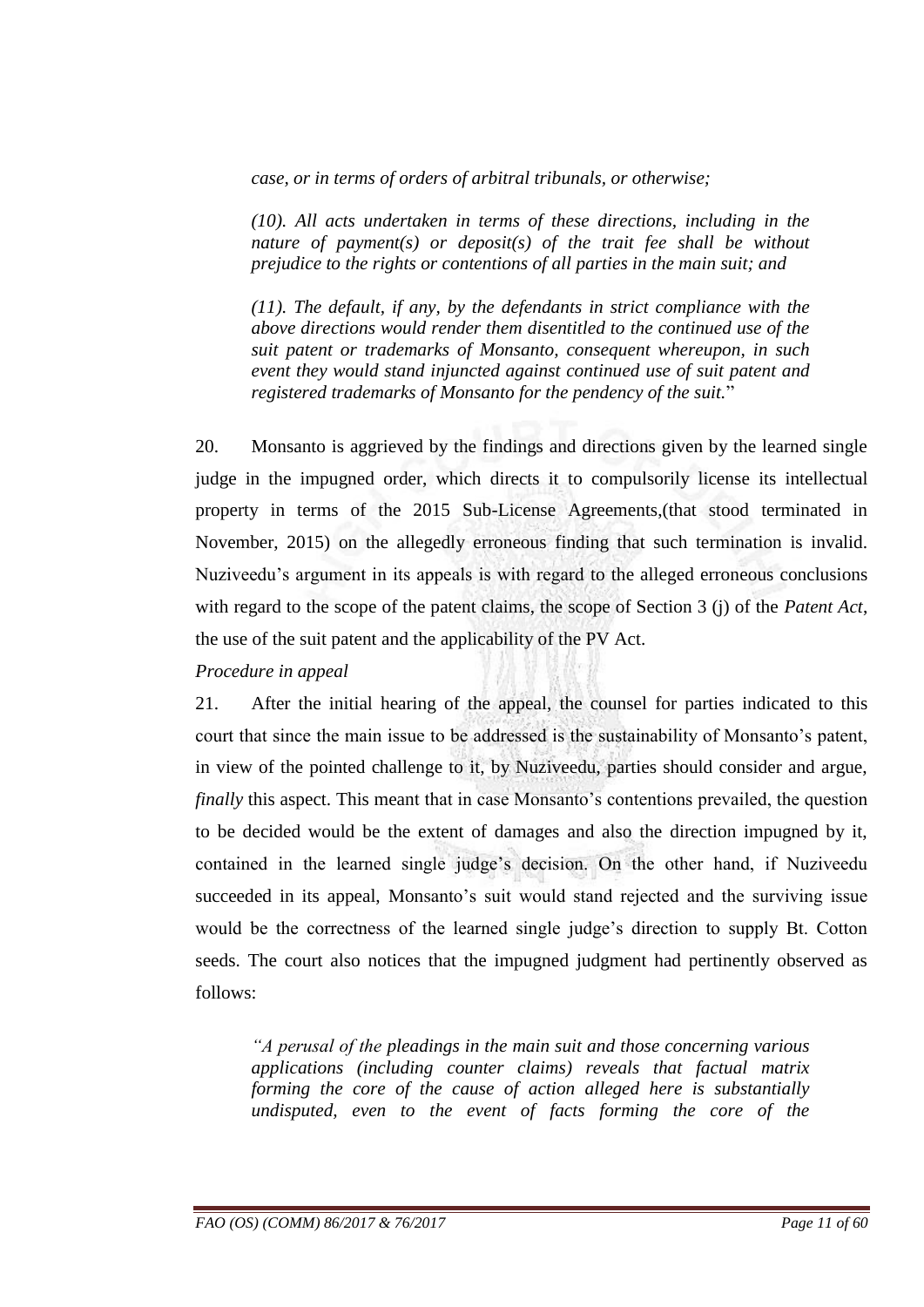*circumstances leading the parties on both sides of the divide having run afoul of each other, the arguments raised on the prime application (under Order XXXIX Rules 1 and 2 CPC) essentially raising questions of law rather than questions of fact. In that view of the matter, the court had asked the parties, mid-way the hearing on the interlocutory applications, to explain as to why the questions of law should be addressed twice in the same proceedings once in the context of the interim reliefs – where they would be based on prima facie assessment and consequently tentatively – and then again at the final adjudication, which may not be in sync with the letter and spirit of the Commercial Courts, Commercial Division And Commercial Appellate Division of High Courts Act, 2015 (hereinafter to as ―the Commercial Courts Act‖), jurisdiction whereunder has been invoked. Both sides, however, were lukewarm to the suggestion for expeditious disposal of the main suit, upon questions of law being addressed and adjudicated by recourse to the process of special procedure of ―summary judgment‖ under Order XIIIA CPC, as legislated by the Commercial Courts Act. Monsanto referred, in such context, to the counter claim (CC 51/2016) which has been pressed by the defendants as justification for such disinclination.‖*

22. During the hearing, the parties agreed that the main issue, concerning legality of the patent, on a construction of Section 3 (j) of the *Patents Act*, could be decided finally and if the answer (as indicated earlier) was in favour of Monsanto, the facts pertaining to damages and injunctive relief may have to be gone into in the civil trial. Parties also agreed that the issue of patentability can be urged on the basis of the material on record, in the form of records before the learned single judge (spanning approximately 28 volumes of documents).

*Nuziveedu's contentions*

23. Mr. C.A Sundaram, learned senior counsel on behalf of Nuziveedu (which has appealed against the decision rejecting its argument against patentability of Monsanto's subject varieties) highlighted that the patent eventually granted to Monsanto only included the "nucleic acid sequence" and the consequent process to insert the "nucleic acid sequence' in plant cells. It is emphasized that under the Indian regulatory regime, a plant or seed, which has such a nucleic acid sequence containing the Cry2Ab gene, cannot be granted a patent in India and is an excluded matter, notwithstanding that it may be an "invention" in view of the provisions of Section  $3(j)$  of the *Patents Act*. Section  $3(j)$  of the

新可

भारप्रकोल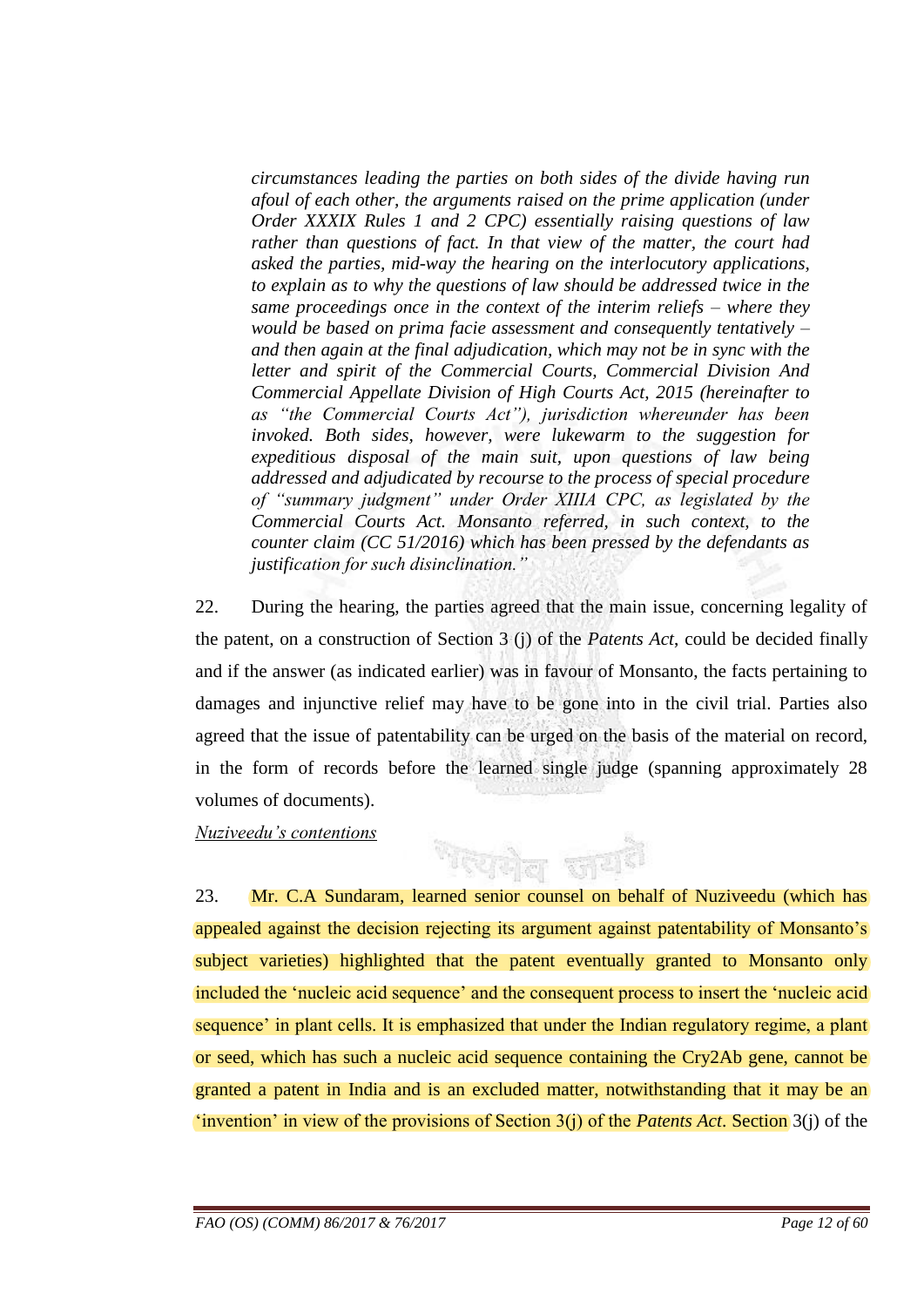*Patents Act*, it is argued, categorically prohibits the grant of patent in regard to plants, including seeds (whole or part) and varieties. Accordingly, unlike the position in the USA, the patent granted to Monsanto in India does not include a plant or seed with the Bt. Trait. Nuziveedu thereby, submitted that the patent granted to Monsanto in India does not cover any claims for plants, seeds, breeding methods with respect to the Bt. Trait.

24. The above mentioned sub-license agreements also included clauses on payment of trait value, use of the Nuziveedu"s trademarks on seed packets, restrictions on developing or entering into arrangements in relation to competing technologies and onerous provisions on termination of the sub-license agreements, including destruction of germplasm and parental lines. Nuziveedu pertinently mentioned that at no point of time did Monsanto in effect license any 'technology'. Nuziveedu merely sold cotton-seeds of a transgenic variety containing the Bt. Trait to seed companies and consequently demanded trait value on sale of all seeds of new varieties evolved by Nuziveedu thereafter.

25. It was further highlighted by Mr. Sundaram that the Bt. Trait by itself is neither useful nor can it be sold to the farmers directly. It needs to be transferred into superior cotton hybrids to be used by farmers. The Bt. Trait needs to be integrated with cotton hybrids through traditional plant breeding methods so that the cotton seeds have the agronomic traits required for the production of cotton. It was submitted that the Bt. Trait is only a loss prevention mechanism of the genetic potential of the Cotton Hybrid and the same has no contribution to the enhancement of yield. The primary submission of Nuziveedu on the point of not violating the impugned patent of Monsanto lies within the shelter of Section 3 of the *Patents Act*. Nuziveedu cited Sections 3(c), (h) and (j) of the *Patents Act, 1970* which are as follows:

- a.Section 3(c) of the *Patents Act* excludes from patentability "*the mere discovery of a scientific principle or the formulation of an abstract theory or discovery of any living thing or non-living substance occurring in nature.*"
- b.Section 3(h) of the *Patents Act* excludes from patentability "*a method of agriculture or horticulture.*"
- c.Section 3(j) of the *Patents Act* excludes from patentability "*plants and animals in whole or any part thereof other than microorganisms but including seeds, varieties and*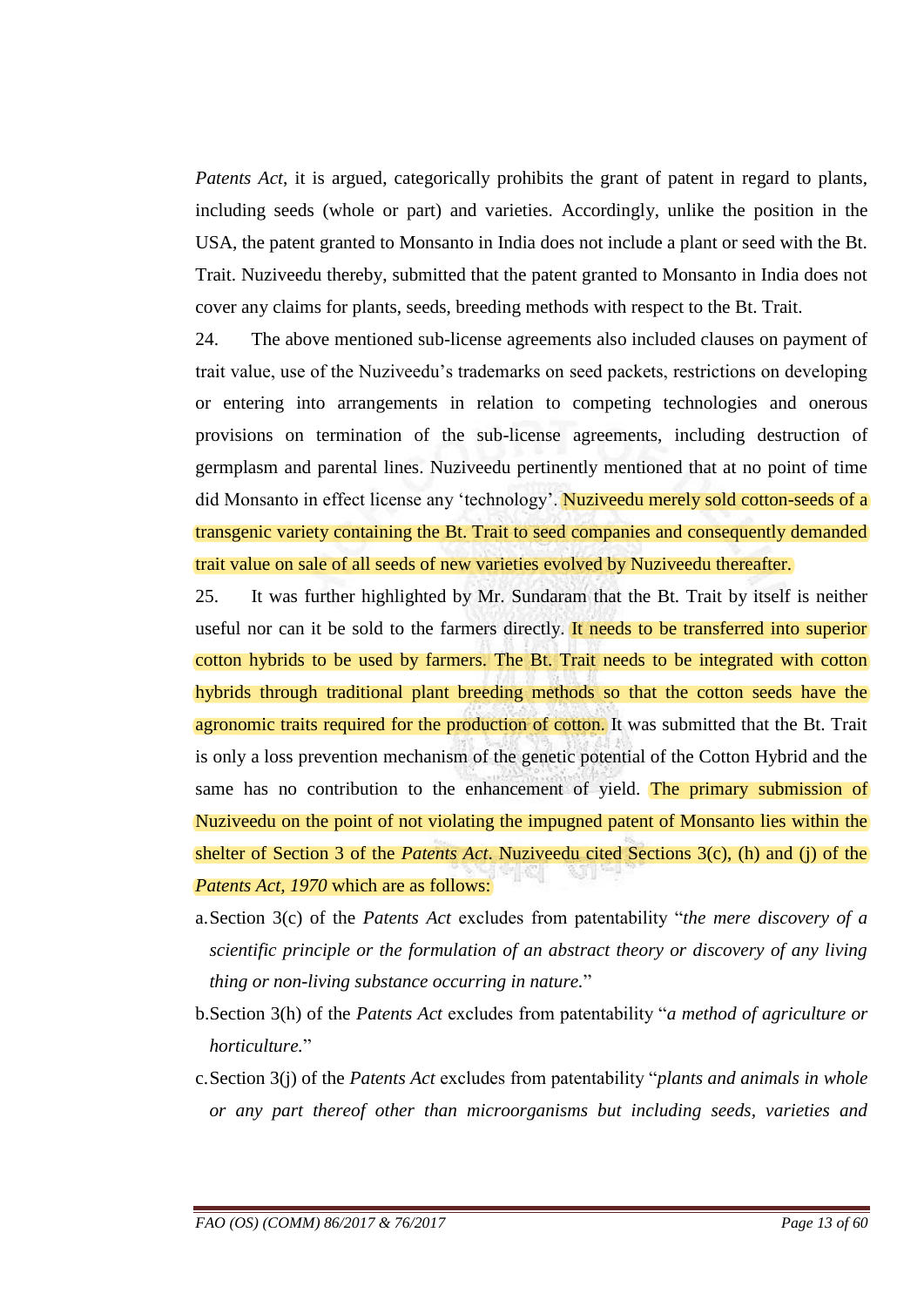*species and essentially biological processes for production or propagation of plants and animals.*"

26. Nuziveedu urged that the plant breeding and introduction of traits in a variety is a natural biological process. Upon integration or embedment of the Bt. trait into Nuziveedu"s hybrid varieties, it cannot be detached and, in fact, there is no available technology either with Nuziveedu or in the public domain to remove or segregate the Bt. trait from its own proprietary varieties or restore them to their original status without the Bt. trait. The moment any nucleic acid sequence is introduced into any plant cell, the plant cell becomes unpatentable under Indian law; however, this does not extinguish all intellectual property rights in the inventions, improvements and innovations related to plants, seeds and varieties.

27. It was argued on behalf of Nuziveedu that Monsanto"s claims under the suit patent are bad in law since Claim nos.1 to 24 -which were granted- are "process claims" which deal with genetic engineering or biotechnology method to insert the "nucleic acid sequence" (as in claims nos.25 to 27) into a plant cell; which steps are practiced only in laboratory conditions unlike Nuziveedu"s procedure or of other seed companies, breeders and farmers, which are entirely biological processes. It is argued that Monsanto"s claims are founded on other claims that were initially submitted with the application under the PCT (Patent Corporation Treaty), and withdrawn, as they were unacceptable to Indian authorities. It is submitted that of 59 original claims, only 26 survived and were granted. Monsanto's claim in the suit seeks enforcement of patent rights on claims that were disallowed and, therefore, withdrawn.

28. Nuziveedu in its counter claim (CC no.51/2016) sought revocation of the suit patent under Section 64 of the *Patents Act*. Reliance on grounds such as absence of novelty [Section 64 (1) (e)], absence of obviousness [Section 64 (1) (f), complete specification not revealing any "invention" [Section 64(1)(d)], deficiency in complete specifications [Section  $\overline{64}$  (1) (h)], deficiency of claims [Section 64 (1) (i)], false suggestions or representations [Section 64 (1) (j)], non-compliance of the requirements of Section 8 [Section 64 (1) (m)], non-disclosure of source or geographical origin [Section 64 (1) (b)] and the invention claimed in the complete specification being not useful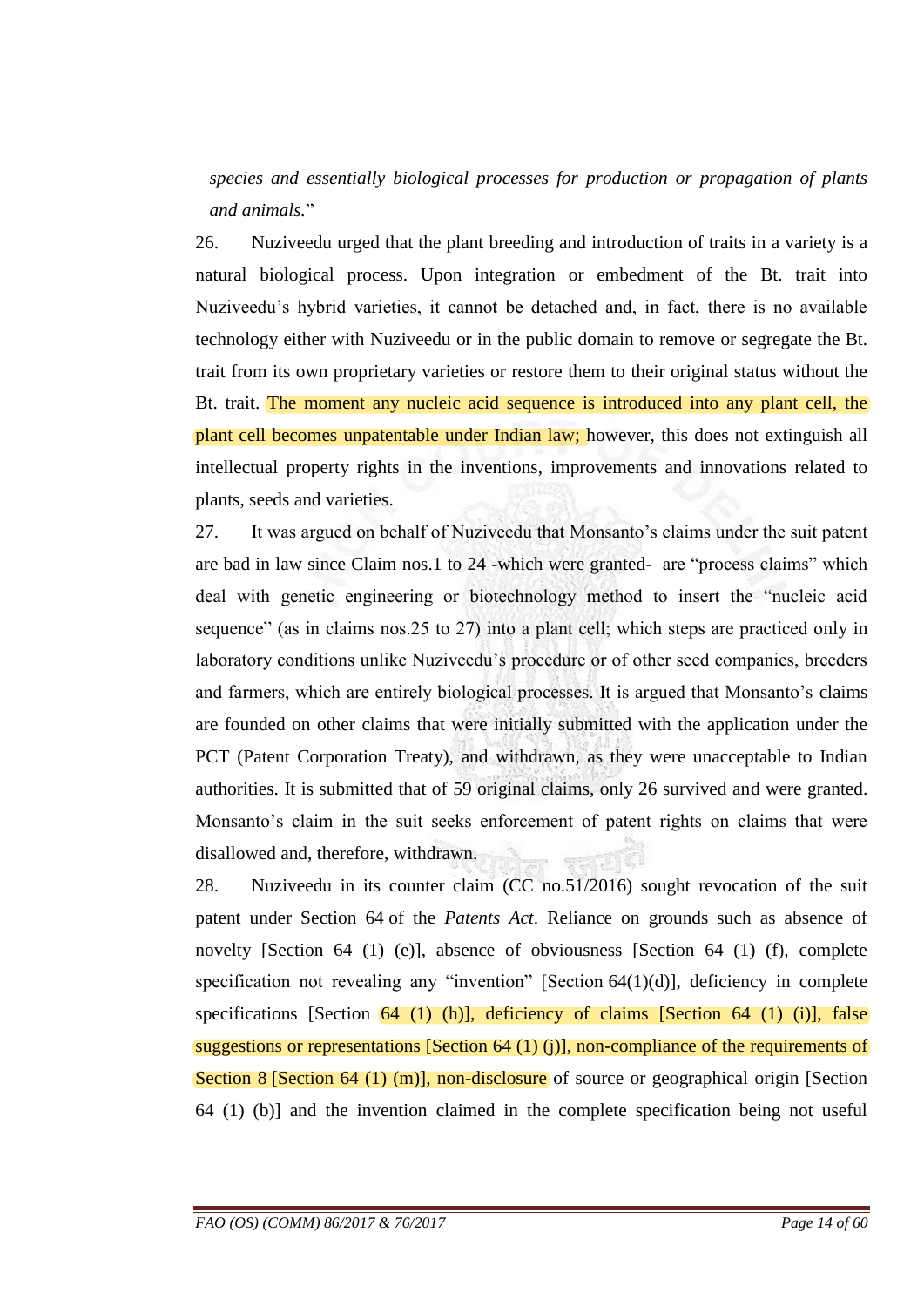[Section 64 (1) (g)]. It was argued that the learned single judge failed to notice that a specific challenge to the subject patent on the ground of Section 3 (j) of the *Patents Act* had been made. The relevant part of the counter claim, relied on by Nuziveedu, is as follows:

"*Section 3(j) of the Act does not allow patenting of plants and animals in whole, or any part, thereof, other than microorganisms, but including seeds, varieties and species and essentially biological processes for production or propagation of plants and animals. 82. It is submitted that claim 25 of the impugned patent relates to a nucleic acid sequence. It can be observed that the industrial application of*

*the nucleic acid sequence as supported by the specification are only in terms of "a plant cell, a seed, a transgenic plant "or a plant variety", all of which are falling wholly within the exclusion prescribed in section 3 (j). Thus, the specification does not provide any industrial application which is outside the scope of section 3(j) of the Indian Patents Act. Therefore, regardless of the wordings, claim 25 falls squarely within Section 3{j) of the Act and is not patentable.*"

29. It was submitted that "nucleic acid sequence"(Claims 25-27) is not a *microorganism*, which is a living thing which can reproduce itself. A "nucleic acid sequence" is a chemical composition incapable of reproduction. The "nucleic acid sequence" when incorporated (into a living organism), imparts the Bt. trait (insect resistance) into suchorganism. The nucleic acid sequence is by itself, inert. Nuziveedu therefore, contests the interpretation given to Section 3 (j) by Monsanto, (whose position is that a nucleic acid sequence or part of a genome, is not a "part" of plant)as untenable. It was submitted that the exclusion in Section  $3(i)$ , of "micro-organisms" is significant: it clarifies that a microbe or virus, bacteria, or a whole microscopic living entity, is excluded from the bar of unpatentability, whereas every other part of a plant, variety or seed, cannot receive patent protection under the *Patents Act*.

30. Mr. Sundaram cited the decision of the Canadian Supreme Court in *Harvard College v Canada (Commissioner of Patents)*[2002] 4 SCR 45. It was held that:

"*...Higher life forms cannot be conceptualized as mere ―compositions of matter‖ within the context of the Patent Act. Just because all inventions are unanticipated and unforeseeable, it does not necessarily follow that they are all patentable. It is possible that Parliament did not intend to include higher life forms in the definition of "invention". It is also*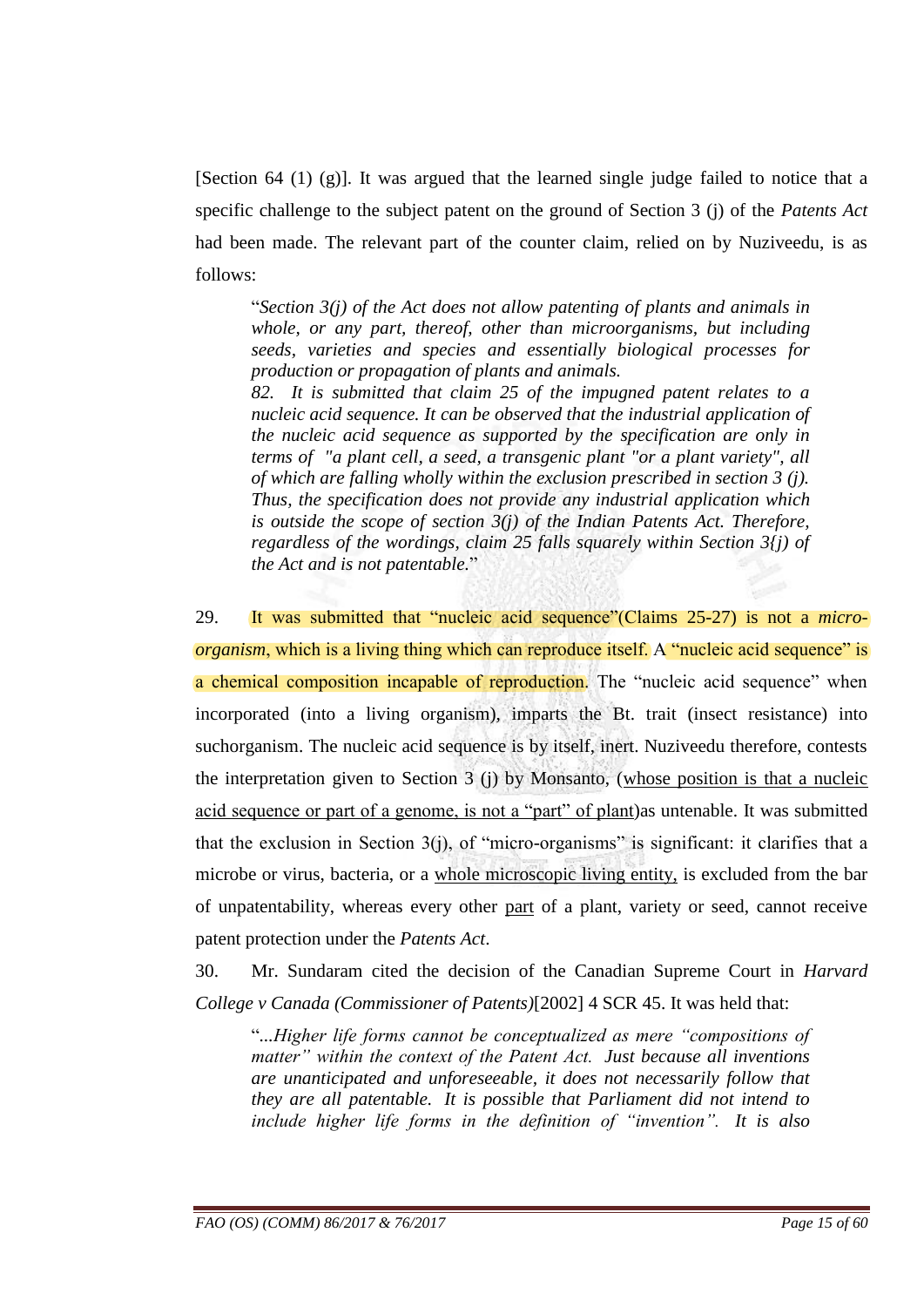*possible that Parliament did not regard cross-bred plants and animals as patentable because they are better regarded as ―discoveries‖. Since patenting higher life forms would involve a radical departure from the traditional patent regime, and since the patentability of such life forms is a highly contentious matter that raises a number of extremely complex issues, clear and unequivocal legislation is required for higher life forms to be patentable. The current Act does not clearly indicate that higher life forms are patentable.*"

#### 31. The majority judgment also noted:

"*Of significance to the interpretation of the Patent Act and the issue of its applicability to higher life forms is the Plant Breeders' Rights Act, passed in 1990 subsequent to this Court's decision in Pioneer Hi-Bred,supra, in which it was determined that a crossbred soybean variety did not meet the disclosure requirements of the Patent Act. As noted by one commentator, the Act ―is much better tailored than the Patent Act to the particular characteristics of plants*" (N. M. Derzko, "Plant Breeders' Rights in *Canada and Abroad: What are These Rights and How Much Must Society Pay for Them?‖ (1994), 39 McGill L.J. 144, at p. 159). In return for specifically tailored and less onerous requirements a narrower monopoly right is granted than that available under the Patent Act .*

*189 The existence of the Plant Breeders' Rights Act is relevant to the issue of whether Parliament intended higher life forms to be patentable under the Patent Act for several reasons. First, it is argued that had plants been patentable under the Patent Act , it would have been unnecessary for Canada to pass a Plant Breeders' Rights Act to begin with. A related argument was put forward by the appellant, who submits that although Parliament passed "special legislation" to provide protection for plant breeders, it made no move to amend the Patent Act or to adopt other special legislation to provide for the protection of forms of animal life. In addition, in the face of Marceau J.A.'s opinion in Pioneer Hi-Bred (speaking for a majority of the Federal Court of Appeal) that the Patent Act had never been intended or understood to include crossbred plants — one form of higher life — in patentable subject matter, Parliament did nothing to alter that intention or understanding. A final point is that the Plant Breeders' Rights Act was passed in recognition that the Patent Act was not tailored to plants due to their unique characteristics. Since other higher life forms share many of these characteristics, it is reasonable to assume that Parliament would choose to protect these life forms through legislation other than the Patent Act or through an amended Patent Act that is better suited to the subject matter. ……*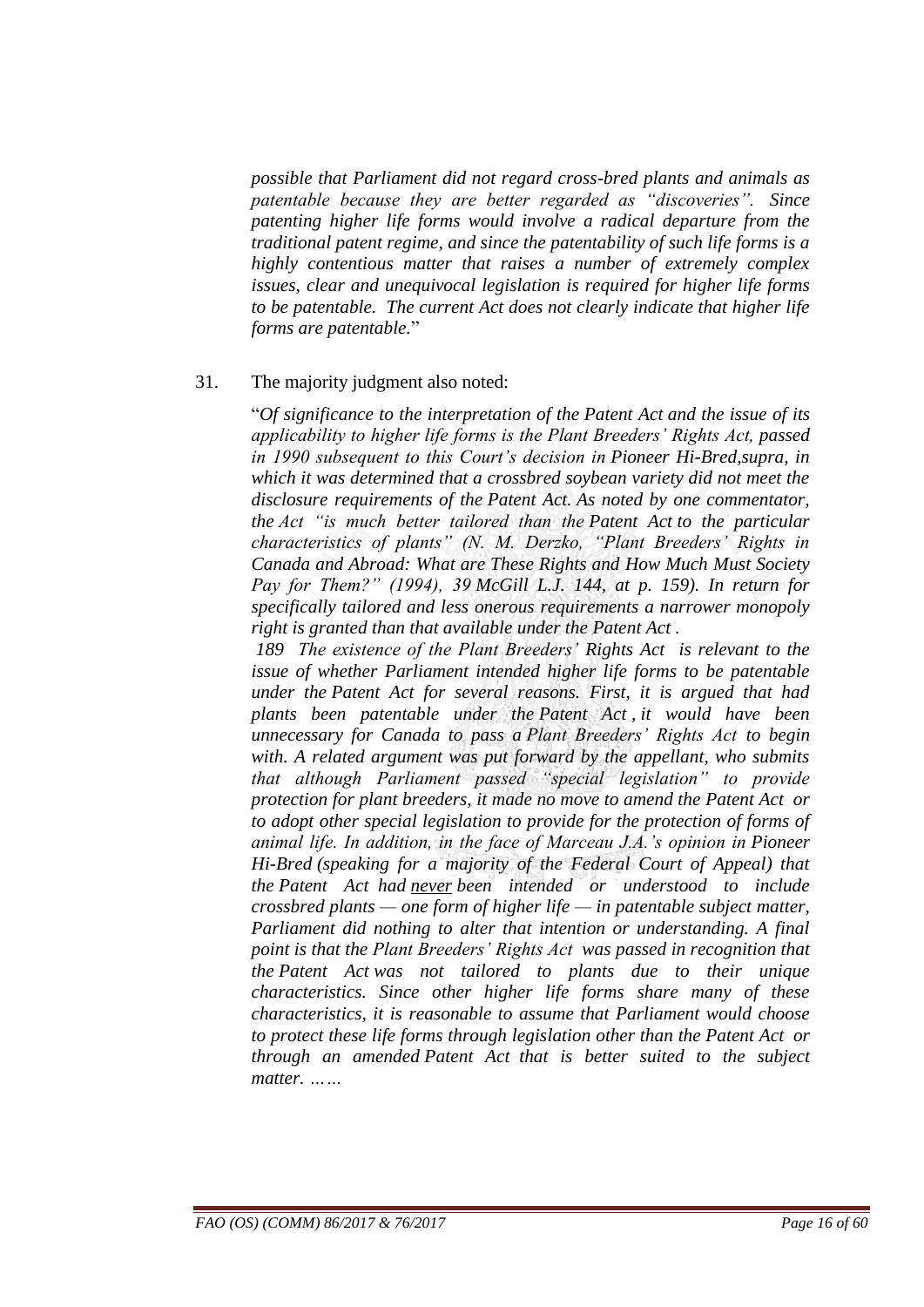*191 The majority of the court in Chakrabarty rejected the above argument, asserting that factors other than congressional intent to exclude higher life forms from the definition of "invention" were responsible for the passage of the Acts. In particular, the majority notes that, prior to 1930, the belief existed that plants, even those artificially bred, were products of nature for the purposes of the patent law. The second obstacle to patent protection for plants was the fact that plants were thought not amenable to the "written description" requirement of the patent law. In enacting the Plant Patent Act, Congress addressed both of these concerns. The majority also addressed the passage of the 1970 Plant Variety Protection Act which, in its view, was passed to provide protection for sexually reproduced plants not covered by the 1930 Act.*

*192 Given that the Plant Breeders' Rights Act was passed following this Court's decision in Pioneer Hi-Bred that the soybean variety in question was unable to meet the written description requirement of the Patent Act, the point of view of the majority in Chakrabarty may have merit in the Canadian context. In other words, it may well be that the Plant Breeders' Rights Act was passed not out of recognition that higher life forms are not a patentable subject matter under the Patent Act , but rather out of recognition that plant varieties deserve some form of intellectual property protection despite the fact that they often do not meet the technical criteria of the Patent Act.*

*193 Nonetheless, this does not diminish the weight of the appellant's argument that although Parliament responded to Pioneer Hi-Bred by enacting special legislation for the protection of plant breeders, it did not address other higher life forms. This is particularly significant given the majority of the Federal Court of Appeal's conclusion in that case that crossbred plants did not fall within the definition of "invention" in the Patent Act, and the fact that this Court did not broach the subject, effectively leaving open the issue of whether or not such plants and other higher life forms are patentable subject matter. Given that the status quo position of the Patent Commissioner is that higher life forms are not patentable, had Parliament intended to extend patentability to higher life forms other than crossbred plants, it would likely have done so at that time.*

*194 Though the arguments above are not absolutely indicative of parliamentary intent, they are of some significance. Far more significant, in my view, is that the passage of the Plant Breeders' Rights Act demonstrates that mechanisms other than the Patent Act may be used to encourage inventors to undertake innovative activity in the field of biotechnology. As discussed above, the Plant Breeders' Rights Act is better tailored than the Patent Act to the particular characteristics of plants, a factor which makes it easier to obtain protection. The quid pro quo is that a narrower monopoly right is granted. For example, the monopoly right relates only to the propagating material (the seed and the*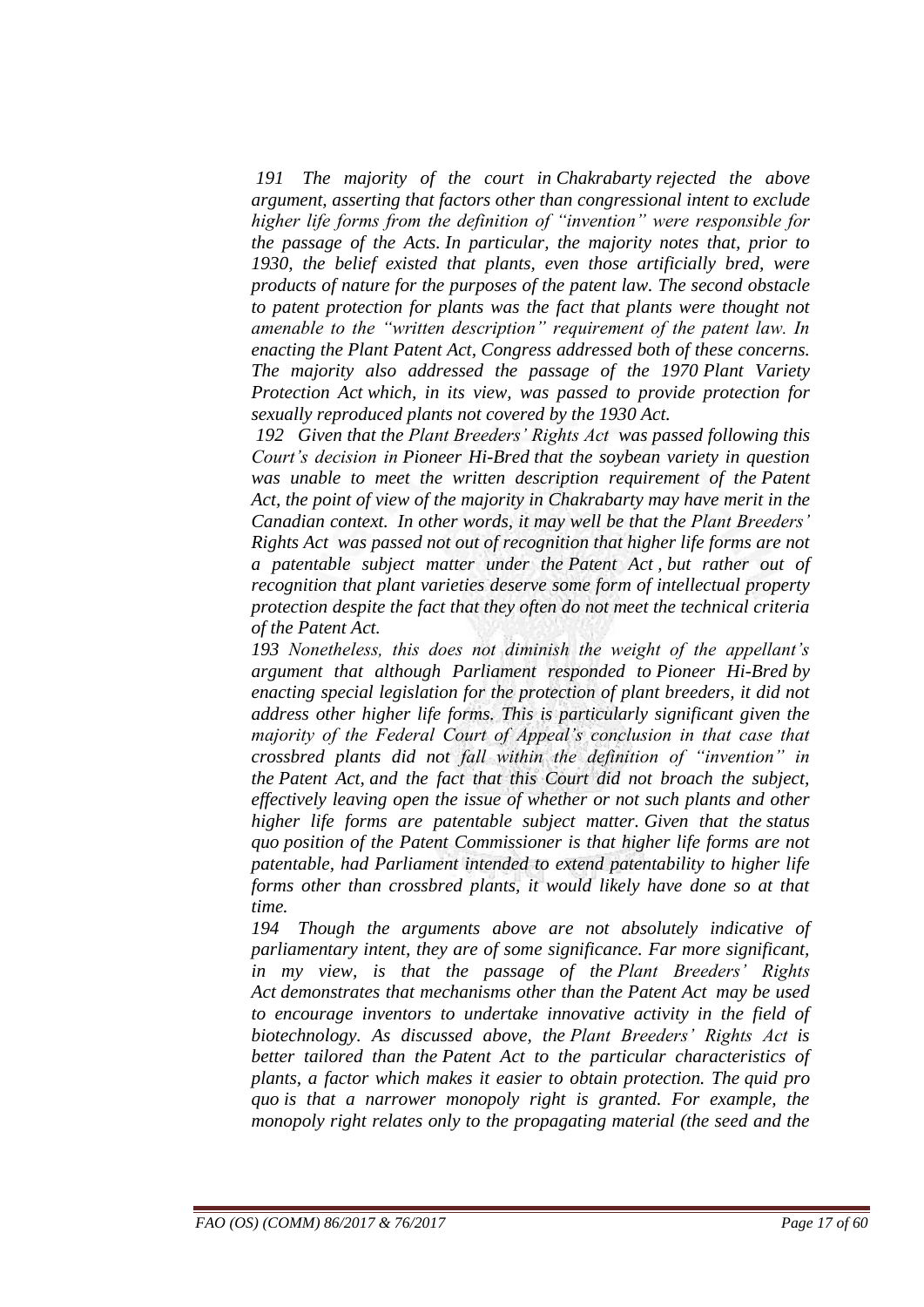*cuttings) and not to the actual plant. As explained by Derzko, supra, at p.*  161, "[t]his is done because, unlike inert objects that are patentable, and *unlike unicellular organisms that replicate into exact copies of each other, higher organisms such as plants start off from a cell and then grow and*  differentiate into a complete plant". The following statement of the *Honourable Donald Mazankowski (then Minister of Agriculture) demonstrates that the Plant Breeders' Rights Act was passed to accommodate the special characteristics of crossbred plants as selfreproducing higher life forms while at the same time striking an appropriate balance between the holder of the monopoly right and others.‖*

32. Learned counsel also relied on *Pioneer Hi-Bred Ltd. v. Canada (Commissioner of Patents)*, [1989] 1 SCR 1623. He distinguished the decision cited by Monsanto in *Percy Schmeiser v Monsanto* 2004 1 SCR 902, before the learned single judge, highlighting that in that decision, involuntary "use" was held to be patent infringement, unlike in India, where Section 39 of the PV Act, which affords protection to "downstream" breeders and retail users.

33. Nuziveedu next highlighted that "plants" are excluded by Article 27(3)(b) of the TRIPS Agreement ("TRIPS") from patentability. India, to effectuate its obligation under TRIPS, for an effective *sui generis* system for protection of plant varieties, and taking care of the concerns for equitable sharing of benefits, introduced the PV Act. Nuziveedu cited the provisions of registration of a plant variety or a transgenic variety under Section 28 of that Act, which confers certain exclusive rights to the breeder. Next, Section 30 of the PV Act, which provides for "Researcher"s rights" allowing use of any registered variety for developing new varieties, was relied upon to say that Nuziveedu could lawfully develop its own varieties, after purchasing the donor seeds from Monsanto. Mr. Sundaram also relied on Section 39, under which, the farmers have the right to save, sow, re-sow, exchange, share and sell the farm saved seeds of any protected variety including a transgenic variety. Furthermore, Nuziveedu also cited Section 26 of the PPVFR Act that provides for "benefit sharing". Accordingly, Nuziveedu averred that Monsanto had the choice of entering into "benefit sharing" arrangements with the seed companies who developed new Bt. Cotton plant varieties expressing Bt trait.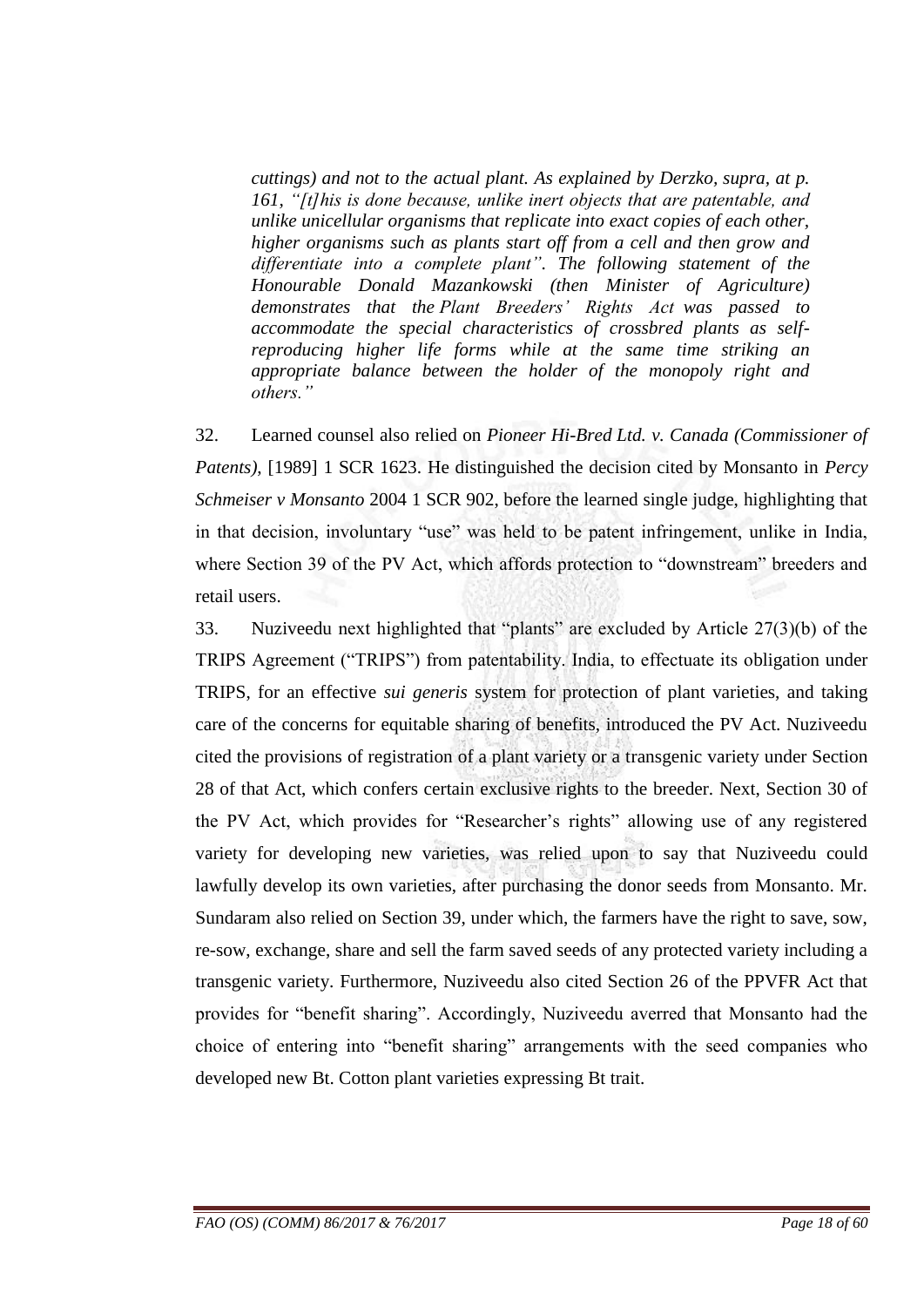34. It was argued that Section 2(za) of PV Act defines "variety" to include a transgenic variety such as a plant variety developed by Nuziveedu containing the nucleic acid sequence, which can be registrable like a non-transgenic variety under the PPVFR Act. Nuziveedu stated that by demanding license fees for the Bt. Trait, Monsanto, are in effect going beyond the scope of the *Patents Act*, thus, Nuziveedu contended that, Monsanto by demanding license fees for the Bt. Trait, in effect went beyond the scope of the *Patents Act* and are attempting to extinguish the breeders' rights, researchers' rights and farmers' rights available under the provisions of the PV Act.

35. Mr. Jayant Bhushan, learned senior counsel appearing for other Nuziveedu companies, argued that if any variety with a unique trait (like Bt. trait) is used to create a new variety, "benefit sharing" can be claimed from the creator of the new variety under Section 26, of the Plant Varieties Act read with rules 41 to 44 of the Plant Varieties Rules. Section 92 of the PV Act is relied upon; it provides that the provisions of said enactment shall have overriding effect notwithstanding anything inconsistent contained in any other law including the *Patents Act*. According to Mr. Bhushan, a joint reading of Section 3 (j) of the *Patents Act*, the National Seed Policy, 2002 (Para 6), the scheme of the PV Act and the views of the Ministry of Agriculture in the Government of India addressed to the Secretary, Department of Industrial Development in Ministry of Industry, New Delhi, clarifies that there can be no patent on any gene, the moment it becomes part of a plant or a seed.

36. It was furthermore argued that allowing patent claims such as Monsanto"s to stand, would spell doom to the agricultural and farming sector, because, as in *Percy Schmeiser's* case, entirely unconcerned farmers, who might develop new varieties and use them, would be nevertheless prey to potential patent action, merely because they purchased and later developed their own varieties. Unlike *Percy Schmeiser's* case, such farmers in India, have independent rights under Section 39 of the PV Act; yet they would be subject to patent infringement claims. This poses a grave threat to age-old farming practices developed and refined over millennia, in the country. It is submitted that allowing such claims to stand, despite presence of another kind of intellectual property protection under the PV Act, despite statutory injunction under the *Patents Act*, poses a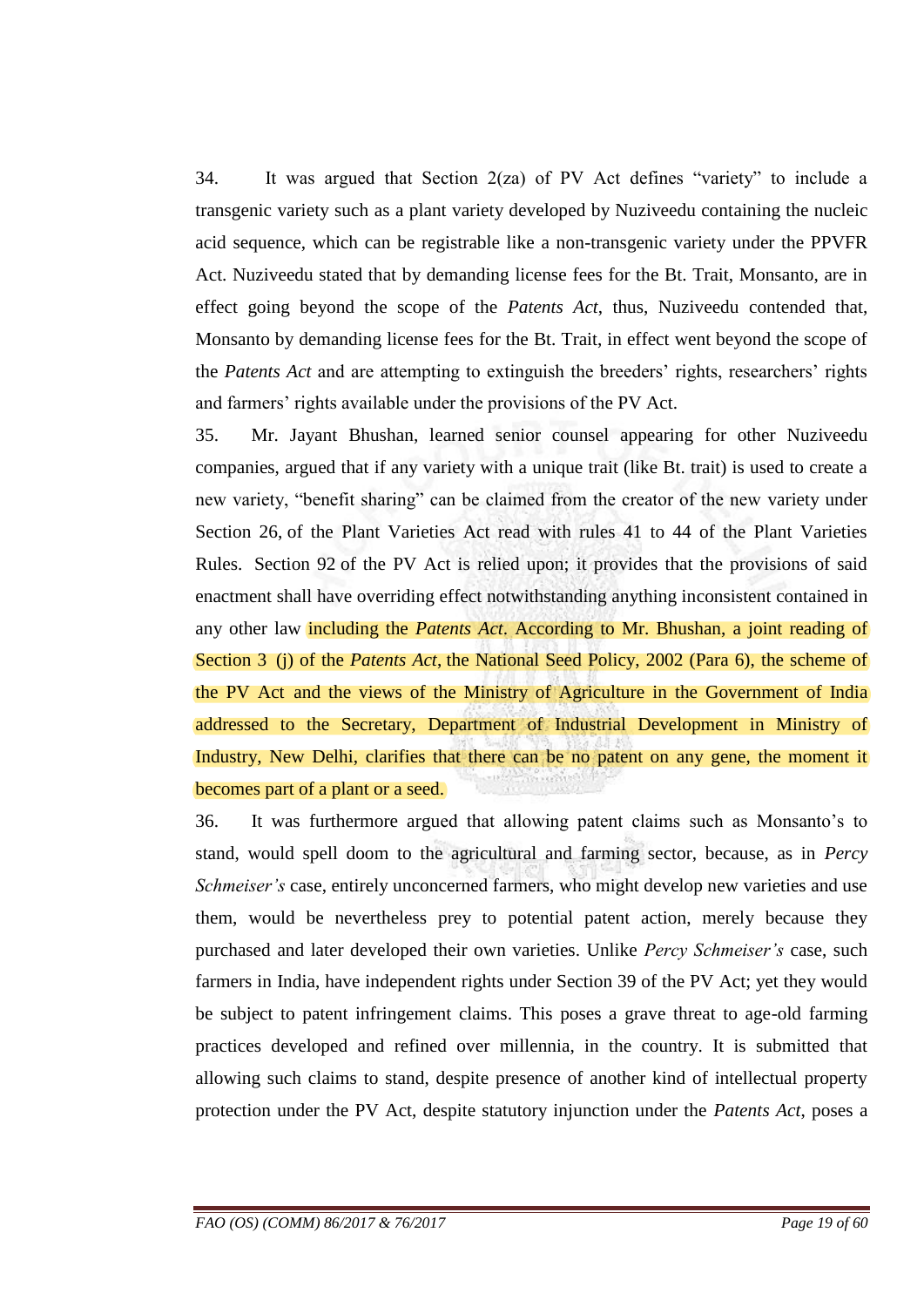real threat to food security of the country. It was argued that allowing a wide patent monopoly (over and above the protection of benefit sharing, under Section 26 of the PV Act) would result in multinational agribusiness corporates like Monsanto eliminating agriculture from small farmers in a developing country like India; it also eliminates autonomy and independence in the matter of agricultural practice, promoting monocultures and dependence on such companies' products. Reliance was also placed on Chapter VI of the National Seeds Policy, 2002- Clause 6.8 of the said Policy provides that:

"*transgenic varieties can be protected under the PVP legislation in the same manner as non-transgenic varieties after their release for commercial cultivation*."

37. Nuziveedu submitted that a combined reading of Section 3 (j) of the *Patents Act, 1970*, the National Seed Policy, 2002 (Para 6 of the policy), the scheme of the PV Act and the comments of the Ministry of Agriculture and the Department of Industrial Policy and Promotion (DIPP), it is clear that there can be no patent on any gene the moment it is part of a plant or a seed. Further, under the scheme of the *Patents Act*, once transformation of a gene sequence takes place into a plant, the resultant transgenic plant variety cannot receive patent protection in India and the IP protection to such transgenic plant variety is provided under the PV Act. It is reiterated by Nuziveedu that the integration of the Bt. Trait in Cotton Hybrid varietal plants is an essential biological process, which falls outside the scope of the claims of Patent No. 214436.

38. Regarding the trademark used on the seed packaging, Nuziveedu submitted that by virtue of the sub- license agreements, up to 2011, Nuziveedu were using Bt. and Bt.2 as part of the name of their Bt. cotton varieties e.g. "NCS 9015 Bt2" to denote that the seeds have specific genetically modified gene(s) of Bacillus Thurengenies (Bt.) bacterium, and in accordance with paragraph 6.10 of the National Seeds Policy, Nuziveedu were complying with carrying a label on their seed packets, indicating that the seeds are transgenic, as well as indicating the name of the transgenes.

39. Nuziveedu also submitted that they used Bt. and Bt.2, which are approved as safe to the environment by Government of India and that the plants grown from those seeds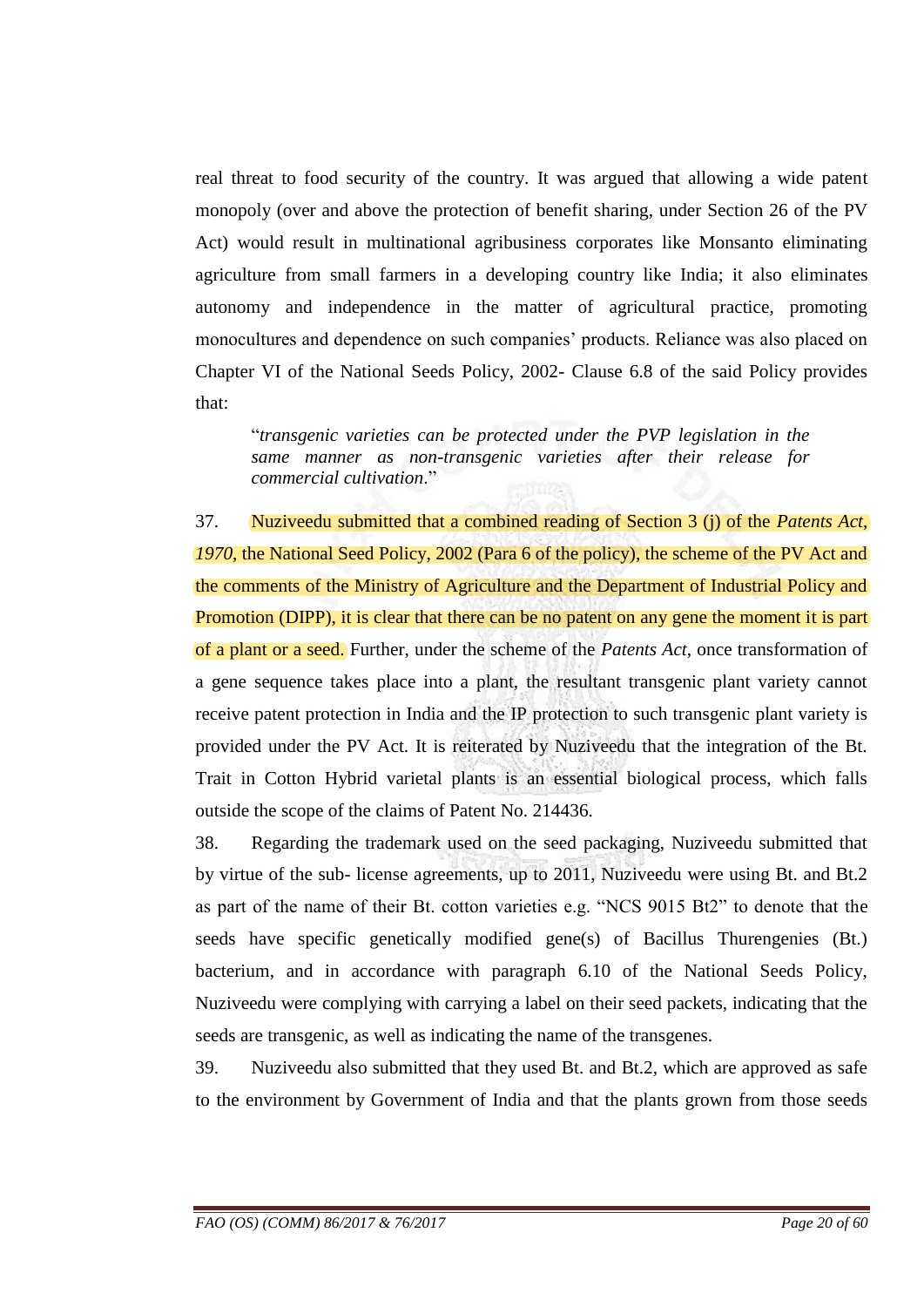are resistant to bollworms. In 2011, Mahyco, however, replaced the word "Bt." with "BG" and the word "Bt2" with "BGII" while issuing NOC to Nuziveedu, which was required to apply to the regulatory authorities using "BG" and "BGII" for approval of their Bt. Cotton varieties. After those regulatory approvals, Nuziveedu used the name of their seed variety on the seed packets as per the approval such as "NCS 245 BGII" or "NCS 207 BGII" or "PCH 9605 BGII" etc. Nuziveedu also claim that they use their own registered trademarks namely "Nuziveedu Seeds", "Bhakti" etc., which are prominently displayed on the packaging with distinctive color combination, get up and design. They aver that the descriptive use of a word is excluded from the infringement of a trademark by virtue of Section 35 of the *Trade Marks Act, 1999*.

40. Nuziveedu submits that Section 29 of the *Trade Marks Act, 1999* provides that infringement of a trademark can occur only if a registered mark is used "as a trademark" and not otherwise. Nuziveedu argues that the expression "BG II" or "BG" at end of a variety name does not distinguish the seeds of Nuziveedu from the seeds of other traders in the market, and as such they do not use the word BG II "as a trademark". In a similar vein, they aver that there is no "passing off" by the use of the marks "BG" and "BG II", because the "added matters" used on Nuziveedu"s packaging leaves no scope for any kind of confusion in the minds of the consumers or purchasers.

### *Monsanto's arguments*

41. Monsanto argued that as the sub-license agreements were terminated, the use of the patented invention i.e., nucleotide sequence by the defendants constitutes infringement within the meaning of the expression under Section 48 of the *Patents Act*. Monsanto submits that whether Nuziveedu"s ultimate product comprises of components or genetic material conferring other traits in addition to the DNA construct or nucleotide sequences of the suit patent is immaterial, as long as its invention is contained within the infringing product. Monsanto argues that infringement by "use" of the patented invention in claims 25 to 27 is established because Nuziveedu admits that their cotton varieties and hybrid exhibit Bt. trait which is triggered solely because of the DNA construct or nucleotide sequence on Claim Nos.25 to 27.

42. Ms. Prathiba Singh, learned senior counsel for Monsanto argued that Claim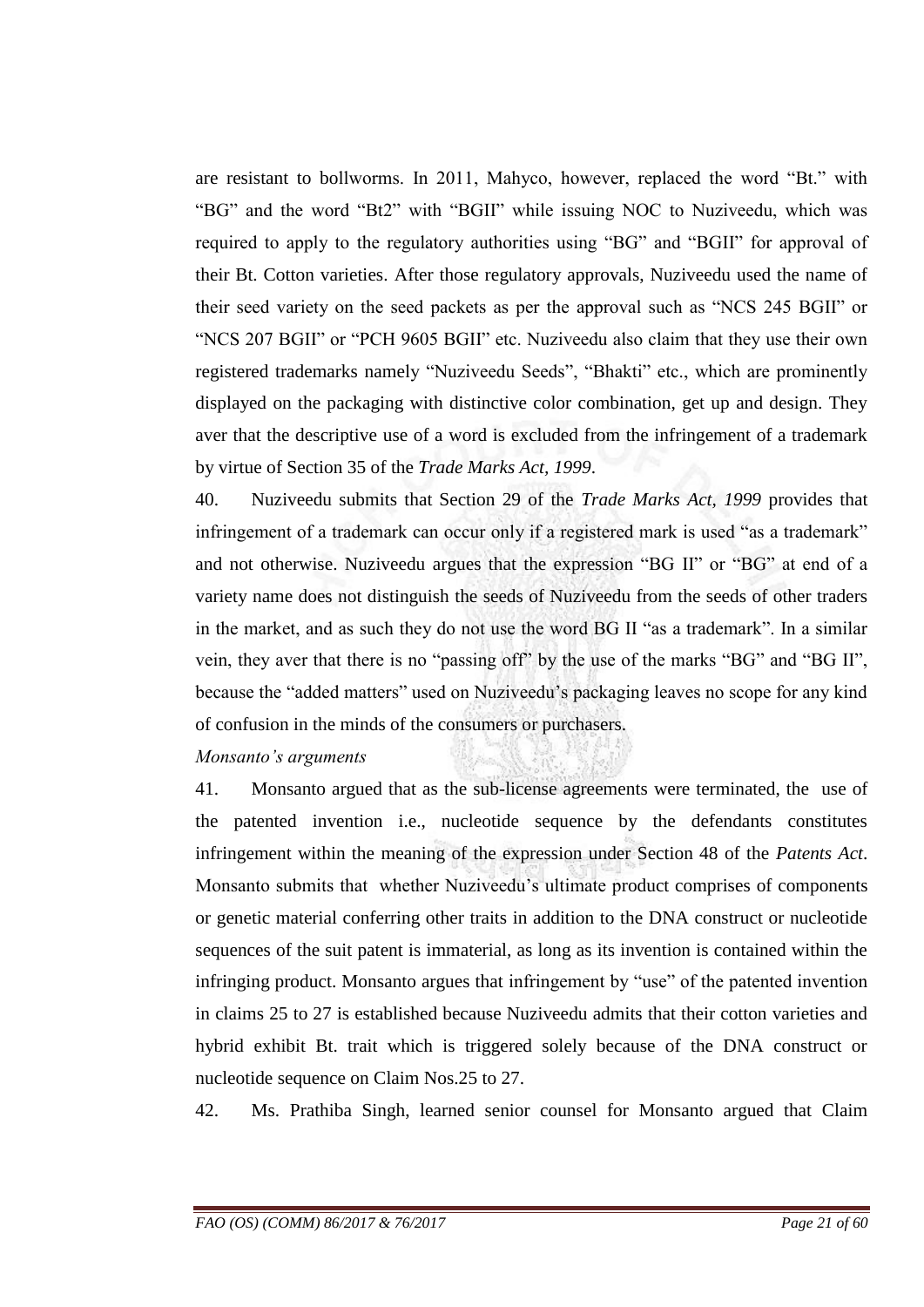Nos.25 to 27 are products of permissible patentable biotechnology processes. She traced to the legislative history of amendments made to the *Patents Act* in 2002 and 2005 and also contrasted them with enactment of the PV Act. She submitted that Section 3(j) of the *Patents Act* only excludes naturally occurring substances and that by contrast, man-made or artificially created (in laboratory or under controlled environments) nucleotide sequences are biotechnological inventions not covered by the PV Act.

43. It is urged that the Section 3 (j) exclusion would apply to biological entities, *per se* and not to inventions, which properly fit the description of "*micro-organisms*" that are excluded specifically from the mischief of the provision. Learned senior counsel emphasized that the genome of the bacteria, *Bacillus thuringiensis*, codes for a protein which eliminates the bollworm, an insect that causes havoc upon cotton plants. Significantly, argued counsel, the subject patent does not cover the plant (plants and animals are ineligible for patent protection in India, as are ordinary biological processes for creating them) but covers microbiological processes. Such processes include methods of creating transgenic varieties and *microorganisms* which are new and inventive transgenes and their constructs. These are patentable under the *Patents Act*. Monsanto"s patents cover these constituents. Bt cotton technology is not constant but rather has been refined to address the needs of pest resistance. The technology pertaining to Bollgard-I was not patented in India (as it was invented prior to India"s undertaking of Trade-Related Aspects of Intellectual Property Rights or TRIPS commitments). However, Bollgard-II was patented.

44. It is emphasized that a "plant" as understood in Section 3(j) is a "*living organism*" *4* . Similarly "*DNA*" is the "*substance responsible for all the processes within a living organism*<sup>35</sup> and a gene is inanimate, not a living thing but merely codes for the production of a protein in a living organism. Thus, the subject matter of the patent (Claim Nos. 25-27) are man made DNA sequences comprising the CryAb gene which confers insect resistance to plants, when introgressed or incorporated into the plant's genome. No part of the DNA sequence is a living organism. It is submitted, therefore, that the patented

<u>.</u>

<sup>4</sup>Oxford Reference Dictionary (2013)

<sup>5</sup> *Supra* 4 at p. 414. Likewise, a *gene* is a "*functional unit of DNA, responsible for the production of a protein*" (ref. *supra* at p. 578)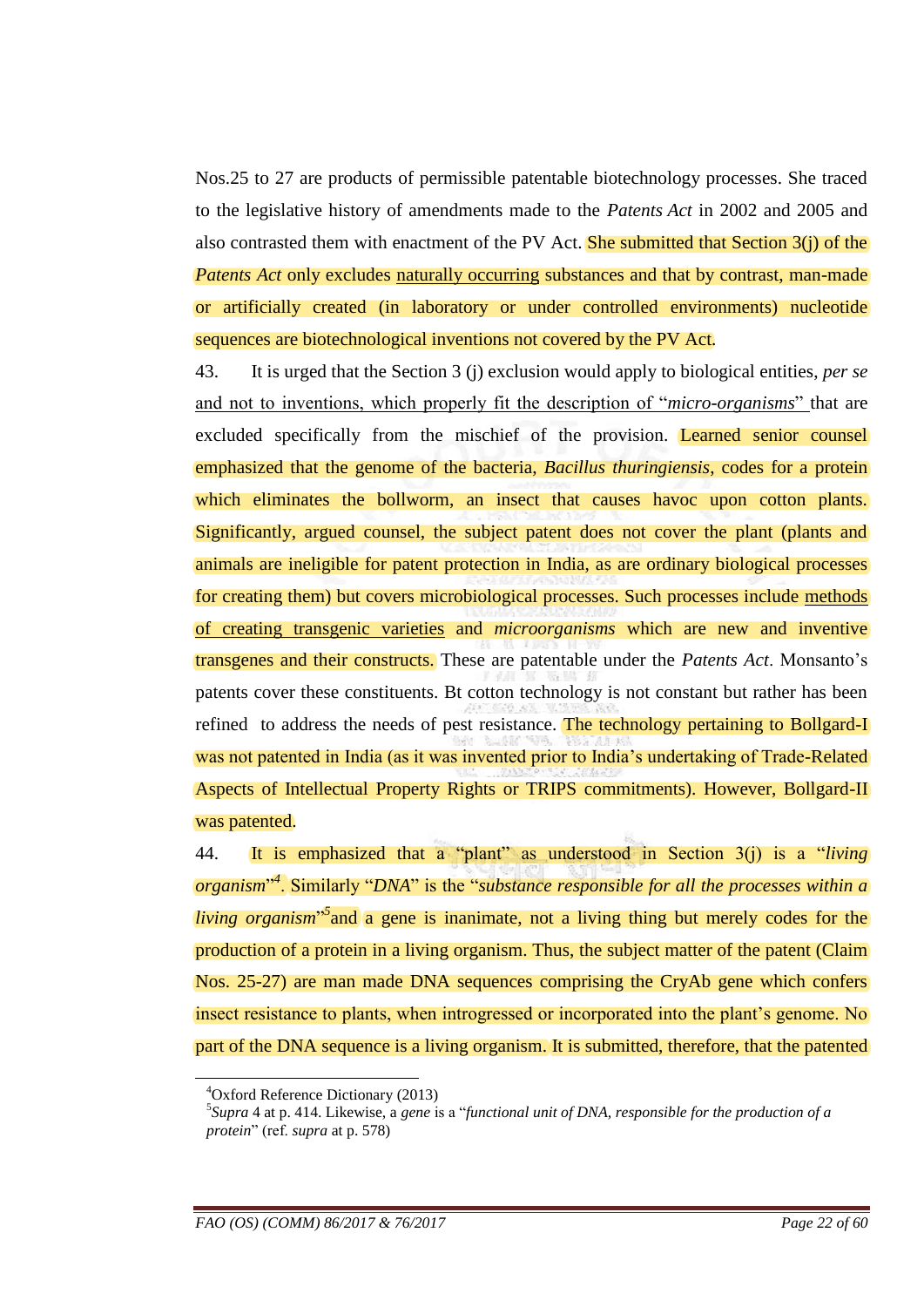DNA sequence is neither plant, nor part of a plant. Ms. Singh argues that DNA cannot be called as "part" of a plant too, because it is not like an organ of an animal or the physical attribute of a plant, like flower, fruit, etc. It is further argued that in patent law, under the *Patents Act*, subject matter of an invention is different from its use or industrial application: this distinction is underlined by contrasting the provisions in Section 10(4) (c) with Section 10 (4) (a). It is claimed, therefore, that Section 3 (j) applies only when the subject matter of the invention is a plant or part thereof and cannot apply when the use of the invention is in a plant, seed or variety, each of which are separately defined.

45. Ms. Singh disputed that the subject patent was wrongly granted because of a potential overlap of protection under the PV Act. It is argued that in the Patent Amendment Act of 2005 the pre-existing Section 5 of the *Patents Act*, vis-à-vis "*inventions where only methods or processes of manufacture patentable*" stood repealed; the expression "invention" in Section 2(1)(j) was substituted. Now an invention means "*a new product or process involving an inventive step and capable of industrial application*". Section 5 before the 2002 amendment stood thus:-

上方 计 發言器

"*5. Inventions where only methods or processes of manufacture patentable - In the case of inventions -*

*(a). claiming substances intended for the use, or capable of being used, as food or as medicine or drug, or*

*(b). relating to substances prepared or produced by chemical processes (including alloys, optical glass, semi- conductors and inter-nietallic compounds), no patent shall be granted in respect of claims for the substances themselves, but claims for the methods of processes of manufacture shall be patenable.*"

The 2002 amendment, added the following explanation:

"*Explanation - For the purposes of this section, "chemical processes" includes biochemical, biotechnological and microbiological processes.*"

46. The 2005 amendment repealed altogether, Section 5. Thus, Ms. Singh urged that these legislative changes removed the prohibition on grant of patents to "products" of biological or microbiological processes thereby stood removed.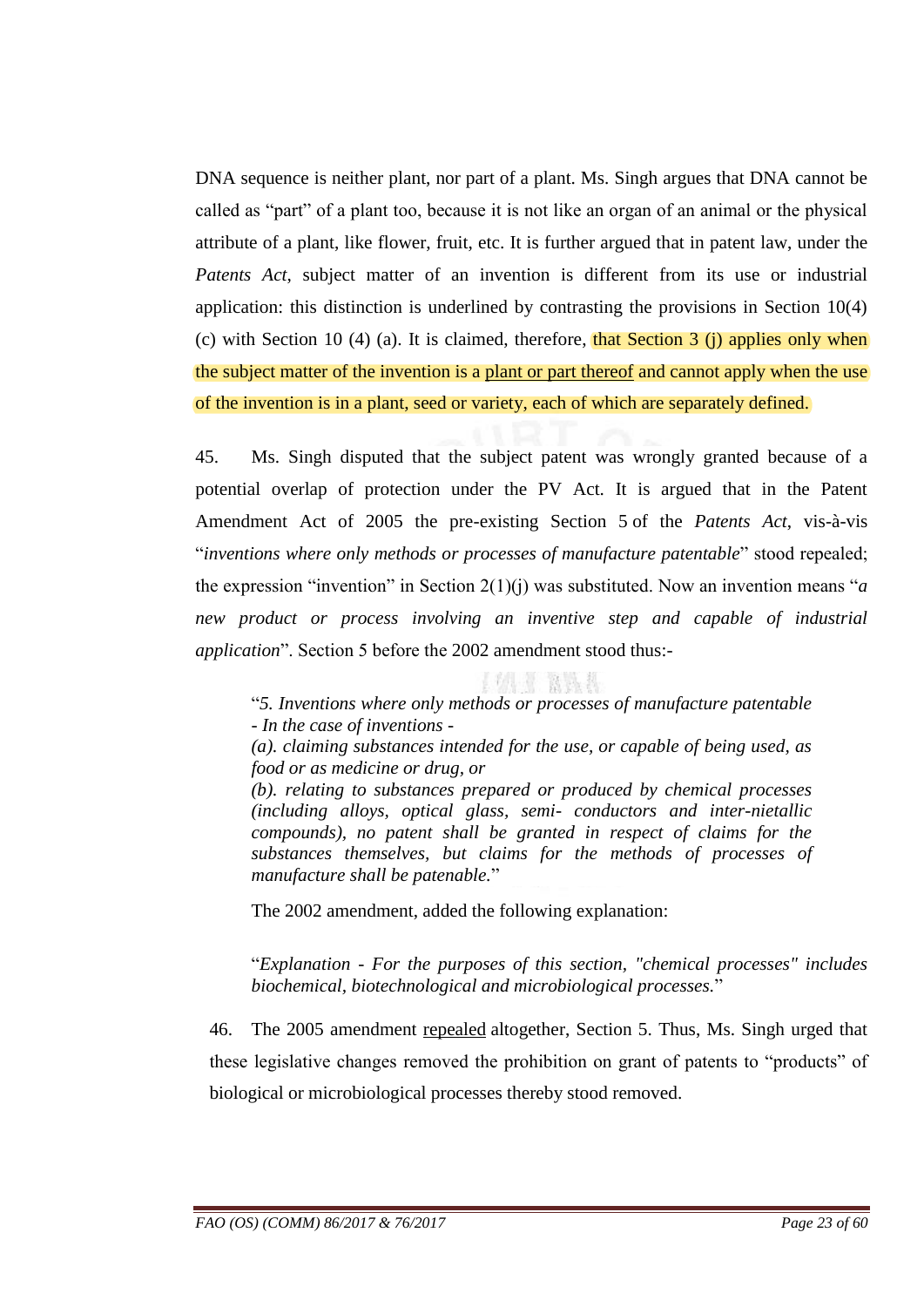47. No doubt, Section 3 of the *Patents Act* lists what are "not inventions". After the 2002 amendment, the list, in clause (j) states "*plants and animals in whole or any part thereof other than micro-organisms but including seeds, varieties and species and essentially biological processes for production or propagation of plants and animals*"*.*  Yet the legislative resolve behind the amendment is to be understood from the statement of objects and reasons. Para 4 is cited; the relevant part is as follows:-

"*4. some of the salient features of the Bill are as under : (a). ...*

*(b). to modify section 3 of the present Act to include exclusions permitted by TRIPS Agreement and also subject matters like discovery of any living or non-living substances occurring in nature in the list of exclusions which in general do not constitute patentable invention.*"

48. Thus, submits Ms. Prathiba Singh, that Section  $3(j)$ , cannot be interpreted without taking into account the changes to Section  $2(1)(j)$  and repeal of Section 5. The patentee is entitled to protection for the invention resulting from innovations and skill. It is stressed that Nuziveedu concedes that claim nos. 25 to 27 under the suit patent involve laboratory processes and do not lead to substances occurring in nature only which can be excluded from the plain terms of Section 3 (j). The subject claims being products or processes of biotechnology, were correctly protected by the Patent Act.

49. Ms. Singh argues that the suit patent is independent of, and un-affected (or uncurtailed) by, the provisions of the PV Act principally because that enactment only applies to a "variety", as defined in Section 2 (za) . Here, the patented trait is beyond the scope of the expression "plant variety" defined under the PV Act. To receive coverage under the PV Act, a variety has to be a "plant grouping" that satisfies three conditions i.e. it has to be first, defined by the expression of the characteristics resulting from a given genotype of that plant grouping; second, distinguished from any other plant grouping by expression of at least one of the said characteristics; and lastly, considered as a unit with regard to its suitability for being propagated, which remains unchanged after such propagation.

50. It is submitted that the expression "plant grouping" does not mean a single plant. Learned senior counsel cites the explanatory notes under the 1991 Act of International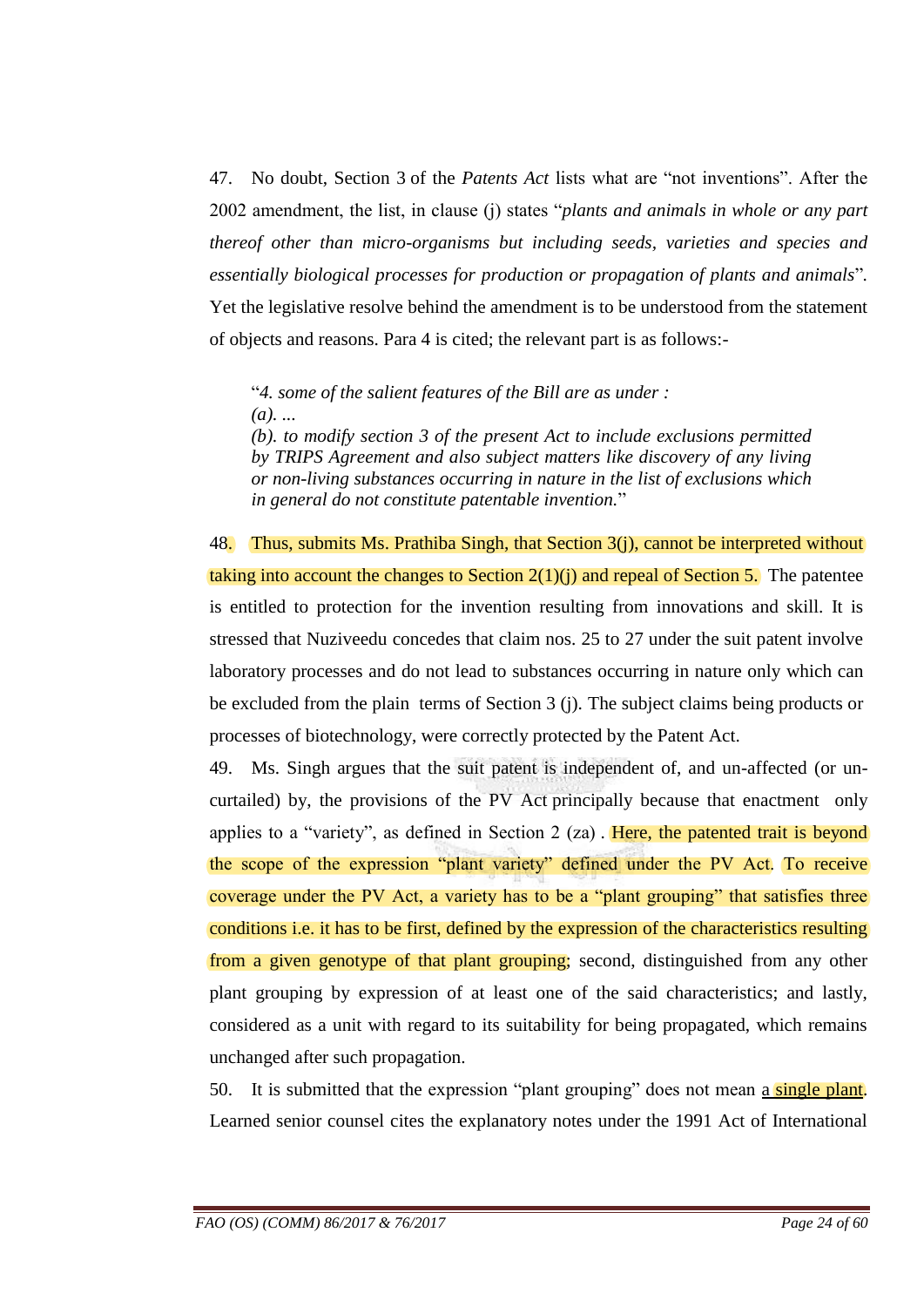Convention for the Protection of New Varieties of Plants (UPOV Convention 1991), as adopted by the UPOV Council, which defines the expression "variety". That definition under the UPOV Convention is *pari materia* to what is provided in Section 2 (za) of the PV Act. Para 5 of the explanatory notes reads as follows:

"*5. The definition that a variety means a "plant grouping" clarifies that the following, for example, do not correspond to the definition of a variety : - a single plant; (however, an existing variety may be represented by a single plant or part(s) of a plant, provided that such a plant or part(s) of the plant could be used to propagate the variety)*

*- a trait (e.g. disease resistance, flower color)*

*- a chemical or other substance (e.g. oil, DNA)*

*- a plant breeding technology (e.g. tissue culture)*"

51. It is urged that this definition by way of explanation, underlines that the insect or disease resistant trait or a chemical or other substance like DNA are not meant to be covered within the meaning of the expression "variety", the development of which is protected by the PV Act. Learned counsel argues, therefore, that the invention, which is the subject matter of suit patent is not same as development of a variety, under the PV Act. It is argued that Monsanto's patent for the Bt. Gene sequence in a cotton genome is used for insertion of the gene in the seeds provided by other companies, licensed for the purpose, such as Nuziveedu, who provide their seeds to it. Nuziveedu"s seeds may be called a new variety, and can possibly be registered under the PV Act. Nuziveedu in such case might claim protection over such a variety. Therefore, when Nuziveedu sells the seed to the farmer, the seed may be protected by two forms of IP – one under the *Patents Act*, which belongs to Monsanto and the other under the PV Act, which belongs to companies like Nuziveedu. This *ipso facto*, does not preclude application of *Patents Act* and the soundness of the patent granted to Monsanto, which invented and developed the CryAb gene that imparts insect resistance characteristics. The *Patents Act* only can protect this unique function, introduced into the genome. Ms. Singh highlighted that the other interpretation, by Nuziveedu, would mean that until the licensee, who purchases donor seeds, satisfies the authority under the PV Act, about the protectibility of varieties bred from the Donor seeds, containing the Cry Ab gene, there would be no manner of protection to the intellectual labour of Monsanto.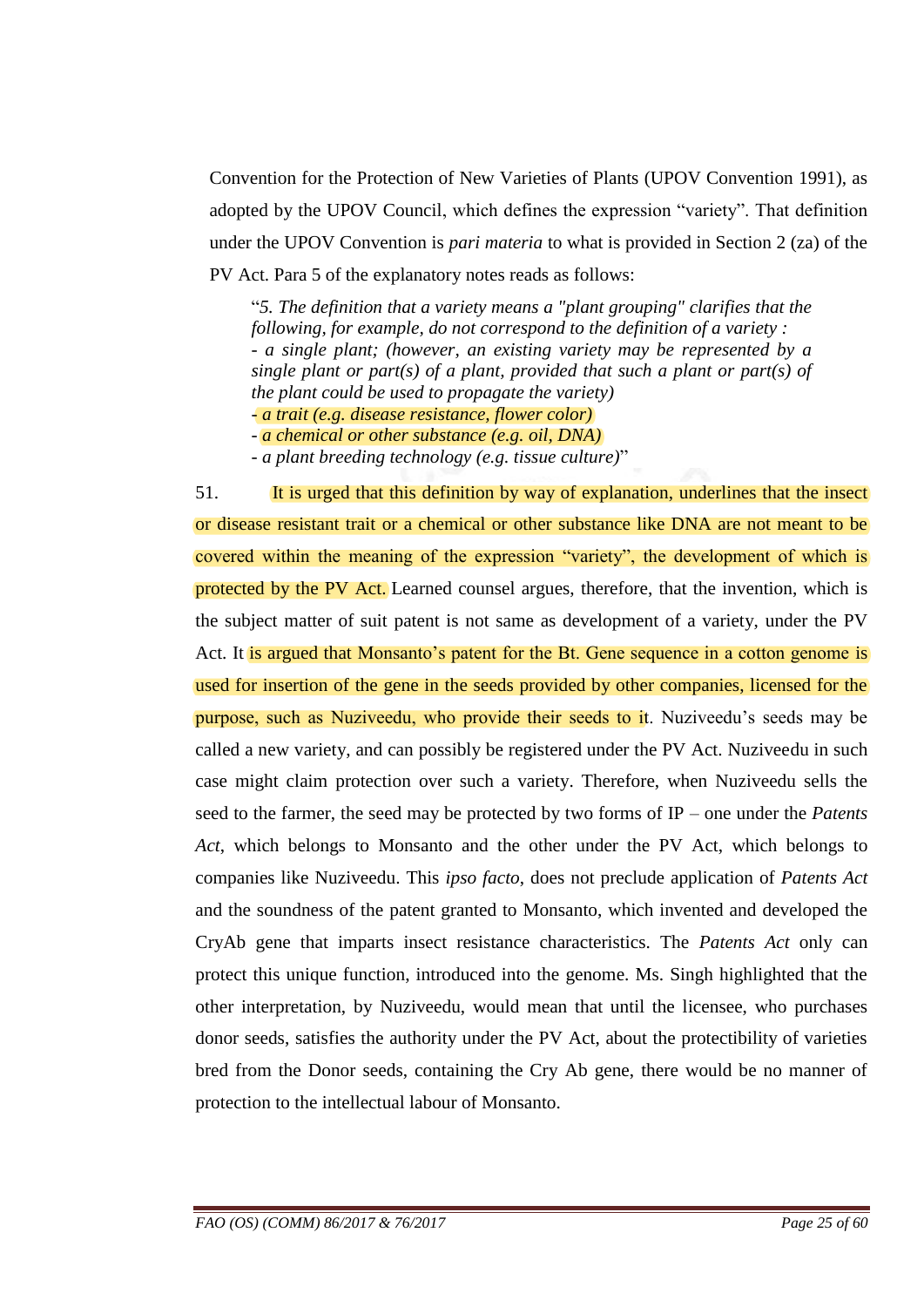52. Learned senior counsel also argued that Nuziveedu"s claims, based on researchers" rights under Section 30 of the Plant Varieties Act has no merit. It is submitted that *arguendo*, if seed companies fall in the category of "researchers", they may have a legitimate claim to the use of any variety for the purpose of conducting experiment or research or for creating other varieties. It is contended that Section 30 of the Plant Varieties Act is a provision meant only for "researchers" and not for entities such as Nuziveedu group companies to commercially exploit and further that it gives, at the most, right to use a "variety" to develop other varieties but not so as to confer the right to use DNA or genetic material.

53. It was also argued by Monsanto that reference to the history of the suit patent, or the proceedings before the patent office, wherein the other claims under the international application were not pressed for grant of Patent in India is irrelevant. But this does not extend to the right to use the genetic material that is the subject matter of a patent granted and protected by the *Patents Act*, especially Section 48 of that Act. It is submitted that similarly, the protection under Section 26 of the PV Act cannot be taken for granted, without proof that the activity undertaken by Nuziveedu, may be by biological processes whereby the traits of the patented technology are transmitted from one hybrid variety to the other and the benefits accruing therefrom.

54. Monsanto contends that the foundational element of the insect tolerance exhibited by Nuziveedu"s varieties lies, indisputably, in the DNA sequence. By developing, producing and selling plants/seeds containing the DNA sequence, Monsanto urges that Nuziveedu is infringing the patent on the DNA sequence because it is "using" the DNA sequence. To highlight this argument, reliance is placed on *F. Hoffmann-La Roche Ltd. and Ors. v. Cipla Ltd.* 225 (2015) DLT 391 and *Merck Sharp and Dohme Corporation & Anr. v. Glenmark Pharmaceuticals Ltd.* 201 (2013) DLT 126; in both cases the infringer was making and selling products that were rejected/ withdrawn as not patentable under Section 3. However, the patentee had another patent, the use of which was required to make and sell the infringing product and the Court found infringement of that granted patent since it was used in the making of the infringing product; it did not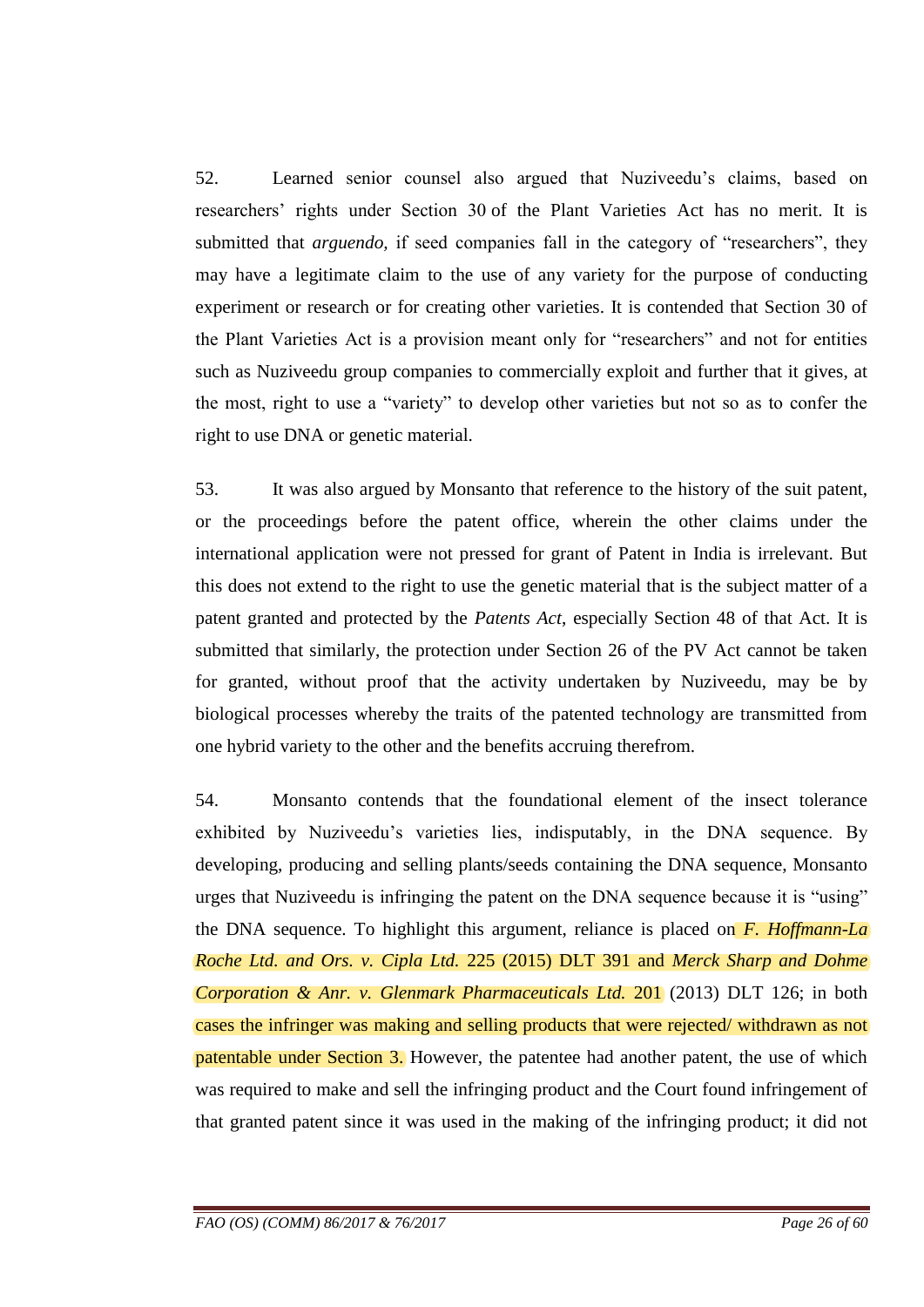matter that the product produced by the infringer was not patentable. It was argued that enforcing claims 25- 27 would not lead to circumvention of section 3 (j) since Monsanto is not enforcing the DNA sequence as against the entire plant, but only to the extent of use of the patented DNA sequence.

55. Monsanto also cited the Canadian Supreme Court judgment in *Percy Schmeiser* (*supra*), where "purposive construction" was applied in similar facts and it was held that Monsanto's gene patent was infringed by "use" when an unauthorized person developed and commercialized seeds containing the patented gene, since the gene was present throughout the seed, conferring the advantageous trait to the plant and this amounted to taking advantage of the technical contribution of the patentee. Similarly a case of infringement by "use" (Section 48(a) of the *Patents Act, 1970*) of the invention in claims 26-27 is automatically made out since Nuziveedu admitted that their cotton varieties and hybrids contain the DNA sequences of claims 25-27 of the suit patent and that they are taking full advantage of the functionality of insect tolerance arising solely from the use of the patented DNA sequences in their cotton hybrids.

56. Monsanto urged that the "exhaustion" doctrine does not apply here because there was no unconditional sale of patented articles. The exhaustion doctrine does not permit a third party without license to use the sold articles to reproduce and make more copies of the same; reference in this regard was made to CS(OS) No. 1692/2006 *Warner Brother Entertainment v. V. G. Santosh.* Thus, it was averred by Monsanto that the impugned patent does not fall within the exception covered under section 3(j) of the *Patents Act, 1970*.It was also argued that once the sub-licenses were terminated on account of "*material breach of the agreement in the form of non-payment of contractual dues*", the dispute is not arbitrable, because the right to use the patent or the trademarks under the sub-license agreements did not subsist in terms of the safeguards particularly in the form of Article 9.04. Monsanto argues that the arbitration claims presently pending against Nuziveedu concern only with issues arising from acts of commission or omission "during the currency" of the sub-license agreements (i.e. the non- payment of contractual dues) and not the conduct of Nuziveedu, post-termination.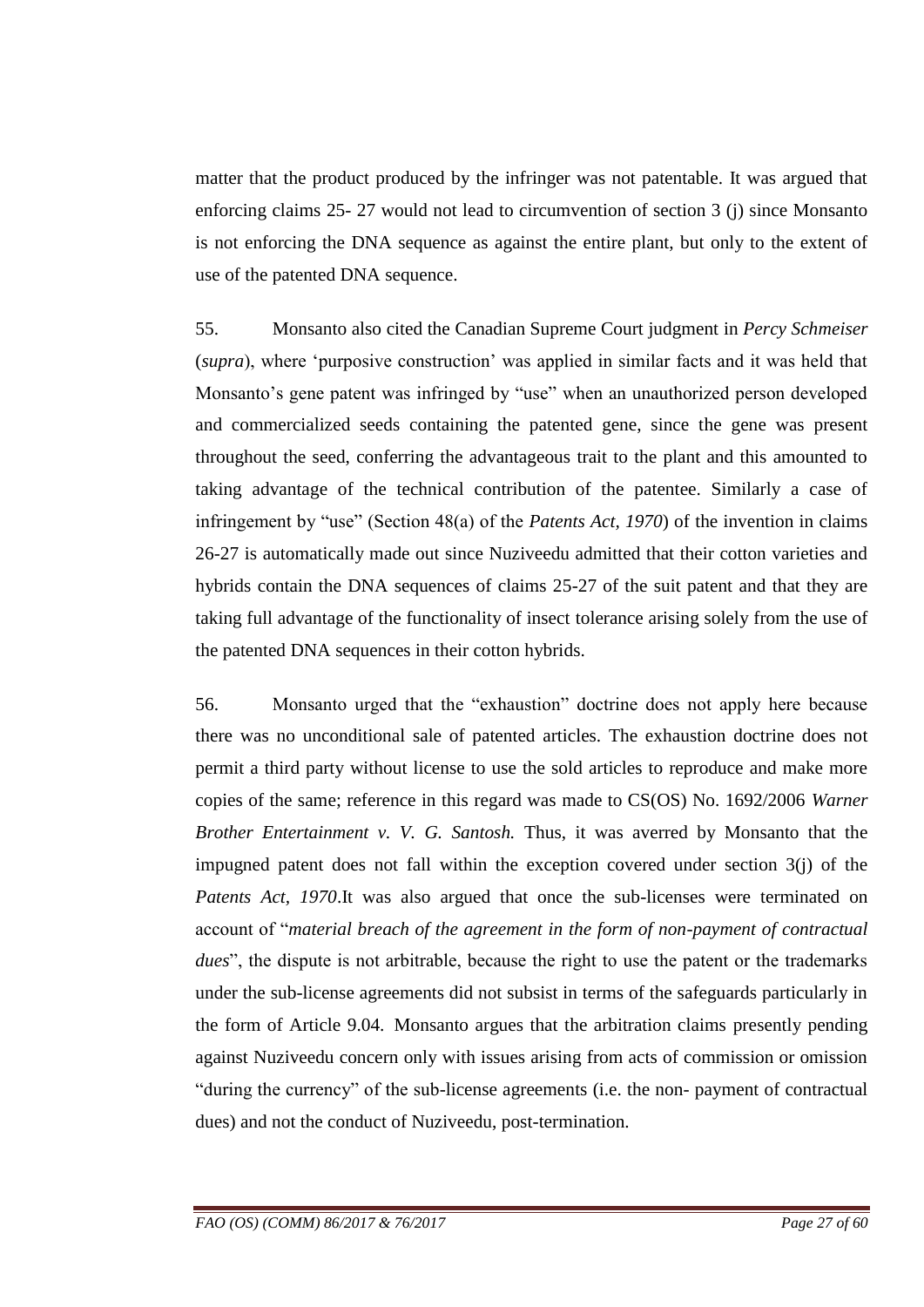57. Monsanto argues that the 2015 sub-license agreements contain a termination clause in Article 9.2 and thus, the 2015 sub-license agreements are determinable contracts; hence once they were terminated, they could not be restored and parties cannot be directed to perform the obligations contained therein in view of Section 14(1) of the Specific Relief Act, 1963. Reliance was placed on *Indian Oil Corporation Ltd. v. Amritsar Gas Services and Ors*., (1991) 1 SCC 533 in this regard.

58. It was argued by Mr. Sandeep Sethi learned senior counsel that the learned single judge, while upholding Monsanto's rights in its patented technology and trademarks, erred in effectively directing it to compulsorily license the same to the Nuziveedu, in direct conflict with the entire scheme of the *Patents Act, 1970* and the *Trade Marks Act, 1999*, which it is submitted, are in circumvention of the due process of law contained in Chapter IV of the *Patents Act, 1970*, and beyond the jurisdiction of the learned single judge.

#### *Analysis and Conclusions*

59. The most important issue that needs resolution by this judgment is whether the process described in Monsanto"s nucleotide sequence in its Claims 25-27 –which were granted patent, resulting in isolation of the Cry2Ab gene, its synthesization and insertion into the plant cell, resulting in donor transgenic seeds and plants fall within the exceptions covered under Section 3(j) of the *Patents Act*. The related issues are whether any other patent exclusion provision of the *Patents Act*, is attracted; whether Monsanto's patent rights are unaffected by provisions of the *Protection of Plant Varieties and Farmers Rights Act, 2001*. The second issue is whether the injunction, though temporary, could have been granted, enjoining Monsanto to not charge any amount beyond what is prescribed by law, regardless of contractual conditions. In claim 25 of their patent, Monsanto specifically claimed a man-made DNA construct that does not exist in nature and does not otherwise form a part of a plant as existing in nature. Monsanto elaborates how this DNA construct, which when inserted into a plant confers the trait of insect tolerance to the plant and how plants without this DNA construct do not exhibit the trait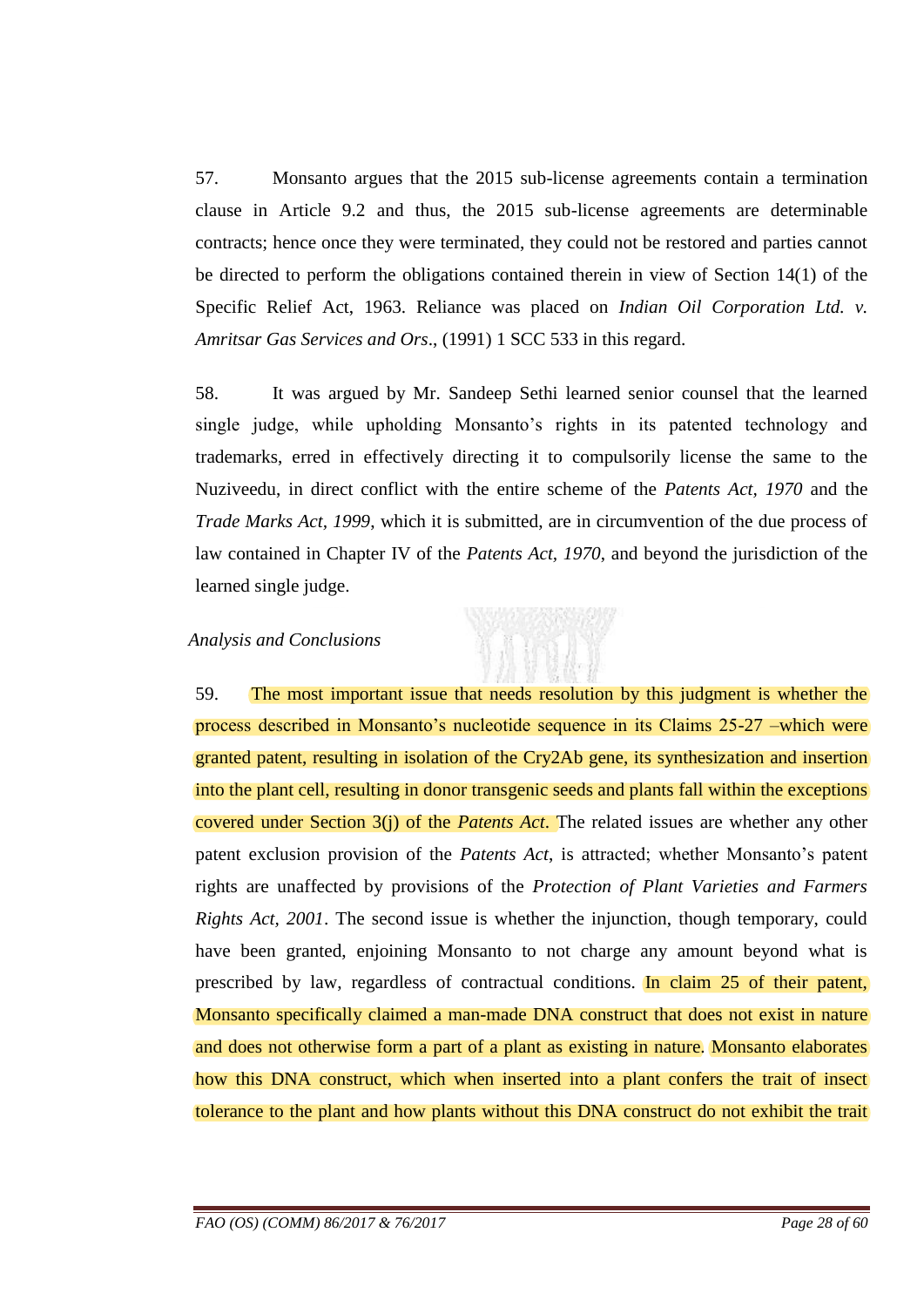of insect tolerance. At the outset, this court proposes to examine only the threshold challenge to the patent and not carrying out an analysis of whether *prima facie* the patent granted (or the claims under it) lacked inventiveness, or novelty or industrial application, in view of the statement of parties' counsel.

60. As member of the World Trade Organisation (WTO), in compliance with the instruments and annexes of the *General Agreement on Tariffs and Trade* (GATT), including the Trade- Related Aspects of Intellectual Property Rights (TRIPS) Agreement, India, *inter alia*, introduced the *Patents (Amendment) Act, 2002*, in June 25, 2002. This amendment altered the definition of "an invention" under Section  $2(1)(i)$  to include the term "new product", thereby, removing the embargo on the grant of patent to "products" of biotechnological and microbiological processes. During the course of these amendments, Section 3 (j) was also added in 2002 to the *Patents Act, 1970*. These amended sections are as follows:

"*Section 2: Definitions and interpretation*

*(1) In this Act, unless the context otherwise requires,- (j) 'invention' means a new product or process involving an inventive step and capable of industrial application*

*… Section 3: What are not inventions The following are not inventions within the meaning of this Act,- (j) plants and animals in whole or any part thereof other than microorganisms but including seeds, varieties and species and essentially biological processes for production or propagation of plants and animals*"

61. Monsanto argues that products of biotechnology are not excluded from patenting under Section 3(j) of the *Patents Act*. Although section 3(j) also excludes a 'part' of a plant, in its ordinary sense, this exclusion applies to *what is ordinarily or naturally a part of a plant*; therefore, the DNA construct or nucleotide sequence of claims 25-27 not being ordinarily part(s) of a plant, (as they are a result of invention)are inserted into plants, are **patentable.** Nuziveedu's refrain is on the text of Section 3 (j); it emphasizes that the Bt. Trait has not been and cannot be utilised in isolation. It sows seeds of its proprietary cotton variety alongside the Transgenic Bt. Cotton seed. The Transgenic Bt. Cotton seed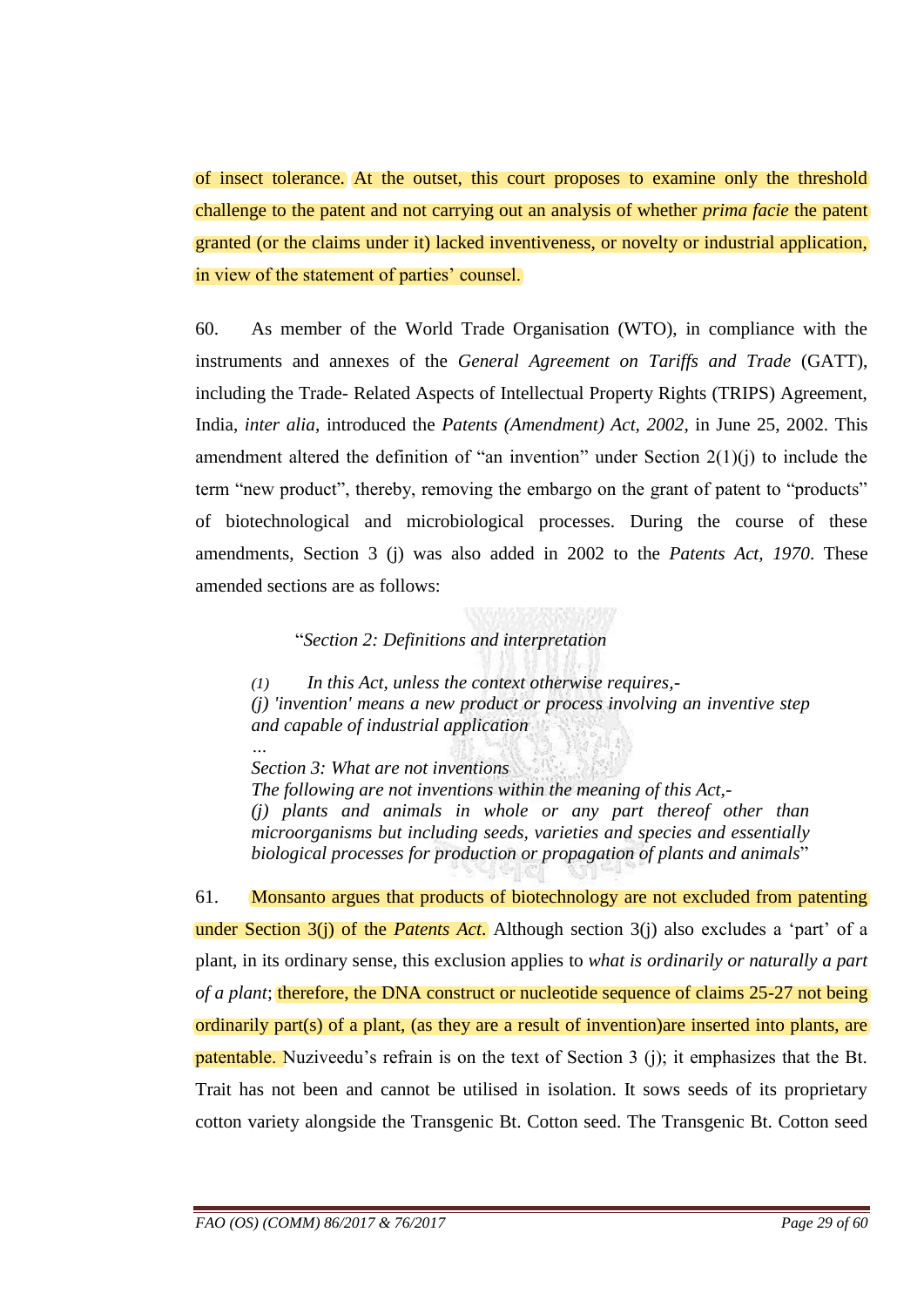and Nuziveedu"s seeds yield different plants, which are cross-pollinated at the flower stage. Those Bt. Cotton Varieties are used for developing the proprietary hybrid ("Bt. Cotton Hybrids"). The Bt. Trait is only a loss prevention mechanism of the genetic potential of the Cotton Hybrid and has no contribution to the enhancement of the yield. Nuziveedu introgresses the trait provided to them in the form of seed of the transgenic plant by Monsanto, as per their sub-license agreement. Such trait introgression was carried out by Nuziveedu using conventional plant breeding methods. The integration of the Bt. Trait from the Transgenic Variety Bt. Cotton Seed procured from Mayhco took place in the following manner:

a) Nuziveedu sowed seeds of their proprietary cotton varieties alongside the Transgenic Bt. Cotton seed.

b) The Transgenic Bt. Cotton seed and the Nuziveedu"s varieties seed yielded different plants, which were are cross-pollinated at the flowering stage.

c) The cotton fruits from the Nuziveedu"s cotton varieties had cotton seeds, which were carrying the Bt. Trait ("Bt. Cotton Varieties"). Those Bt. Cotton Varieties were used for developing the proprietary hybrid ("Bt. Cotton Hybrids").

d) Nuziveedu conducted extensive agronomic evaluation trials of newly developed Bt. Cotton Hybrids to ascertain their utility to the farmers.

e) Nuziveedu obtained the approval of the GEAC under the *Environment (Protection) Act, 1986* for the commercial release of each new Bt. Cotton Hybrid which were considered satisfactory after internal evaluation, and thereafter produced in mass scale and distributed to the farmers.

62. Nuziveedu outline show the steps of plant breeding and introduction of traits in a variety is a natural biological process. On insertion of a trait, it cannot be removed from that variety; the Bt. Trait is integrated or embedded into Nuziveedu"s hybrid varieties. There is no technology available to remove or segregate the Bt. Trait from its proprietary varieties or restore them to their original status without the Bt. Trait.

63. The record shows that Monsanto"s patent comprises of a DNA construct or nucleotide sequence of claim 25 comprises three different components, i.e. (i) a promoter, (ii) a gene for the production of Cry2Ab 5-endotoxin and (iii) a third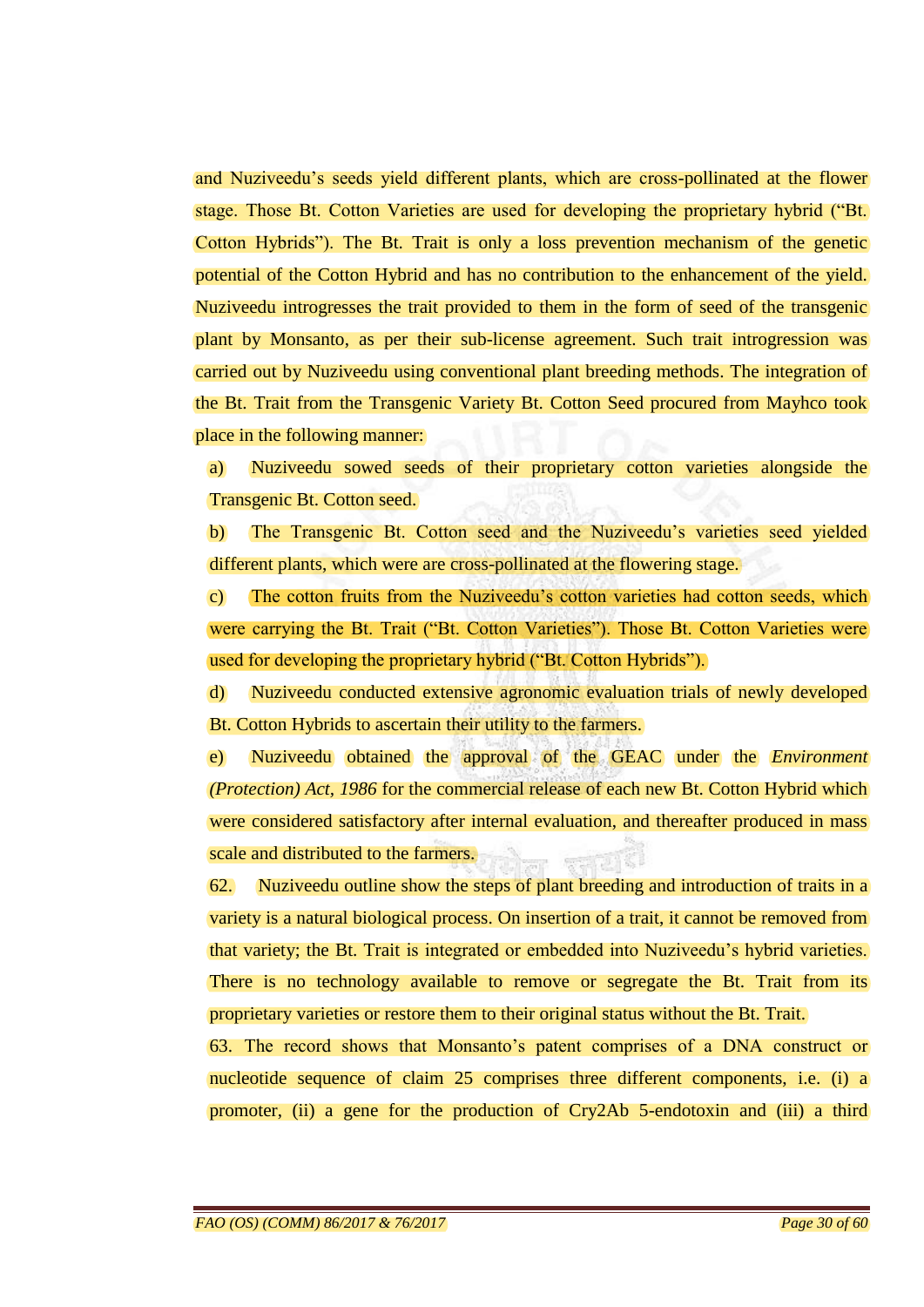component for the production of a transit peptide<sup>6</sup>. The combination of these three components into a single DNA construct is itself new, inventive and does not exist in nature. Next, the second component of claim 25, is the gene for producing Cry2Ab 5endotoxin, and – it argues, is a man-made gene. The sequence ID No: 1 is a naturally occurring gene which produces Cry2Ab 5-endotoxin in Bt. Bacteria; sequence ID 17 is the modified sequence by Monsanto and this modification is necessary for the gene to be more compatible with plants. This factor differentiates the man-made DNA construct of claim 25 from the naturally existing one. The DNA construct, upon insertion into a plant confers the insect tolerance trait to it. Plants without this DNA construct do not have such insect tolerance trait. A plant is next produced as a "fusion protein" which comprises the Cry2Ab S-endotoxin<sup>7</sup> bonded with the transit peptide. This production of a fusion protein is critical in this respect for the technology to be effective in plants. The Bt. bacteria do not produce such a fusion protein. The only approved technology that allows a cotton plant to produce the Cry2Ab 8-endotoxin is Monsanto's technology,

<sup>7</sup>Pesticidal crystal protein; the toxic segment of the protein is located in the N-terminus (available at: [http://www.uniprot.org/uniprot/P21254\)](http://www.uniprot.org/uniprot/P21254) (last accessed on 11.022018).

An endotoxin is a toxic substance present inside a bacterial cell and is released when the cell disintegrates. It is sometimes responsible for the characteristic symptoms of a disease. (available at: [https://en.oxforddictionaries.com/definition/us/endotoxin\)](https://en.oxforddictionaries.com/definition/us/endotoxin) (last accessed on 11.02.2018)

**.** 

<sup>6</sup>*Proteins and peptides* are fundamental components of cells that carry out important biological functions. Proteins give cells their shape, for example, and they respond to signals transmitted from the extracellular environment. Certain types of peptides play key roles in regulating the activities of other molecules. Structurally, proteins and peptides are very similar, being made up of chains of amino acids, which are held together by peptide bonds (also called amide bonds). Peptides are smaller than proteins: the former are small molecules containing between 2 and 50 amino acids; proteins contain more than 50.- (Enclyclopedia Britannica, available at[: https://www.britannica.com/story/what-is-the-difference-between-a-peptide-and-a](https://www.britannica.com/story/what-is-the-difference-between-a-peptide-and-a-protein)[protein\)](https://www.britannica.com/story/what-is-the-difference-between-a-peptide-and-a-protein) (last accessed on 11.02.2018)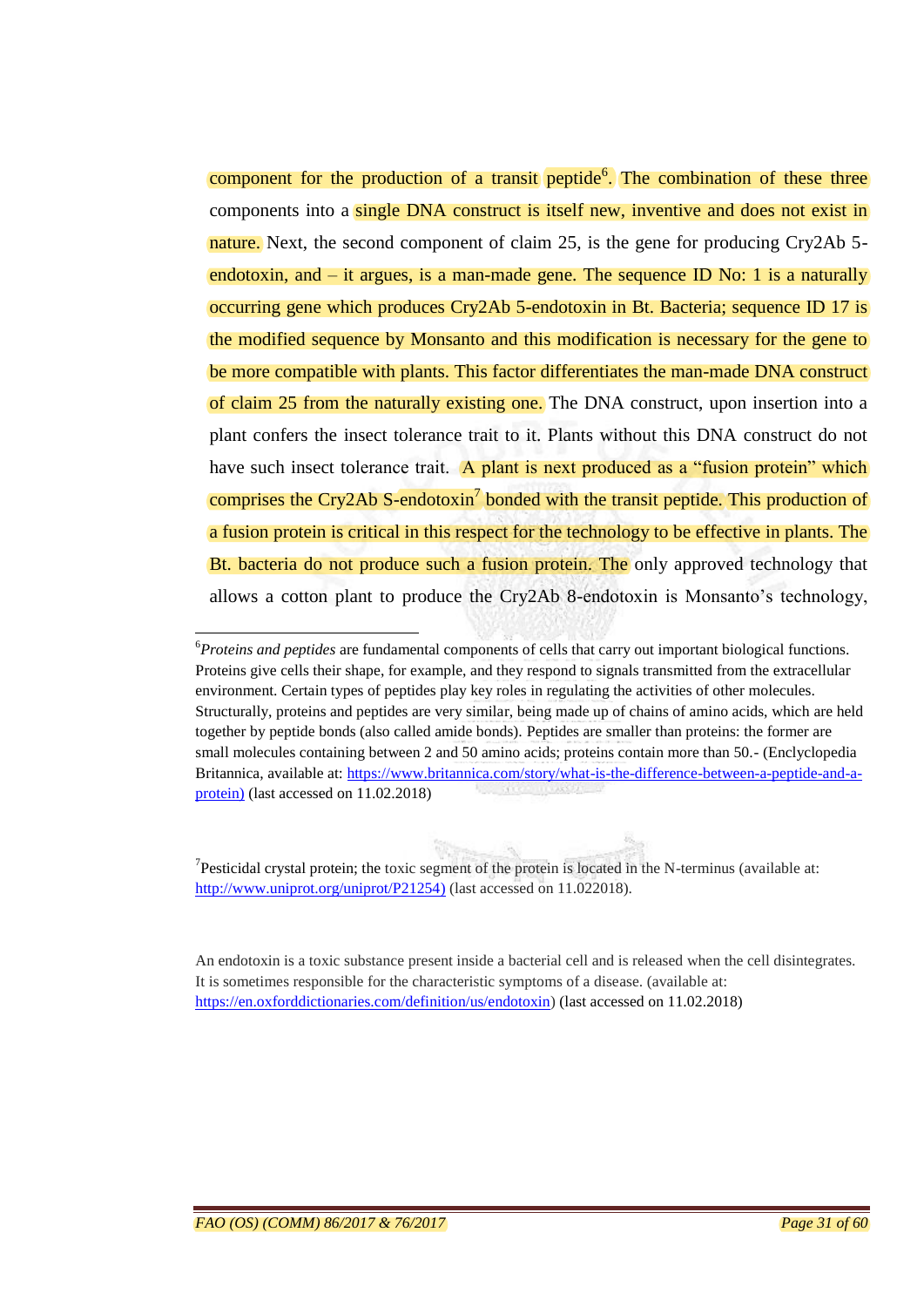protected, *inter alia*, by claims 25-27 of the patented invention.

64. The subject patent claims the use of *Bacillus thuringiensis* strain and development of two genes designated *cry2Aa* and *cry2Ab*. Each gene sequence is known for its ability to synthesize proteins with pesticidal properties. Preparations of natural isolates of *B. thuringiensis* were first used as a commercial insecticide long ago and *B. thuringiensis* subspecies was registered in 1961.

65. Since its discovery, Cry2Ab has been given various names. Collectively, "*Cry2Ab*" refers to two separate, virtually identical genes, *cry2Ab1* and *cry2Ab2* . The gene sequences differ at nucleotide 1035; where there is a cytosine in *cry2Ab1* and a thymine in *cry2Ab2*. The nucleotide difference is translationally silent (i.e., DNA mutations which do not alter the amino acid sequence of the protein), so that the genes each encode a protein with the same amino acid sequence. Each sequence corresponds to a peptide of 633 amino acids, and the two peptides share 87% amino acid identity. Since its initial discovery, genes encoding Cry2Ab proteins have been identified in Bt strains found throughout the world; yet the peptide corresponding to *cry2Ab* is not produced in such strains. The peptide encoded by *cry2Aa* is toxic to certain bollworms, i.e. cotton crop pests. The peptide encoded by *cry2Ab* was thought to be toxic only to one pest species, (*Manducasexta)*, as in case of the Cry1 group of proteins. It was later found that the sequences of Cry2Aa and Cry2Ab differ in terms of amino acids present with different levels of toxicity.

66. The *Cry2Ab* sequence, used to create cotton event 15985 was modified from that of the wild-type *cry2Ab* gene to use plant-preferred codons, for better expression in cotton (Perlak*et al*., 1991). In addition, a*NcoI* restriction site was introduced at the N"-terminal end of the gene to facilitate cloning, resulting in an additional aspartic acid residue at position 2 of the peptide. Lastly, the N-terminal chloroplast transit peptide, from the *Arabidopsis thaliana epsps* gene, comprising 79 amino acids, was inserted immediately preceding the *cry2Ab* gene. Once the peptide is targeted to the chloroplast, the tran-sit peptide is cleaved, leaving three amino acids at the N"-terminal end of the peptide. The final protein product contains 633 amino acids, plus four other additional amino acids. Monsanto"s application- originally made in India was for claims titled "*Methods for*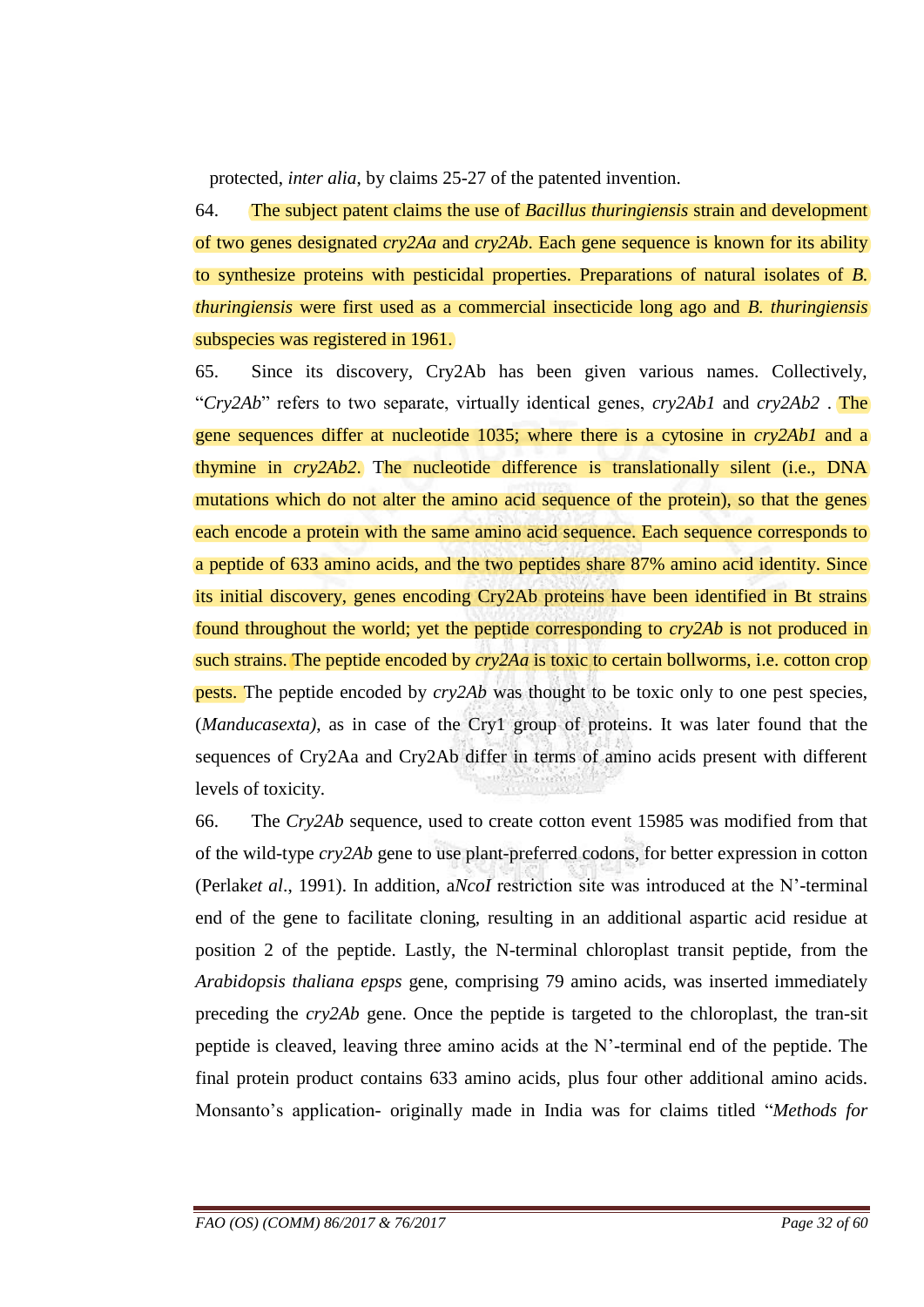*Transforming Plants to Express Bacillus Thuringiensis Delta Endotoxins*". The patent descriptions highlighted, *methods* of inserting DNA construct/nucleic acid sequence into

a plant genome its *effect* in the plant transformed by that method. The claims were:

- *Claims 1 to 36,39,40:* A plant comprising a nucleic acid sequence comprising a plant functional promoter sequence operably linked to polynucleotide sequence encoding Cry2A Bt endotoxin protein...wherein expression of said nucleic acid sequence in said plant yields protein localized to a sub-cellular organelle or compartment.. (and other dependant claims)
- *Claims 37 to 38:* A progeny plant wherein said plant has inherited said nucleic acid sequence.
- *Claims 41 to 43:* A method of producing a transgenic progeny plant comprising of obtaining the first plant, obtaining a second plant and crossing the first and second plants to obtain a crossed transgenic progeny plant, said progeny plant having inherited the said nucleic acid sequence from the said first plant (and other dependant claims).
- *Claims 44 to 47:* A nucleic acid sequence"comprising..." and other dependant claims.
- *Claims 48 to 52, 54, 55, 56:* A plant cell comprising a nucleic acid sequence comprising...(and other dependant claims)
- *Claims 53:* A plant tissue derived from the progeny of the plant cell where the plant tissue comprises a plant, plant seed, plant cells or progeny tissues thereof containing said polynucleotide sequence.

67. By objections of the Indian Patent office, on 30.03.2006 of Monsanto"s 58 claims claims 1-40, 48-56, 57, 58 were rejected as not allowable under Section 3(j). Claim nos. 41- 43, 59 were rejected under Section 3(b) and other grounds. Only claims 45, 46, 47 were not objected to. These were a sub-set of claims on nucleic acid sequence. Subsequent correspondence between the Patent office and Monsanto resulted in exclusion of plants, plant cells, tissues and progeny plant containing the nucleic acid sequence as well as plants created through an essentially biological process (excluded on account of Section 3(j)). This narrowing of the patent claims, in the opinion of the court, is relevant, because ultimately what was granted was not a patent over the product, or even the method, but of identification of the "event" i.e. the place in the genetic sequence of the DNA where the *CryAB2* protein, in the plant cell. These are important facts, which the court would deal with later in the judgment.

## *Prior Legislative history*

68. Section 2 (q) and Section 5 of the *Patents Act, 1970*, before amendment to the Act permitted only process patents and did not allow products of chemical processes to be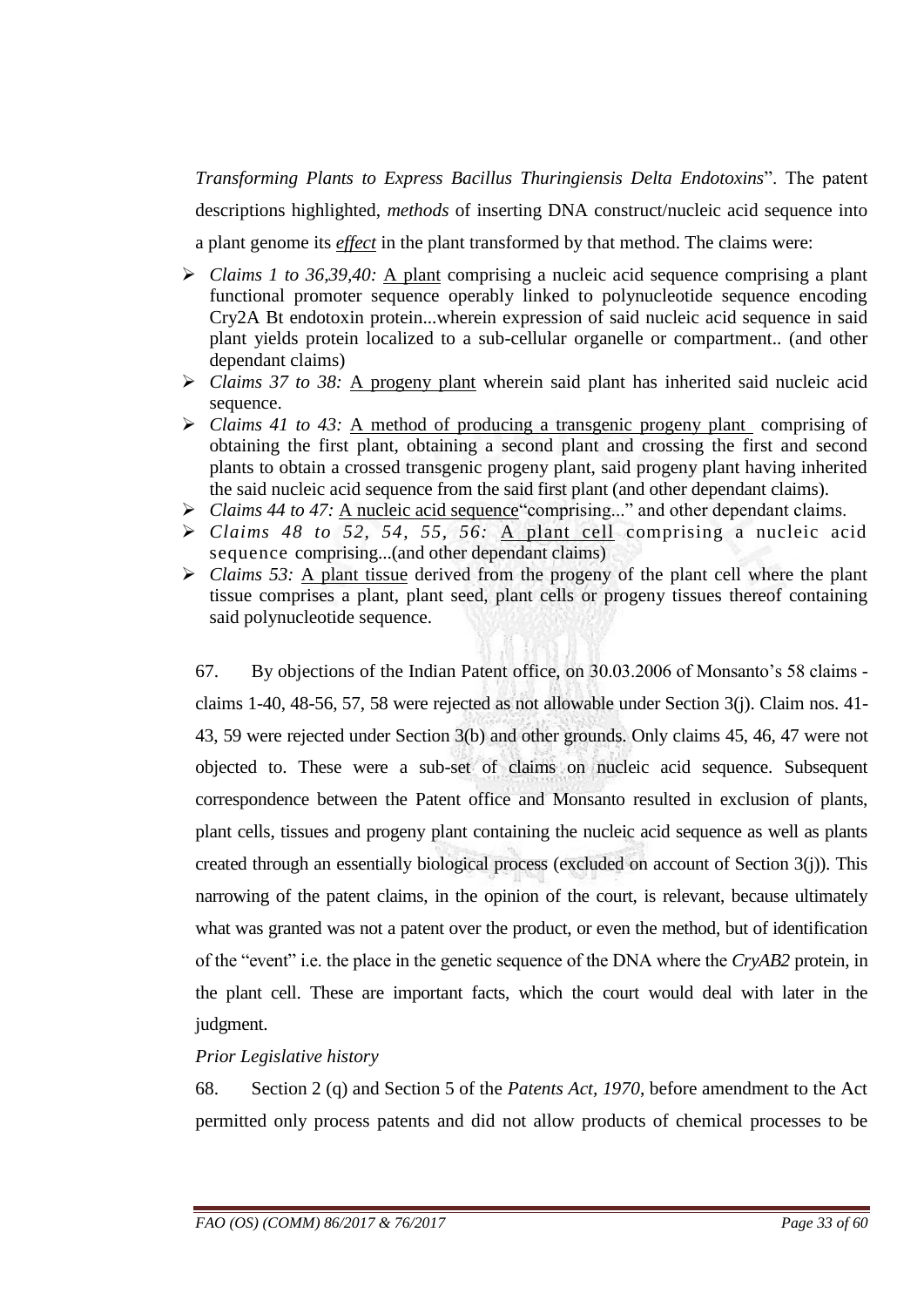patented. Section 3 (i)which existed under the original *Patents Act* excluded from patent protection:

*―the following are not inventions within the meaning of this Act….i) any process for the medicinal, surgical, curative, prophylactic or other treatment of human beings or any process for a similar treatment of animals or plants to render them free of disease or to increase their economic value or that of their products.‖*

69. Section 5 of the *Patents Act* was amended by the *Patents (Amendments) Act, 2002*, inserted an explanation, stating that *"chemical processes" include biochemical, biotechnical and micro-biological processes*" to Section 5(2)(b). After amendment, the provision read as follows:

"*Section 5 Inventions where only methods or processes of manufacture patentable- In the case of inventions- (a)…..*

*(b) relating to substances prepared or produced by chemical process (including alloys, optical glass, semi-conductors and inter-metallic compounds.*

*no patent shall be granted in respect of claims for the substances themselves, but claims for the methods or processes of manufacture shall be patentable.*

*Explanation — For the purposes of this section, "chemical processes" include biochemical, biotechnical and micro-biological processes*"

70. The 2005 Amendment repealed Section 5 altogether. In isolation, this would have meant that the extended definition of "chemical process"- covering "*biochemical, biotechnical and micro-biological processes*" could be patented. However, the insertion of Section 3 (j) which excluded "*plants and animals in whole or any part thereof other than microorganisms but including seeds, varieties and species and essentially biological processes for production or propagation of plants and animals*" and the simultaneous enactment of the PV Act meant that facially, the Parliament intended not to afford intellectual property protection in the form of patents, to processes and products that would otherwise be called inventions and be entitled to patents.

*Application of principles of statutory interpretation* 

71. It is evident that Parliamentary intent was to exclude from patenting plants, seeds or part thereof *excluding micro-organisms* "but including…essential biological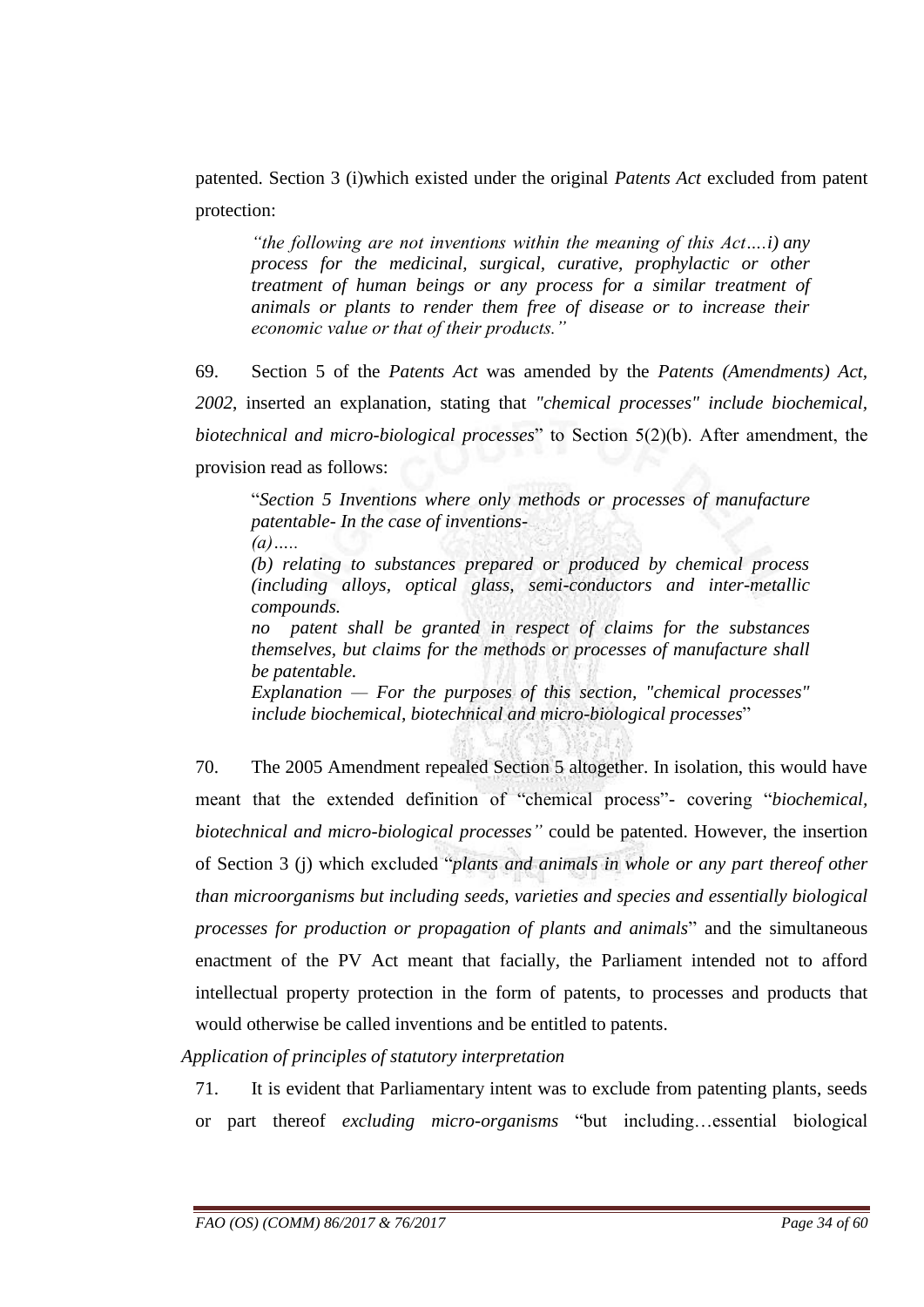processes". This meant that process or products, that otherwise meet the test of patentability (i.e. novelty, inventive step and industrial application, are nevertheless *as a matter of public policy, ineligible for patent protection.* The mechanism adopted by Parliament was to spell out what was not patentable i.e., plants, seeds, plant varieties, whole or part and then exclude micro-organisms, but clarify that the exclusion would not apply to "seeds, varieties and species and essentially biological processes for production or propagation of plants and animals". Therefore, the principal provision (Section 3) provides for non-patentability of matters spelt out – i.e.

- i. plants, animals *in whole or part thereof;*
- ii. excluding micro-organisms
- iii. *but including seeds, varieties and species and essentially biological processes for production or propagation of plants and animals*

72. In this context, this court recollects that the expression "includes" is used as a legislative device to enlarge the meaning of words or phrases "*occurring in the body of the statute; and, when it is so used, these words or phrases must be construed as comprehending, not only such things as they signify according to their natural import, but also those things which the interpretation clause declares that they shall include.*"(Ref. *Dilworth v. Stamps Commissioners* (1899) A.C. 99) which the Supreme Court of India consistently followed.<sup>8</sup>

73. It would also be useful to notice the judgment of the Supreme Court in *Sardar Gurmej Singh v. SardarPratap Singh Kairon* AIR 1960 S.C. 122 where the question involved was the true interpretation of Section 123 (7) of the Representation of Peoples Act, 1951 which read as follows:

"*Section. 123. Corrupt practices. - The following shall be deemed to be* 

-

<sup>8</sup>*Commissioner of Income Tax Andhra Pradesh v M/s Taj Mahal Hotel Secunderabad* (1971) 3 SCC 550; *State of Bombay v The Hospital Mazdoor Sabha* AIR 1960 SC 610; *Forest Range Officer &Ors v P. Mohammed AH & Ors* AIR 1994 SC 120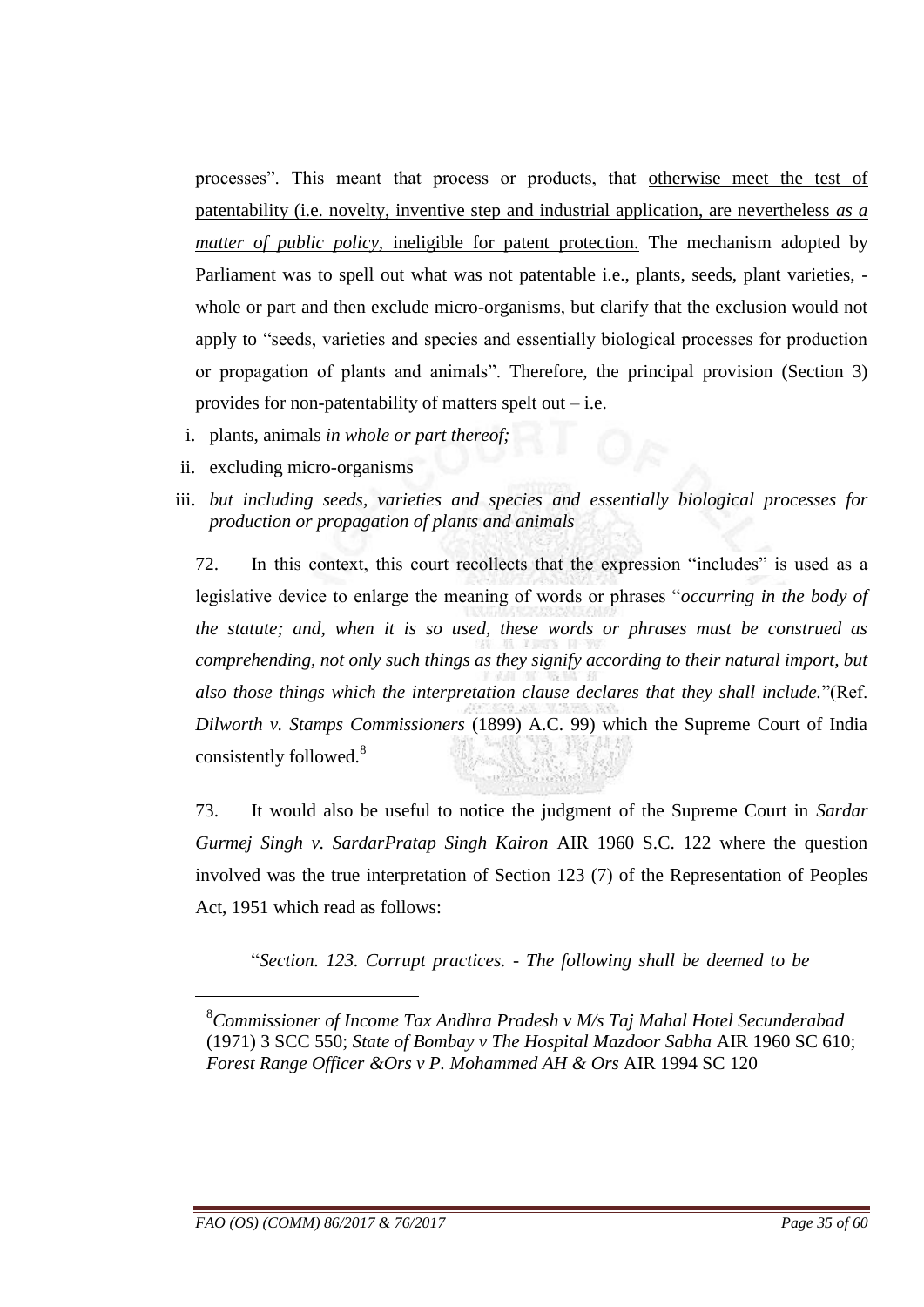*corrupt practices for the purposes of this Act :- \*\*\*\*\*\*\*\*\*\* \*\*\*\*\*\*\*\*\**

*(7) The obtaining or procuring or abetting to obtain or procure by a candidate or his agent or, by any other person, any assistance (other than the giving of vote) for the furtherance of the prospects of the candidate's election, from any person in the service of the Government and belonging to any of the following classes, namely : \*\*\*\*\*\*\*\*\*\* \*\*\*\*\*\*\*\*\**

*(f) revenue officers including village accountants, such as, patwaris, lekhpals, talatis, karnams and the like but excluding other village officers.*"

#### 74. The court held in the judgment that:

"*…It is an elementary rule that construction of a section is to be made of all the parts together and not of one part only by itself, and that phrases are to be construed according to the rules of grammar. So construed the meaning of the clause is fairly clear. The genus is the "revenue officer," and the "including" and "excluding" clauses connected by the conjunction "but" show that the village accountants are included in the group of revenue officers, but the other village officers are excluded therefrom. If X includes A but excludes B, it may simply mean that X takes in A but ejects B. It is not necessary in this case to consider whether the inclusive definition enlarges the meaning of the words "revenue officers", or makes them explicit and clear, viz., that the enumerated officers are within the fold of "revenue officers"; for in either construction the village accountants would be revenue officers. But we cannot accept the argument that what is excluded was not part of that from which it is excluded, and that lambardars were not revenue officers and yet had to be excluded by way of abundant caution. If so, it follows that the village officers, who included lambardars, were excluded from the group of revenue officers, with the result that they are freed from the disqualification imposed by the provisions of the said clause. But it is said that this construction would make the words "revenue officers" and the words "excluding other village officers" unnecessary, for, the same result could be achieved by enacting simply "village accountants, such as, patwaris, lekhpals, talatis, karnams and the like"*

*This argument, if we may say so, overlooks the difference between the terms "revenue officers" and "village officers". " Revenue officers", as we have pointed out, is a more comprehensive term and takes in all officers who are employed in the revenue business, whereas the jurisdiction of the village officers is confined to their respective villages. Village officers do not exhaust the content of revenue officers, and even after their exclusion there will be many revenue officers at higher levels who would be*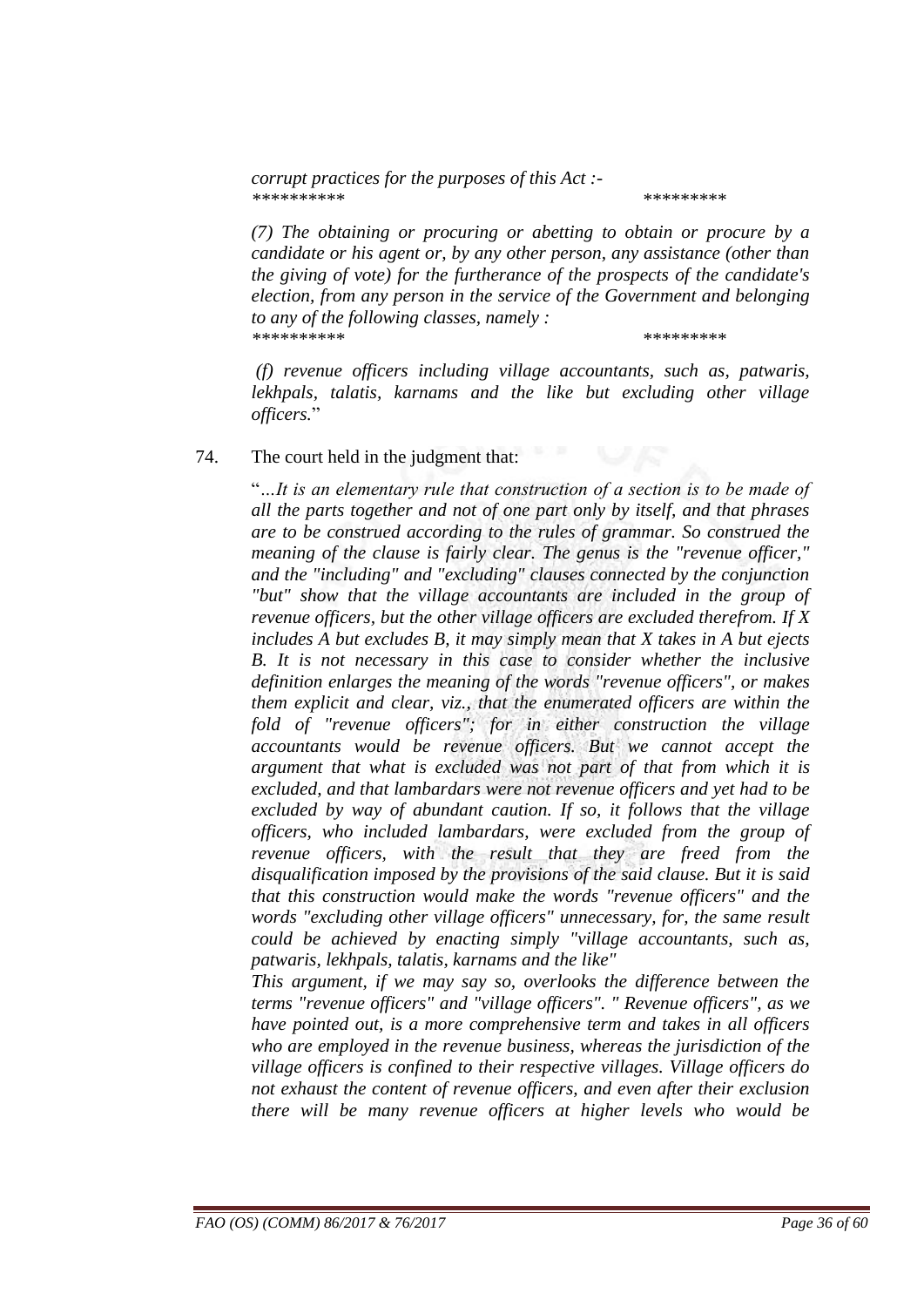*governed by cl. (f). If this be the construction, every word used in the clause is given a meaning and no words become a surplusage.*"

75. In *Narpatchand A. Bhandari v ShantilalMoolshankarJani*1993 (3) SCC 351 the issue was whether expression "landlord" under Section 13 (1) includes usufructuary mortgagee where tenanted premises were subject of usufructuary mortgage. The extended definition of "landlord" according to Explanation (b) to Section 13 (2) was that it "*shall not include a rent-farmer or rent-collector or estate-manager*"*.* Section 5 (3), on the other hand, gave an inclusive extended definition: "*"landlord" means any person who is for the time being, receiving, or entitled to receive, rent in respect of any premises whether on his own account or on account, or on behalf, or for the benefit of any other person or as a trustee, guardian, or receiver for any other person or who would so receive the rent or be entitled to receive the rent if the premises were let to a tenant, and includes any person not being a tenant who from time to time derives title..*". The court held that a usufructary mortgagee is a landlord, entitled to maintain eviction proceedings.

76. A plain textual interpretation of Section 3 (j) of the *Patents Act* therefore, is that plants, animals "whole or parts thereof" are excluded from patentability, as are "*seeds, varieties and species and essentially biological processes for production or propagation of plants and animals*"*.* However, microorganisms are not excluded; whole or parts thereof can be patented, provided other conditions of the Patent Act are fulfilled. Significantly, the expression "*variety*"(undefined under the *Patents Act*) is defined under the PV Act by Section 2 (za) to exclude microorganisms("*variety means a plant grouping except a microorganism…*"). The exclusion of microorganisms from the PV Act meant that they are not capable of registration as any "variety" under that Act; their exclusion from Section 3 (j) means that the Patents Act enables patent protection to them.

77. "Micro-organism" has not been defined either under the *Patents Act*, or under the PV Act. The Cambridge Dictionary (online) defines a micro-organism as "*A living thing that on its own is too small to be seen without a microscope*", *examples: bacteria, germs, viruses<sup>9</sup>* .

<sup>-</sup><sup>9</sup>Meaning of microorganism (Cambridge Dictionary, available at: [http://dictionary.cambridge.org/dictionary/english/microorganism\)](http://dictionary.cambridge.org/dictionary/english/microorganism) (last accessed on 05.10.2017)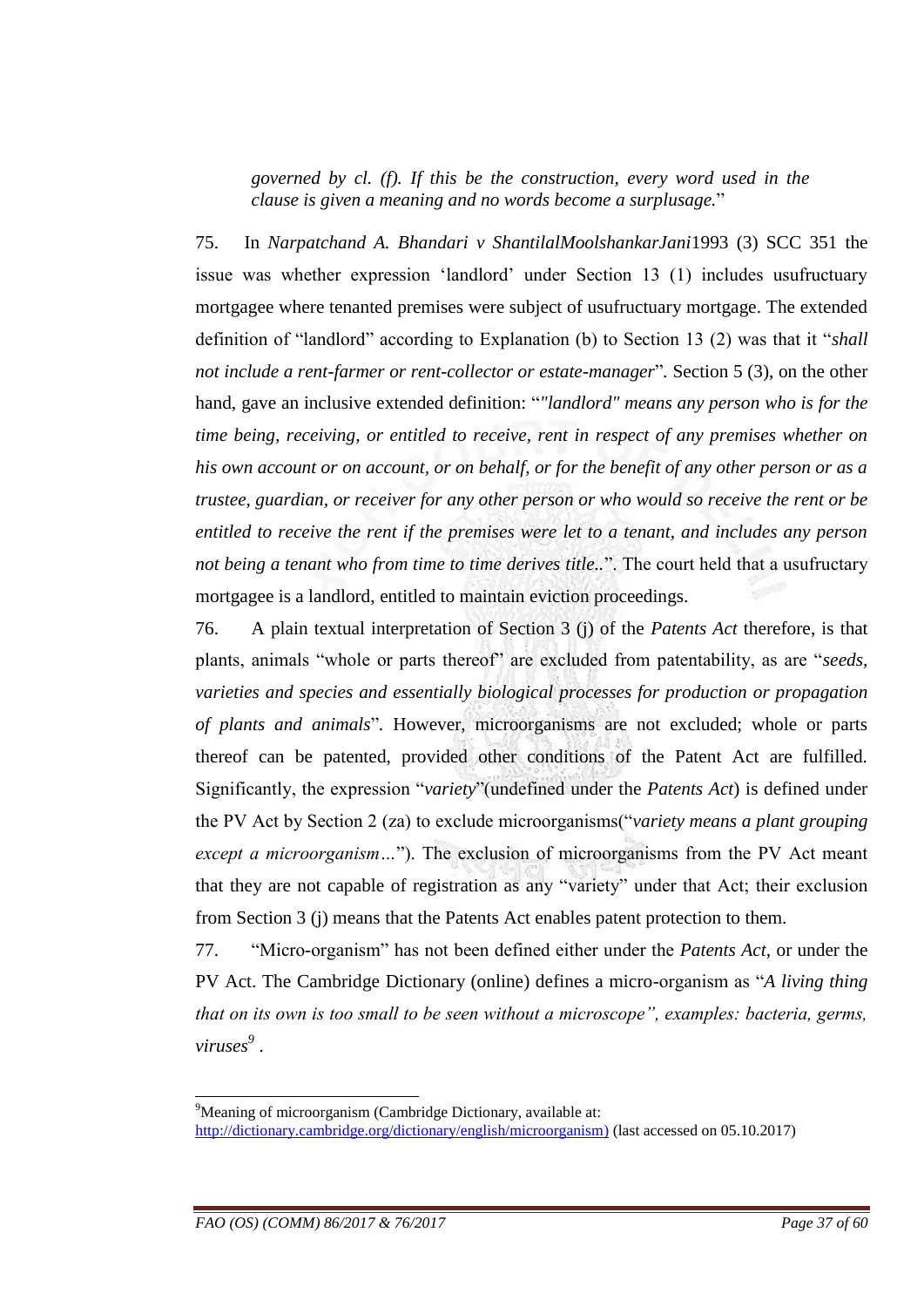#### *78.* The Oxford dictionaries (online) defines it as

"*A microscopic organism, especially a bacterium, virus, or fungus.*" *10*

The Law Dictionary (Featuring Black"s Law Dictionary Free Online Legal Dictionary 2nd Ed.) defines micro-organism as

"*Visible under a microscope, this type of living organism is too small to be seen with naked eye. Also known as microbe*."*<sup>11</sup>*

79. As the precise definition of a microorganism has not been enacted by Parliament, the ordinary meaning of that expression, gleaned from dictionaries would apply. The discussion about the subject patent discloses that the nucleic acid sequence which is the invention in question (the Cry2AB gene) has no existence of its own; it is of use, after introgression at a particular place, none else. Even thereafter, the seed material has to undergo further steps of hybridization to suit local conditions. Therefore, these products are not "microorganisms" and consequently excluded from the exclusion clause in Section 3 (j).

80. There is another obstacle in Monsanto"s submissions regarding patentability of its subject invention as a micro-organism. *Arguendo* the subject matter of the patent in question is a micro-organism, patenting micro-organisms in India is contingent upon regulations for the deposit of micro-organisms, in recognized International Depository Authorities (IDA) in terms of Article-7 of the Budapest Treaty<sup>12</sup> as well as the accessibility of the concerned microorganism from the depositories. In terms of Section 10(4) (d) (ii) of the *Patents Act*, if the micro-organism is not fully described and is

 $\overline{a}$ 

<sup>&</sup>lt;sup>10</sup>Meaning of microorganism (Cambridge Dictionary, available at: [https://en.oxforddictionaries.com/definition/microorganism\)](https://en.oxforddictionaries.com/definition/microorganism) (last accessed on 05.10.2017)

<sup>&</sup>lt;sup>11</sup>Meaning of microorganism (The Law Dictionary, Featuring Black's Law Dictionary Free Online Legal Dictionary 2<sup>nd</sup> Ed., available at: [http://thelawdictionary.org/microorganism/\)](http://thelawdictionary.org/microorganism/)(last accessed on 05.10.2017)

<sup>12</sup>*Budapest Treaty on the International Recognition of the Deposit*

*of Microorganisms for the Purposes of Patent Procedure* (adopted in 1977, amended in 1980), available at: <http://www.wipo.int/treaties/en/registration/budapest/> (last accessed on 03.03.2018)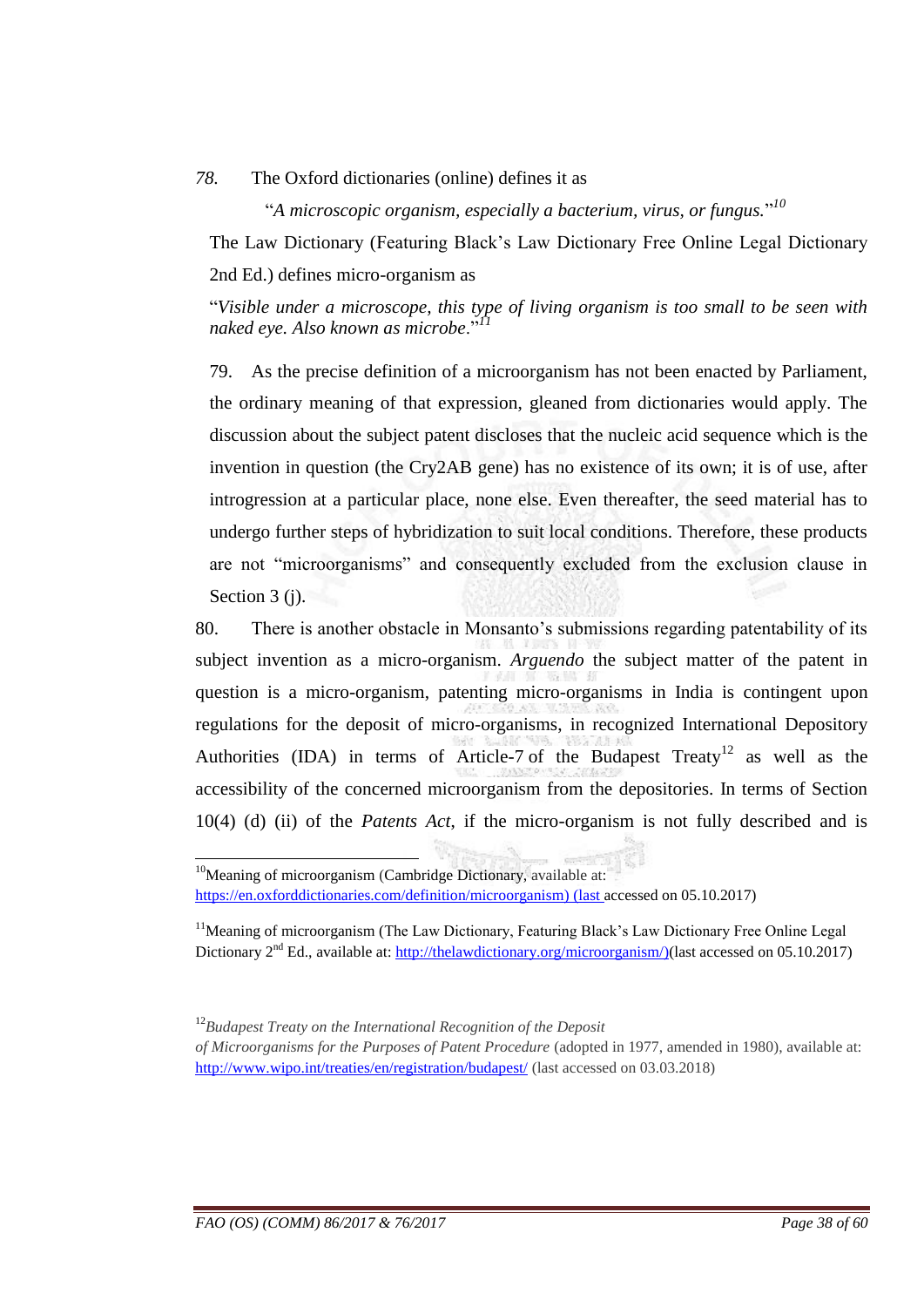unavailable to the public it has to be deposited before the IDA under the Budapest Treaty as a pre-condition for filing of application in India. All the characteristics of the microorganisms and details of depositary institutions along with accession number are to be stated in description for its correct identification.

81. Section 10 (4) of the Patents Act reads as follows:

*―Section 10(4)..*

*(4) Every complete specification shall-*

*(a) fully and particularly describe the invention and its operation or use and the method by which it is to be performed;*

*(b) disclose the best method of performing the invention which is known to the applicant and for which he is entitled to claim protection; and*

*(c)end with a claim or claims defining the scope of the invention for which protection is claimed;*

*(d) be accompanied by an abstract to provide technical information on the invention: Provided that-*

*(i) the Controller may amend the abstract for providing better information to third parties; and*

*(ii) if the applicant mentions a biological material in the specification which may not be described in such a way as to satisfy clauses (a) and (b), and if such material is not available to the public, the application shall be completed by depositing <sup>42</sup> [the material to an international depository authority under the Budapest Treaty] and by fulfilling the following conditions, namely:-*

*(A)the deposit of the material shall be made not later than the date of filing the patent application in India and a reference thereof shall be made in the specification within the prescribed period;]*

*(B) all the available characteristics of the material required for it to be correctly identified or indicated are included in the specification including the name, address of the depository institution and the date and number of the deposit of the material at the institution;*

*(C) access to the material is available in the depository institution only after the date of the application of patent in India or if a priority is claimed after the date of the priority; (D) disclose the source and geographical origin of the biological material in the specification, when used in an invention.‖*

82. Therefore, by Section 10 (4) of the Patents Act, if the patent applicant describes a biological material, it is to be deposited in terms of the Budapest Treaty (Article 7) with an IDA before the application is made. This procedure is mandatory even in other systems. Commenting on the obligatory nature of this condition, the US Federal Circuit Court of Appeals stated, in *Ajinomoto Co. Inc. v. Archer Daniels Midland Co.* 228 (2000)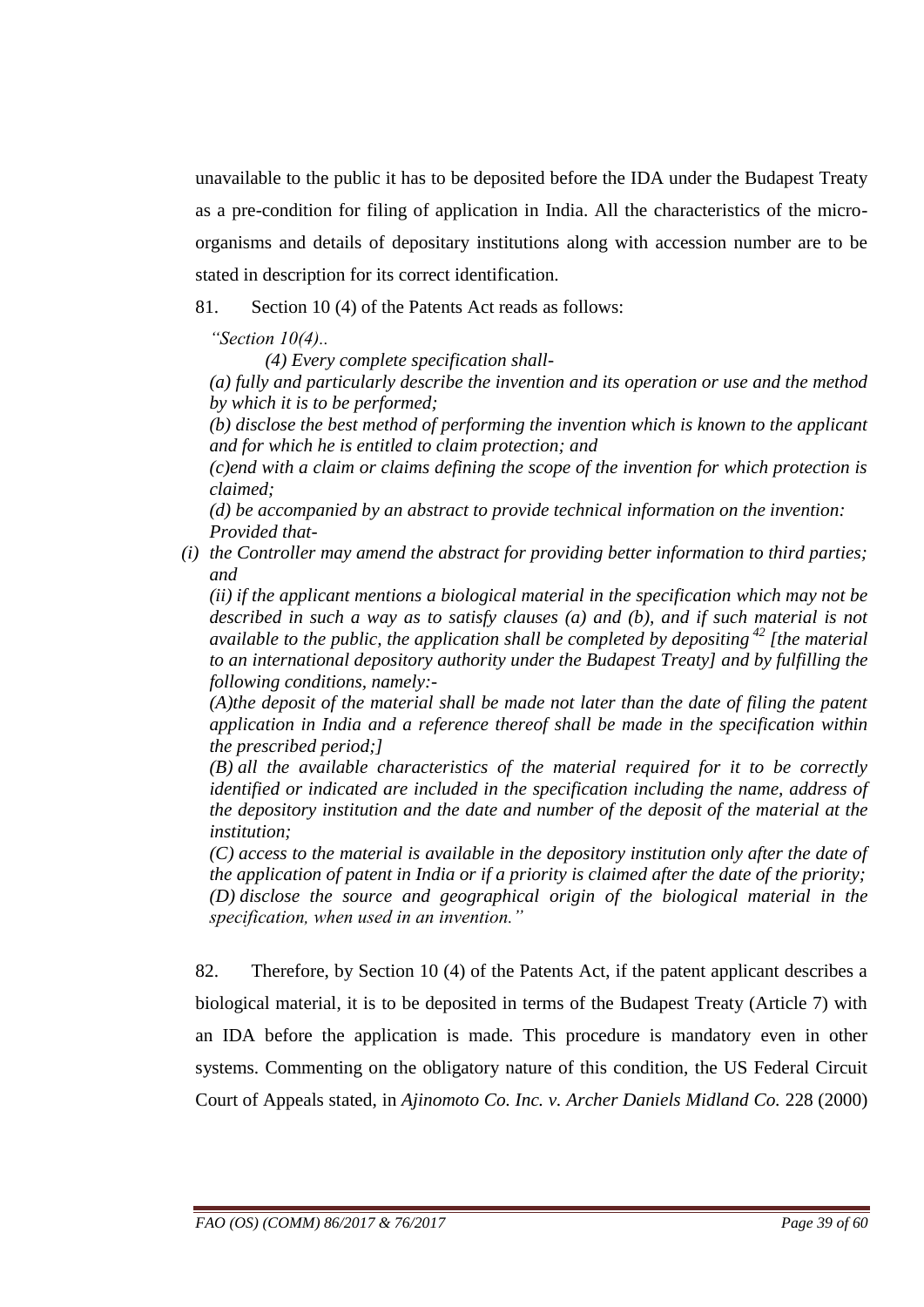F.3d 1330, that when an invention relates to a new biological material, which may not be reproducible even when detailed procedures and a complete taxonomic description are included in the specification, then,

"*It is then a condition of the patent grant that physical samples of such materials be deposited and made available to the public…*"

83. Monsanto nowhere states that in terms of Section 10(4), the biological material was deposited with an IDA, as a pre-condition for its application under the *Patents Act*. Monsanto has allegedly failed to:

"*(a) disclose the source and, origin as well as accession details, of B. thuringens is from which Cry2A gene was isolated; (b) disclose source and origin as well as accession details of Agrobacterium tumefaciens from which nopalinesynthease gene, octopine synthase gene were isolated and used; (c) disclose source and origin as well accession details of potato and tomato from which 3' end of the protease inhibitor I or II genes were isolated; disclose source and origin as well as accession details of a plant, particularly maize plant from which the, PTPs have been isolated; disclose source and geographical origin as well as accession details, of Arabidopsis thaliana from which PTPs has been isolated; disclose source and geographical origin along with, the accession/variety details of maize, cotton, tobacco plants being used in the examples; disclose source, geographical origin as well as the accession/variety details-from; which the FMV35S promoter has been isolated; (e), disclose details of petunia heat shock protein (HSP70), maize heat shock protein (HSP70) is absent; and disclose the source, geographical origin and accession details of ... (ineligible) phosphatransferase gene (NPTII).*"

84. Section 3(j) of the Patents Act, excludes, *inter alia*, "essentially biological processes" from patentibility in pursuance of Article 27(3)(b) of the TRIPS Agreement, however the phrase has not been defined in the *Patents Act*, neither in any other statute. Article 27(3)(b) of the TRIPS Agreement reads as follows:

"*3. Members may also exclude from patentability:* 

*(a) diagnostic, therapeutic and surgical methods for the treatment of humans or animals;* 

*(b) plants and animals other than micro-organisms, and essentially biological processes for the production of plants or animals other than non-biological and microbiological processes. However, Members shall provide for the protection of plant varieties either by patents or by an effective sui generis system or by any combination thereof. The provisions*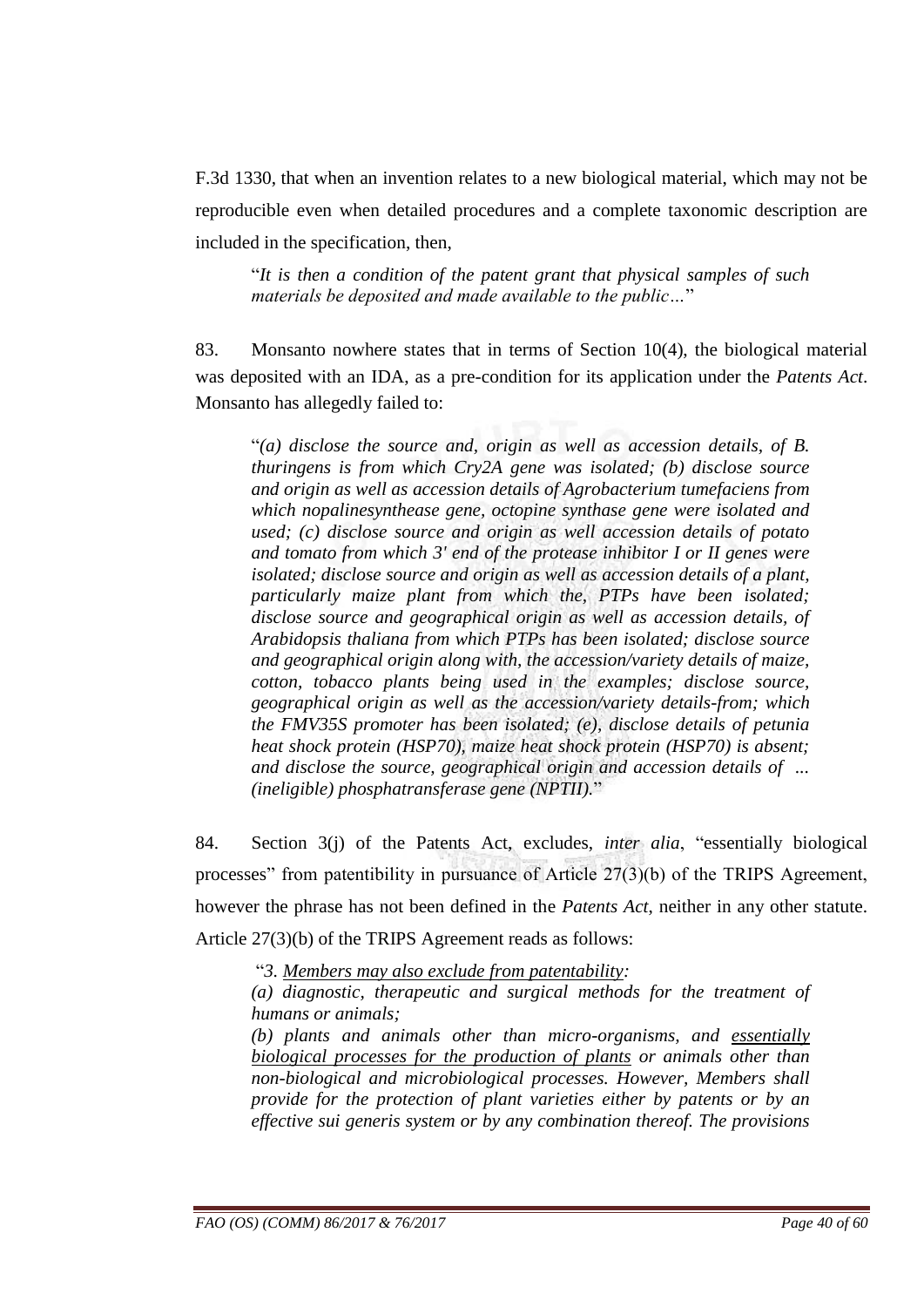*of this subparagraph shall be reviewed four years after the date of entry into force of the WTO Agreement.‖*

85. The *International Convention for the Protection of New Varieties of Plants* (UPOV 1991) was preceded by conventions of 1961 and 1978, which had created international frameworks for signatory nations to afford intellectual property rights to innovations in plant varieties. India is not a signatory to UPOV and has, instead, chosen to exclude from patentability certain subject matter in relation to plants, or parts thereof, seeds and essential biological processes but not including microorganisms. This, instead, in accord with its TRIPS commitment to "*provide for the protection of plant varieties*  either by patents or by an effective sui generis system or by any combination thereof" has enacted the PV Act. The relevant provisions from other international covenants/instruments are Articles 2(2), 4(1) and 4(3) of the Directive 98/44/EC of the European Parliament and of the Council of 6 July 1998 on the Legal Protection of biotechnological inventions (hereinafter, the "Biotech Directive") and Article 53(b) of the *European Patent Convention* ("EPC"). Relevant provisions of the Biotech Directive are as follows:

- *<sup>"Art. 2(2): A process for the production of plants or animals is essentially biological if*</sup> *it consists entirely of natural phenomena such as crossing or selection.*
- *Art. 4(1): The following shall not be patentable: (…) (b) essentially biological processes for the production of plants or animals.*
- *Art. 4(3): Paragraph 1(b) shall be without prejudice to the patentability of inventions which concern a microbiological or other technical process or a product obtained by means of such a process.‖*
	- 86. The Article 53 (b) of the European Patent Convention pertinently states that:

*―European patents shall not be granted in respect of: (a) […];* 

*(b) plant or animal varieties or essentially biological processes for the production of plants or animals; this provision shall not apply to microbiological processes or the products thereof; […]‖* \*\*\*\*\*\*\*\*\*\*\*\*\*\* \*\*\*\*\*\*\*\*\*\*\*

Rule 26(5) EPC: "A process for the production of plants or animals is *essentially biological if it consists entirely of natural phenomena such as crossing or selection.‖*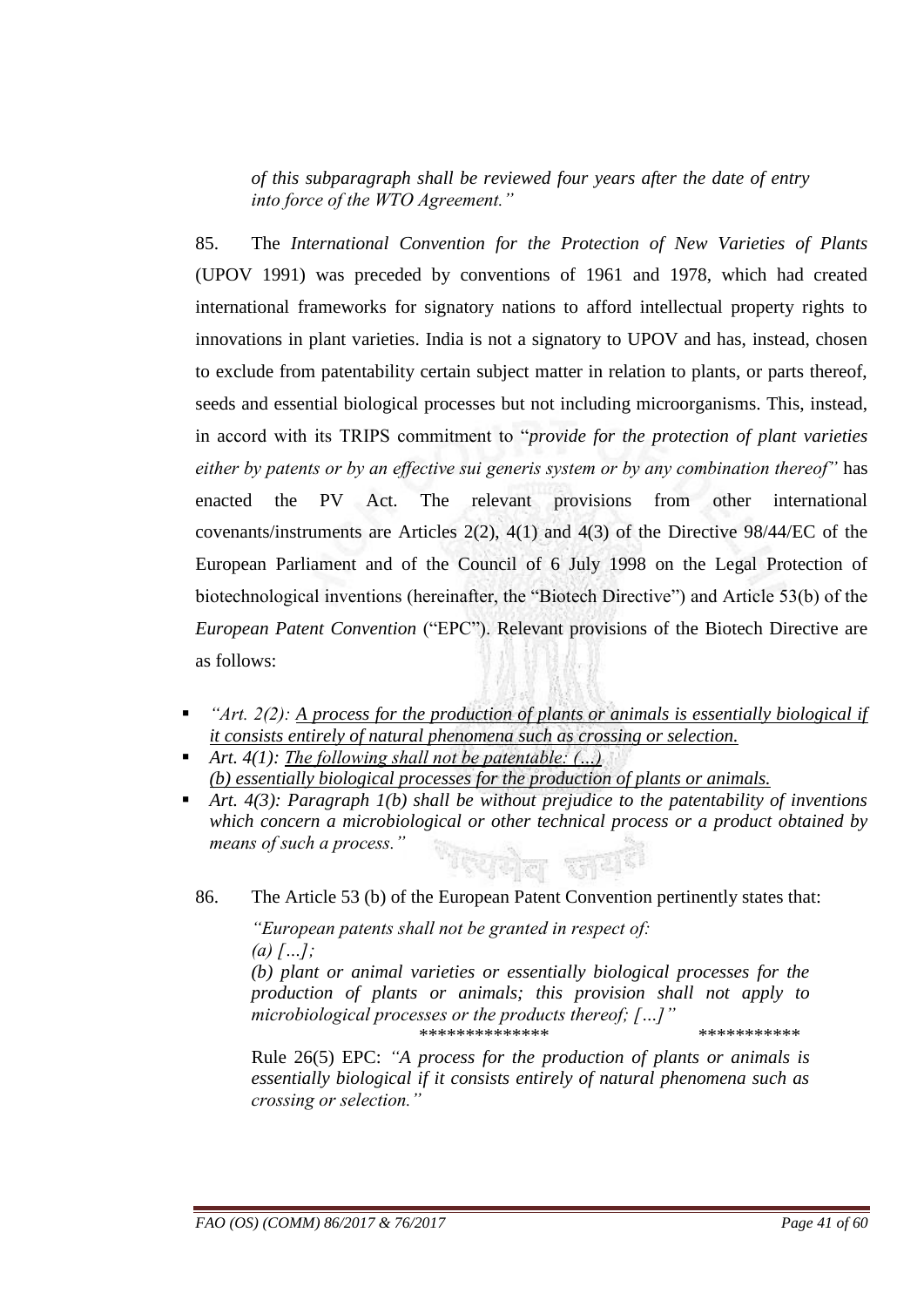Rule 26(5) EPC is identical to Article 2(2) of the Biotech Directive.

87. To expand on the definition of "essentially biological process", the Enlarged Board of Appeals, in its decision of *Plant Bioscience Limited v. Syngenta Participations AG GroupeLimagrain Holding* [G2/07] held in its ruling that:

"…*the conclusion to be drawn is that a process for the production of plants which is*  based on the sexual crossing of whole genomes and on the subsequent selection of *plants, in which human intervention, including the provision of a technical means, serves to enable or assist the performance of the process steps, remains excluded from patentability as being essentially biological within the meaning of Article 53(b) EPC. However, if a process of sexual crossing and selection includes within it an additional step of a technical nature, which step by itself introduces a trait into the genome or modifies a trait in the genome of the plant produced, so that the introduction or modification of that trait is not the result of the mixing of the genes of the plants chosen for sexual crossing, then that process leaves the realm of the plant breeding, which the legislator wanted to exclude from patentability.*<sup>*''*13</sup>(emphasis added)

88. The decisions of the European Patent Office in *State of Israel- Ministry of Agriculture v. Unilever N.V.* [G 0001/08] (the "Tomato case") and *Plant Bioscience Limited v. Syngenta Participations AG Groupe Limagrain Holding* [G 0002/07] ( the "Broccoli case") are also relevant in this context. In both the decisions the Enlarged Board of Appeal the following was held:

*1. A non-microbiological process for the production of plants which contains or consists of the steps of sexually crossing the whole genomes of plants and of subsequently selecting plants is in principle excluded from*  patentability as being "essentially biological" within the meaning of *Article 53(b)EPC.*

*2. Such a process does not escape the exclusion of Article 53(b) EPC merely because it contains, as a further step or as part of any of the steps of crossing and selection, a step of a technical nature which serves to enable or assist the performance of the steps of sexually crossing the whole genomes of plants or of subsequently selecting plants.*

*3. If, however, such a process contains within the steps of sexually crossing and selecting an additional step of a technical nature, which step by itself introduces a trait into the genome or modifies a trait in the genome of the plant produced, so that the introduction or modification of that trait is not the result of the mixing of the genes of the plants chosen* 

<u>.</u>

<sup>13</sup>*Plant Bioscience Limited v. Syngenta Participations AG, Groupe Limagrain Holding* G 0002/07, (available at: [http://www.epo.org/law-practice/case-law-appeals/pdf/g070002ex1.pdf\)](http://www.epo.org/law-practice/case-law-appeals/pdf/g070002ex1.pdf) (last accessed on 14.02.2018)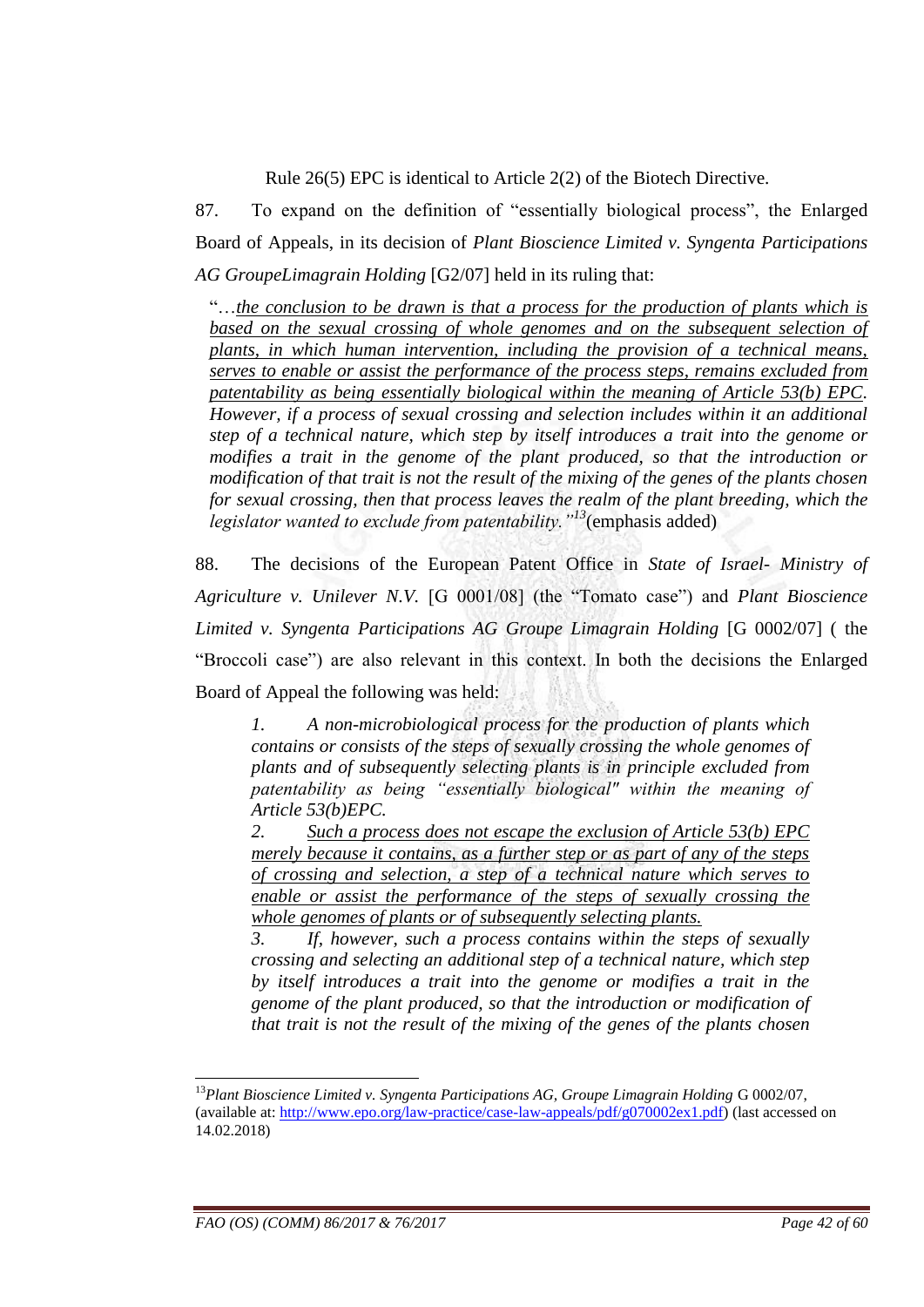*for sexual crossing, then the process is not excluded from patentability under Article 53(b) EPC.* 

*4. In the context of examining whether such a process is excluded from patentability as being "essentially biological "within the meaning of Article 53(b) EPC, it is not relevant whether a step of a technical nature is a new or known measure, whether it is trivial or a fundamental alteration of a known process, whether it does or could occur in nature or whether the essence of the invention lies in it.*

In determining the meaning of Rule 26(5) of the EPC, the Enlarged Board

#### held as follows:

"*…On the other hand, it is hardly conceivable that the terms "crossing" and "selection" in Rule 26(5) EPC are intended not to refer to plant breeding at all but only to purely natural events taking place without human control. The expression "processes for the production of plants" (German version: "VerfahrenzurZüchtung von Pflanzen", French version: "procédés ... d'obtention de végétaux") in Article 53(b) EPC implies at*  least some kind of human intervention. Furthermore, it would have the *awkward consequence of restricting the scope of the exclusion to subjectmatter which, owing to its complete lack of technical character, does not qualify as an invention anyway, so that there would be no need to exclude it from patentability by an explicit provision. The referring Board therefore takes the view that the mere fact that a claimed process requires some kind of human intervention is not, even in the light of Rule 26(5) EPC, sufficient to take the process outside the patentability exclusion. The crucial issue, according to the referring Board, is rather to determine what kind of human intervention is required.*" \*\*\*

"*The standard definition of the term "essentially biological process" within the meaning of Article 53(b) EPC 1973 was developed in decision T 320/87 (supra, Headnote 1 and points 6 to 9 of the Reasons) and was confirmed in later decisions cited in the referring decision T 83/05, in particular decision T 356/93 (supra).*

#### *In decision T 320/87 the Board held:*

*"6. ... whether or not a (non-microbiological) process is to be considered as "essentially biological" within the meaning of Article 53(b) EPC has to be judged on the basis of the essence of the invention taking into account the totality of human intervention and its impact on the result achieved. It is the opinion of the Board that the necessity for human intervention alone is not yet a sufficient criterion for its not being "essentially biological". Human interference may only mean that the process is not a "purely biological" process, without contributing anything beyond a trivial level. It is further not a matter simply of whether such intervention is of a*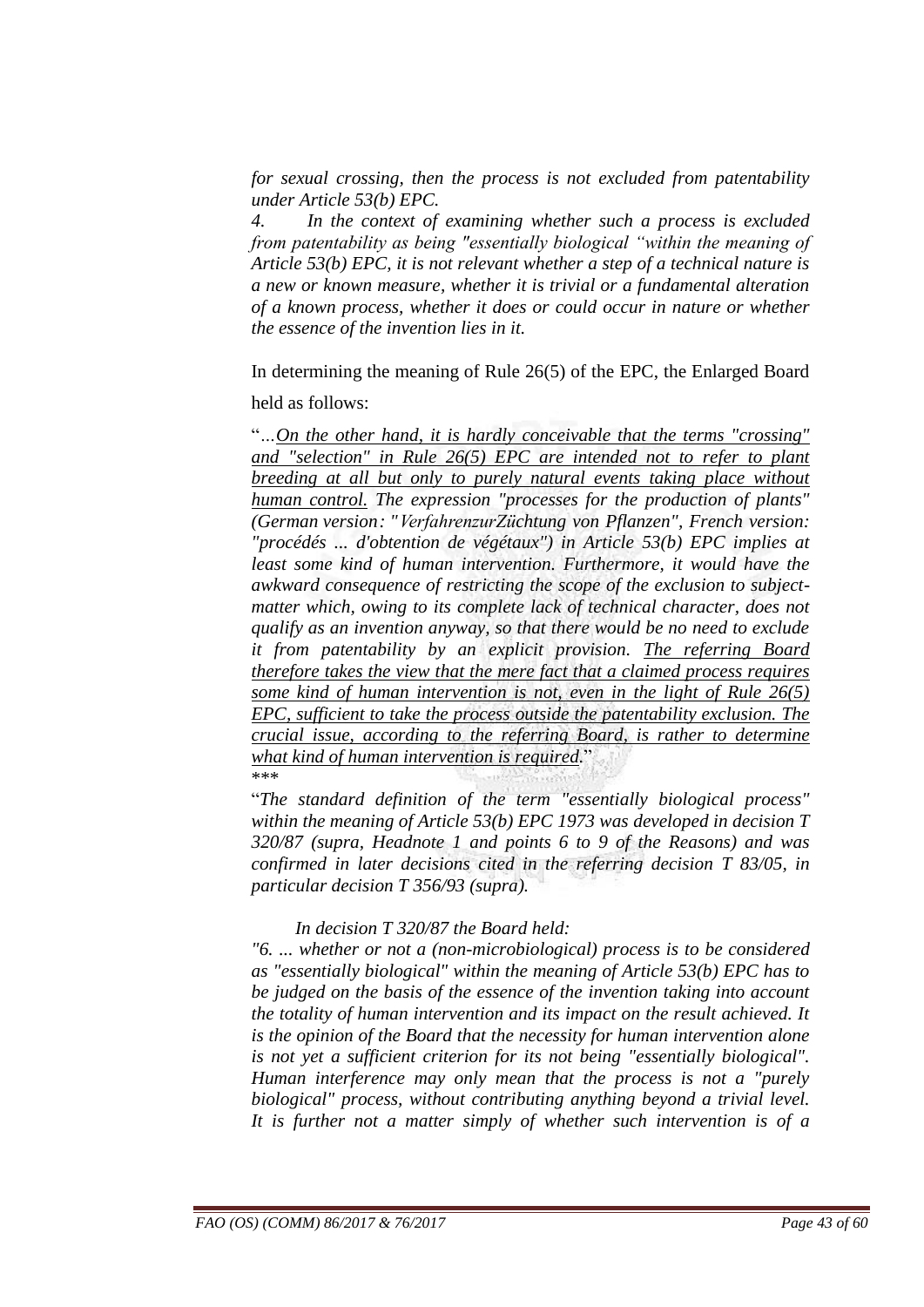*quantitative or qualitative character.*

*7. ...*

*8. In analysing the claimed processes, it appears that their essence lies in the particular manner of the combination of specific steps ... The totality and the sequence of the specified operations do neither occur in nature nor correspond to the classical breeders' processes...*

*9. In decision T 356/93, cited by the referring Board in the present context, that Board undertook to explore more comprehensively the legislator's considerations when drafting the provision. After furthermore considering the findings in T 320/87 cited above, the Board then concluded that:*

*……."28. ... a process for the production of plants comprising at least one essential technical step, which cannot be carried out without human intervention and which has a decisive impact on the final result (see points 25 to 27 supra), does not fall under the exceptions to patentability under Article 53(b), first half-sentence, EPC."*"

89. In *Plant Genetic Systems v Greenpeace* (T0356/93, decided on 21.02.1995) the European Enlarged Board of Appeals held that:

*―if the expression "microbiological process" was broadly interpreted to cover any product of a process conducted in the laboratory at microscopic level and the first plant directly obtained thereby was considered to be the product of a microbiological process, it could not be said that subsequent generations of plants (e.g. the 10th generation of a herbicide-resistant plant) were something that with any reason could be regarded as the product of a microbiological process. In fact, the latter were the product of an essentially biological process, because they were spontaneously generated, and no intervening human process was required for their generation. Accordingly, such processes of generation and the resulting plants were not patentable under Article 53(b) EPC.‖*

90. Earlier, in *Lubrizol/Hybrid Plants* [1990] EPOR 173, the Technical Board of Appeal considered the meaning of "essentially biological" and stated:

"*Fundamental alteration of the character of a known process for the production of plants is required before the applicant can avoid the rigors of being termed "essentially biological‖. The claimed processes must represent an essential modification of known biological and classical breeders processes.*"

91. The above rulings instruct that "essentially biological processes" has to be interpreted in a manner such that, human intervention, does not take it out of the exclusionary sweep of Section 3(j), unless such intervention *ipso facto*, plays an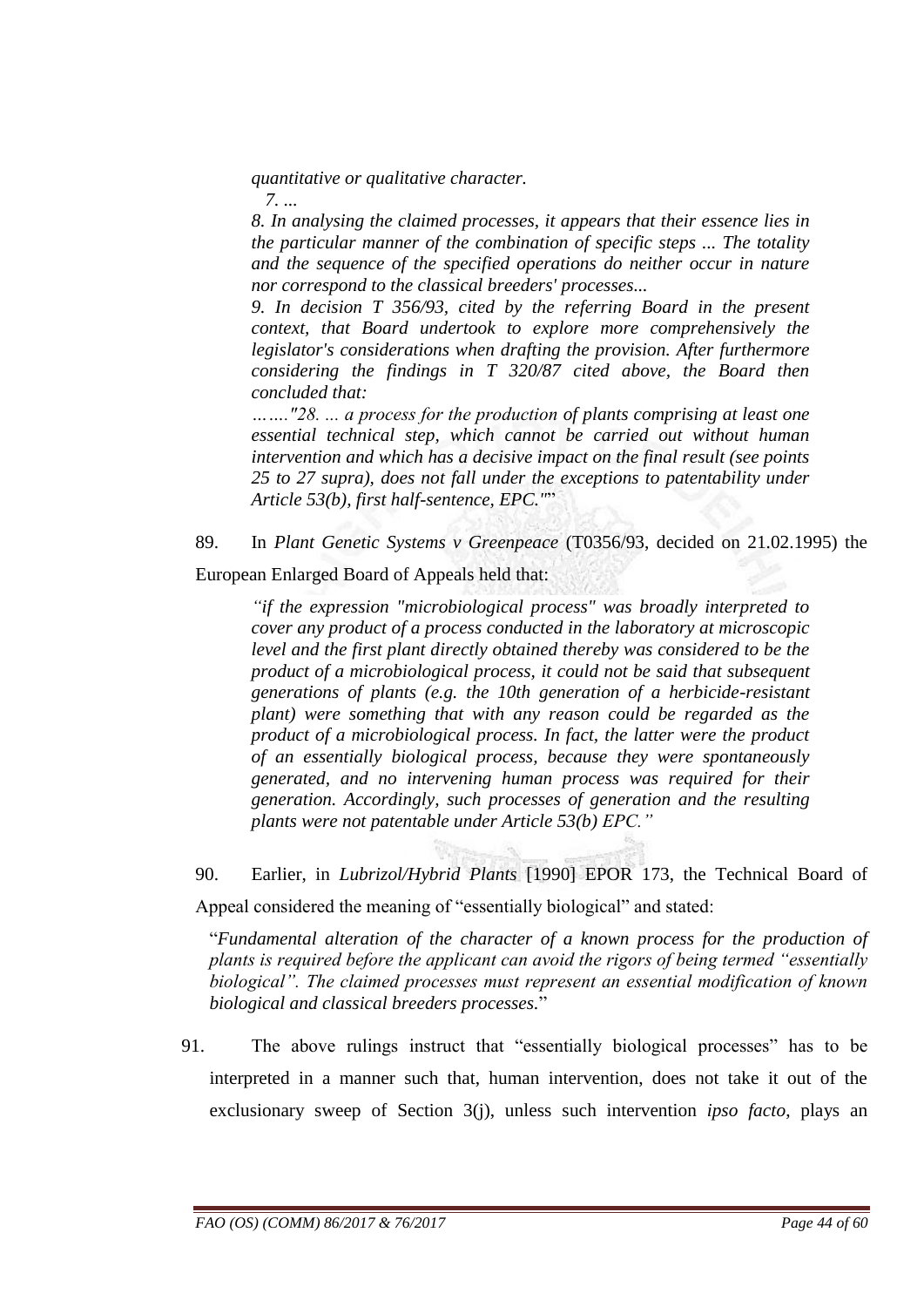intrinsic role in the insertion of the DNA, i.e. that it results in fundamental alteration of the character of a known process of production of plants or seeds.

92. The Indian *Guidelines for Examination of Biotechnology Applications for Patents*<sup>14</sup> published by the Office of the Controller General of Patents, Designs and Trade Marks does broadly indicate what is "essentially biological process"; it may not be conclusive; yet throws light on the same through the following illustrative example:

"*ILLUSTRATIVE EXAMPLE 2: Claim: A method of producing at least one of substantially pure hybrid seeds, plants and crops, comprising the steps of (i) producing a male parent which is male fertile, (ii) breeding the male parent with a female parent which is substantially male sterile, and (iii) harvesting seeds from the female parent which contain pure hybrid seeds.* 

*Analysis: The claimed method involves the step of cross breeding for producing pure hybrid seeds, plants and crops. Thus, it is an essentially biological process and not allowable under Section 3 (j) of the Act.*"

93. From the varied judicial interpretation of what constitutes an *"essentially biological process*", the primary criteria that emerge for qualifying as an essentially biological process and thereby, to be excluded from patentability, are as follows:

- The process for the production of the plants/variety should based on the sexual crossing of whole genomes.
- Further, in the subsequent selection of the plants/variety, the degree of human intervention (even when it is of a technical nature) should be enabling and in the nature of assistance to the performance of the process steps. Merely because a step of human technical intervention exists does not rule out the disqualification as an "essentially biological process", *such intervention needs to amount to a significant alteration/introduction in the genetic composition.*

94. As far as the cases cited by Monsanto are concerned, in *Pioneer Hi-Bred,* (*supra*) the Supreme Court of Canada held that the Commissioner correctly rejected a patent application claiming a new variety of soybean resulting from artificial cross-breeding and

<sup>&</sup>lt;u>.</u> <sup>14</sup>Guidelines for Examination of Biotechnology Applications for Patent, Office of the Controller General of Patents, Designs and Trade Marks, March 2013, available at:

[http://www.ipindia.nic.in/writereaddata/Portal/IPOGuidelinesManuals/1\\_38\\_1\\_4-biotech](http://www.ipindia.nic.in/writereaddata/Portal/IPOGuidelinesManuals/1_38_1_4-biotech-guidelines.pdf)[guidelines.pdf\(](http://www.ipindia.nic.in/writereaddata/Portal/IPOGuidelinesManuals/1_38_1_4-biotech-guidelines.pdf)last accessed on 03.03.2017)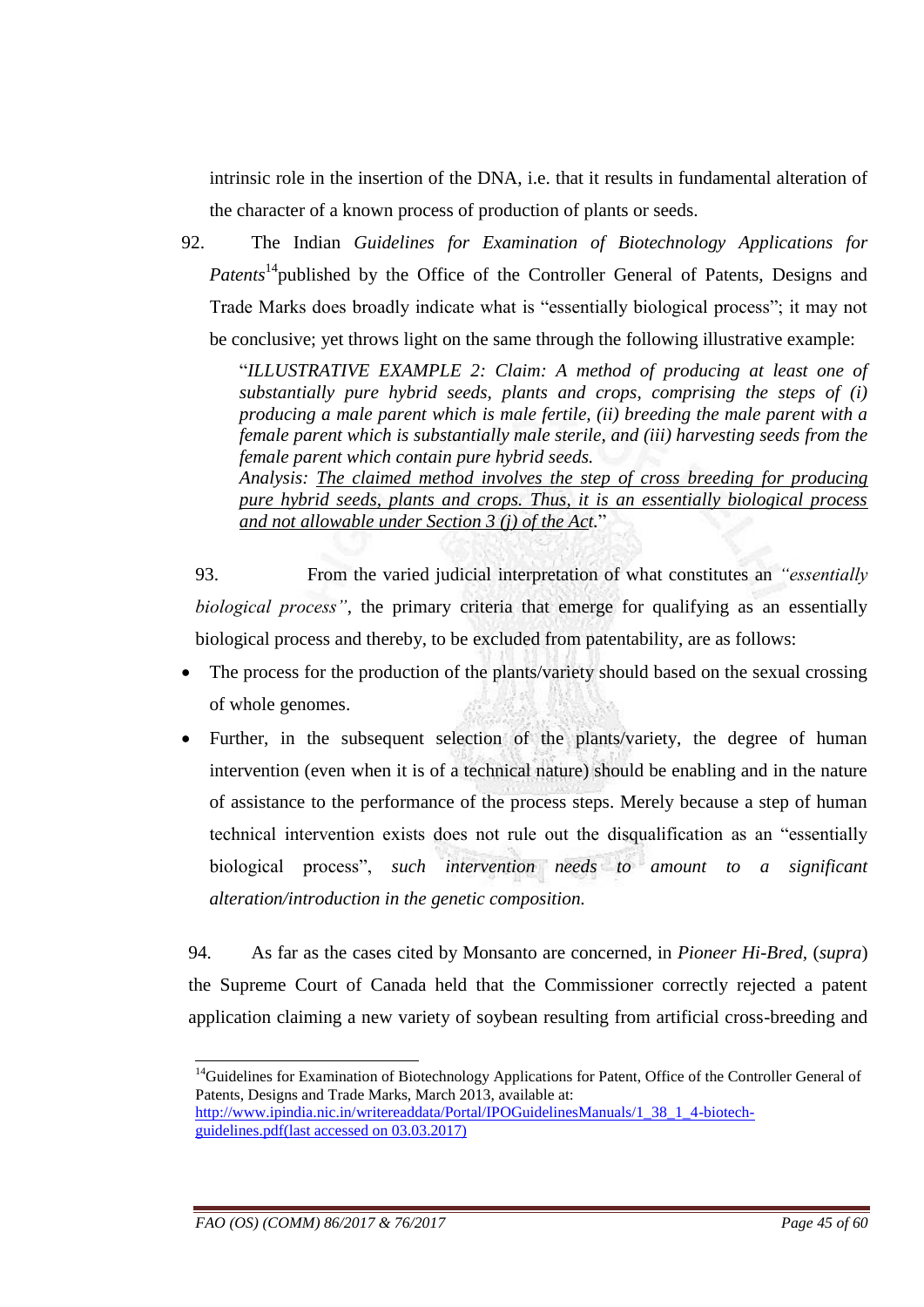selection, because it could not be sufficiently disclosed by depositing a seed the reproduction cycle but not intervention which alters the actual rules of reproduction, which continues to obey the laws of nature. In *Percy Schmeiser* (*supra*) Monsanto learned that Schmeiser was growing a worm resistant crop for which it held a patent. It asked him to pay license fee and sign a license to its patents. He declined, saying that the contamination was accidental and that he owned the seed he harvested, and he could use the harvested seed as he wished because it was his physical property. Monsanto then filed an infringement action. Canadian law does not mention grant of "farmer's rights". The Canadian Supreme Court held that the farmer"s right to save and replant seeds is simply the right to use his or her property as he or she wishes. The right to use the seeds is subject to the same legal restrictions on use as rights that apply in any case of ownership of property, including restrictions arising from patents in particular. It was held that:

"*Thus a farmer whose field contains seed or plants originating from seed spilled into them, or blown as seed, in swaths from a neighbour's land or even growing from germination by pollen carried into his field from elsewhere by insects, birds, or by the wind, may own the seed or plants on his land even if he did not set about to plant them. He does not, however, own the right to the use of the patented gene, or of the seed or plant containing the patented gene or cell.*"

95. The dissenting four judges (out of the five judges who constituted the majority) followed the majority in *Harvard College v Canada (Oncomouse) case* and held that though a proprietor can patent products and processes, *patent of higher forms of life such as the whole plant itself is impermissible.* It was held that "*the plant cell claim cannot extend past the point where the genetically modified cell begins to multiply and differentiate into plant tissues, at which point the claim would be for every cell in the plant*".

96. A crucial difference between Canadian law and Indian law is that there is no "farmer's right" carving out an exception of the kind, available in the PV Act in India.

97. A recent significant development was, the decision of the European Patent Office, to amend the relevant regulations in order to exclude from patentability plants and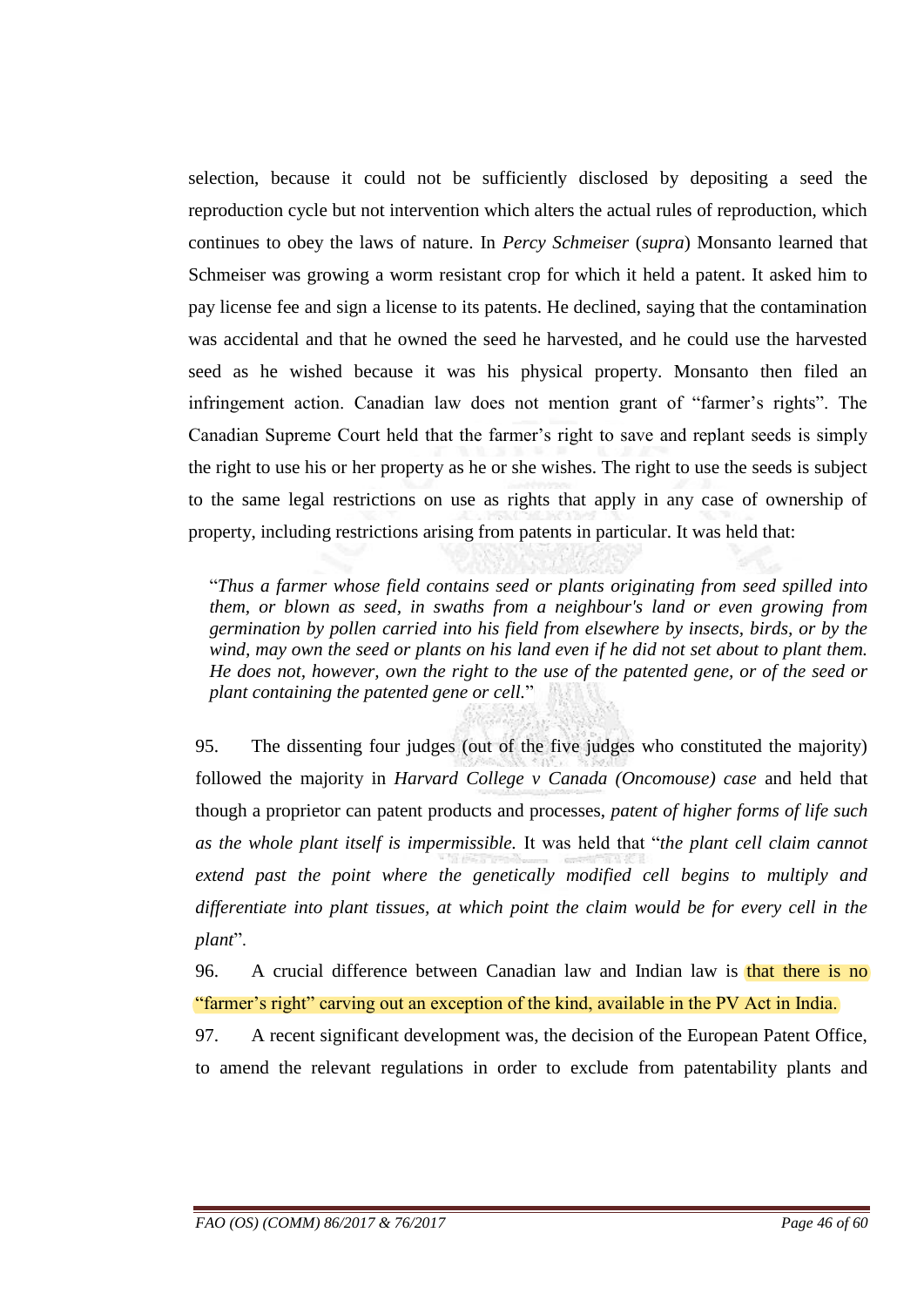animals exclusively obtained by an essentially biological breeding process<sup>15</sup>; this proposal took into account a notice<sup>16</sup> of the European Commission from November 2016, where the Commission clarified its position that it was the intention of the European legislator to exclude not only processes but also products obtained by these processes. These new processes came into effect on 1 July 2017. The decision is in the wake of the two rulings in *Broccoli* (G2/13) and *Tomato II* (G2/12) of the Enlarged Board of Appeal at the European Patent Office (EPO) in March 2015, where the Board decided that, claims to products derived from an essentially biological process can be allowed as long as the other criteria for patentability are fulfilled, even if the process used to obtain the products is essentially biological and thus not patentable. Rules 27 and 28 of the European Patent Convention(EPC) have since been amended to that effect to state that, *"under Article 53(b), European patents shall not be granted in respect of plants or animals exclusively obtained by means of essentially biological process*". Most notably, Rule 28 has been amended to add an additional paragraph (2):

"*(2) Under Article 53(b), European patents shall not be granted in respect of plants or animals exclusively obtained by means of an essentially biological process.*"

98. Thus, the exclusion of transgenic plants and seeds propagated after hybridization from patentability under section 3(j) of the *Patents Act, 1970*, is congruent with the amendment of Article 53(b) of the EPC, wherein, patents cannot be granted in respect of plants or animals exclusively obtained by means of essentially biological process. The conclusion that the court draws therefore, is that transgenic plants with the integrated Bt. Trait, produced by hybridization (that qualifies as an "essentially biological process" as concluded above) are excluded from patentability within the purview of section 3(j), and Monsanto cannot assert patent rights over the gene that has thus been integrated into the generations of transgenic plants.

99. The other reason why this court concludes that Section 3 (j) prohibits grant of

<sup>&</sup>lt;u>.</u> <sup>15</sup>WPO clarifies practice in the area of plant and animal patents, 29 June 2017, available at: [https://www.epo.org/news-issues/news/2017/20170629.html\(](https://www.epo.org/news-issues/news/2017/20170629.html)last accessed on 03.03.2017)

<sup>16</sup>*Commission Notice on certain articles of Directive 98/44/EC of the European Parliament and of the Council on the legal protection of biotechnological inventions*(available at: [https://eur-lex.europa.eu/legal](https://eur-lex.europa.eu/legal-content/EN/TXT/PDF/?uri=CELEX:52016XC1108(01)&from=EN)[content/EN/TXT/PDF/?uri=CELEX:52016XC1108\(01\)&from=EN](https://eur-lex.europa.eu/legal-content/EN/TXT/PDF/?uri=CELEX:52016XC1108(01)&from=EN) )(last accessed on 03.03.2017)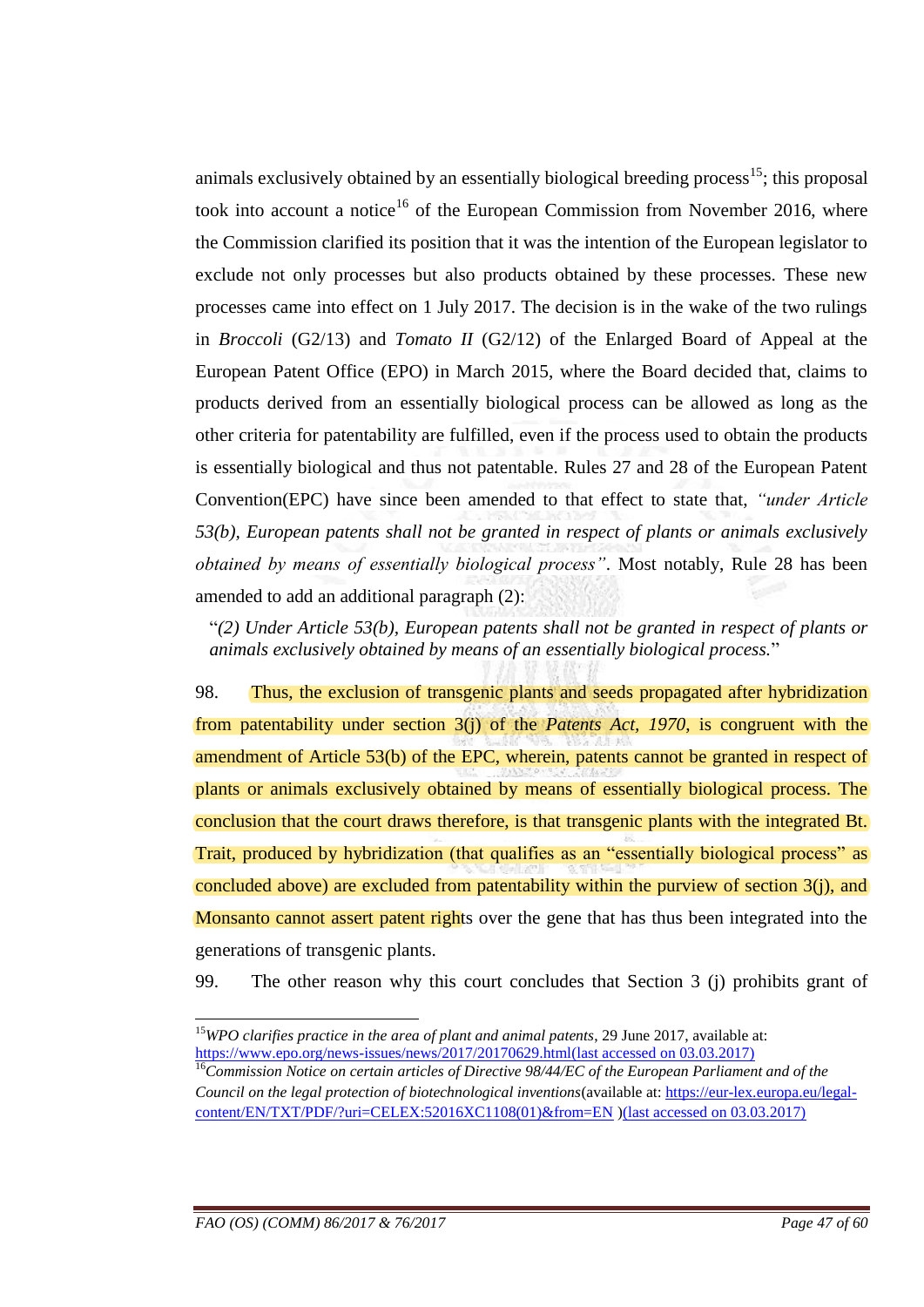patents to Bt. trait induced varieties is that they are parts of "seed". The trait, by itself has no intrinsic worth; it is meant to be implanted or introgressed and later hybridized into a variety to be further hybridized through backcrossing<sup>17</sup> and cross breeding with other existing varieties to produce seeds that are ultimately used. Without introgression, they are inert and inanimate. Their utility is when they are introduced at a place (in the DNA sequence of the seed)- the event which Monsanto claims proprietary rights over. Their function is to be part of a seed. Furthermore, the process of hybridization undertaken by the Nuziveedu group and the Bt. Cotton hybrid plants as well as seeds produced thereafter are squarely exempt under Section 3(j) of the *Patents Act*; these seeds are sold to the farmers and other retailers.

100. The future propagation of the transgenic plants (after introgression and hybridization) and the subsequent transfer of the Bt. Trait in such plants and consequently, the transgenic seeds, will be a process of nature, and no step of human intervention can impede such transfer of the sequence. Therefore, it would be contrary to law and Parliamentary intent to enable Monsanto to have patent rights over the nucleic sequence once it is been duly introgressed and hybridized into the transgenic plants. Unlike other products, the process of integration and further hybridization sets into motion a chain of events, which is part of nature; the seeds and propogating material, including future generation of seeds would contain the DNA sequence with the particular strand or trait. In other words, the moment the DNA containing the nucleotide sequence (subject patent) is hybridized to produce the transgenic seeds/plants; the seeds/plants fall within the purview of the PV Act, and, above, the process of creation of such seeds/plants are also excluded from patentability as they squarely fall within the meaning of an "essentially biological process" that is exempted from patentability within the meaning of section  $3(i)$ , as well. For these reasons, it is held that the subject matter, the concerned nucleotide sequence over which Monsanto has patent rights and the process is unpatentable by reason of Section 3 (j) of the *Patents Act*.

*Scheme under the PV Act- is Monsanto entitled to intellectual property protection under* 

<u>.</u>

<sup>&</sup>lt;sup>17"</sup>*Backcrossing*" is the process of cross-breeding a hybrid plant or seed with one of its parents or with an individual genetically identical to such parents (Ref. *The Free Dictionary,* available at[:https://www.thefreedictionary.com/backcross\)](https://www.thefreedictionary.com/backcross) (last accessed on 03.03.2017)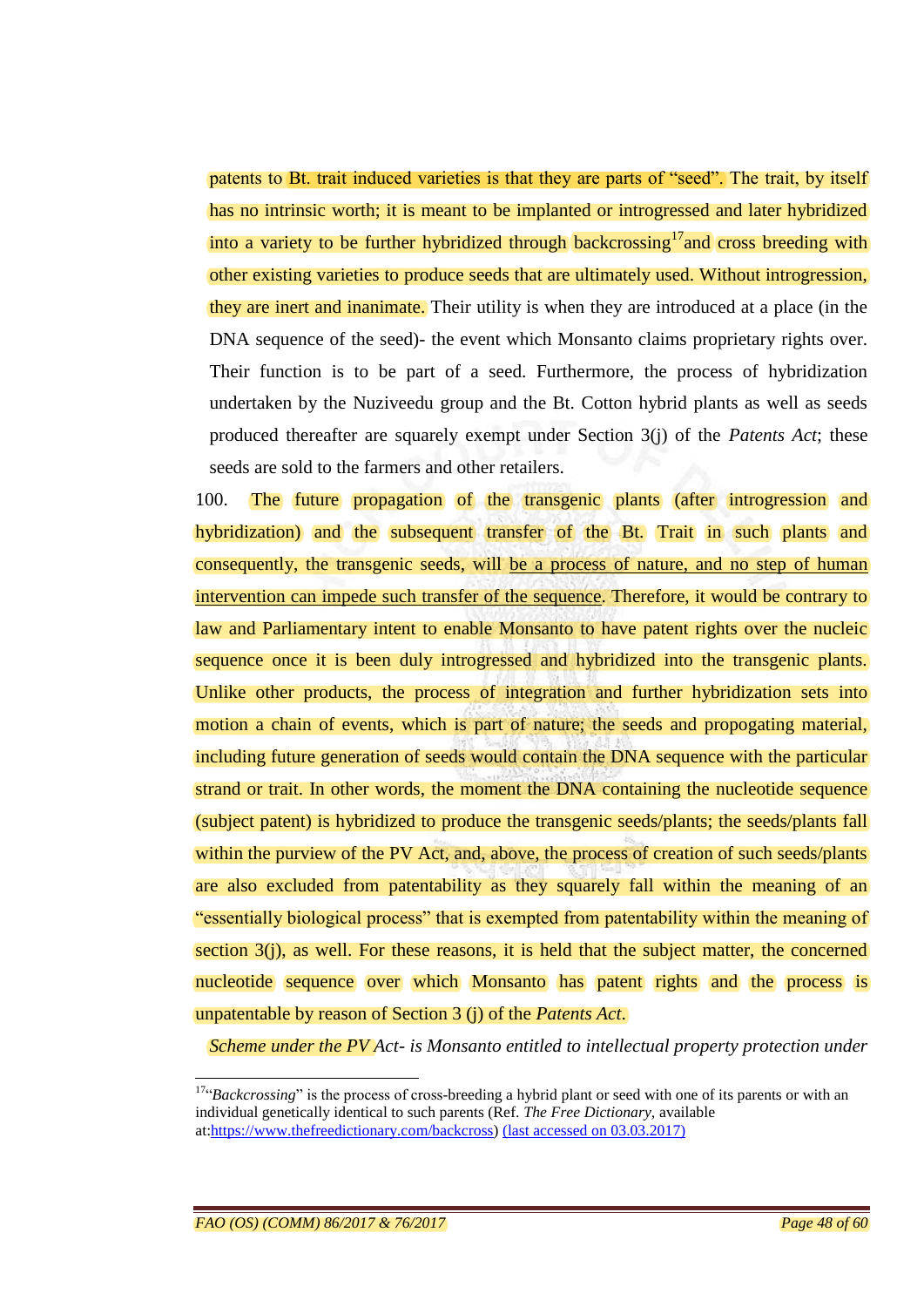#### *the enactment*

101. The PV Act was passed by Parliament in August, 2001; it received Presidential Assent on  $30<sup>th</sup>$  October 2001. This is a pioneering legislation that recognizes farmers' contribution in conserving biodiversity and developing new plant varieties. India has consciously opted for a *sui generis* system of protection of plant varieties to recognize farmers' age-old contribution in agriculture and agro-biodiversity. The four major underlying objectives of the Act are:

- (i) To recognize and protect the rights of farmers for their contribution made in conserving, improving and making plant genetic resources available for development of new varieties.
- (ii) To protect plant breeders" rights, to stimulate investment for research and development, both in public and private sector, for the development of new plant varieties.
- (iii) To facilitate the growth of seed industry in the country, to ensure the availability of high quality seeds and planting material to farmers.
- (iv) To give effect to Article 27.3(*b*) in Part II of the TRIPs Agreement.

102. Nuziveedu applied for PV protection for all its Bt. Cotton Plant Varieties under the PV Act. As it urged "plants" were specifically excluded from patentability under Article 27(3)(b) of the TRIPS Agreement. Pursuant to India"s obligation to provide an effective *sui generis* system for protection of plant varieties, IPR rights in respect of plant varieties was developed by integrating the rights of breeders, farmers and village communities by way of the PV Act. Intellectual property rights in relation to plant varieties, including transgenic varieties, are the subject matter of protection under the provisions of the PPVFR Act. Under the PV Act, a new variety created is registrable under Section 15 of the PPVFR Act. Section 2(za) of the PPVFRA defines 'variety' as follows:

"(*za*) "variety", means a plant grouping except micro-organism within a single *botanical taxon of the lowest known rank, which can be—*

*(i) defined by the expression of the characteristics resulting from a given genotype of that plant grouping;* 

*(ii) distinguished from any other plant grouping by expression of at least one of the said characteristics; and* 

*(iii) considered as a unit with regard to its suitability for being propagated, which*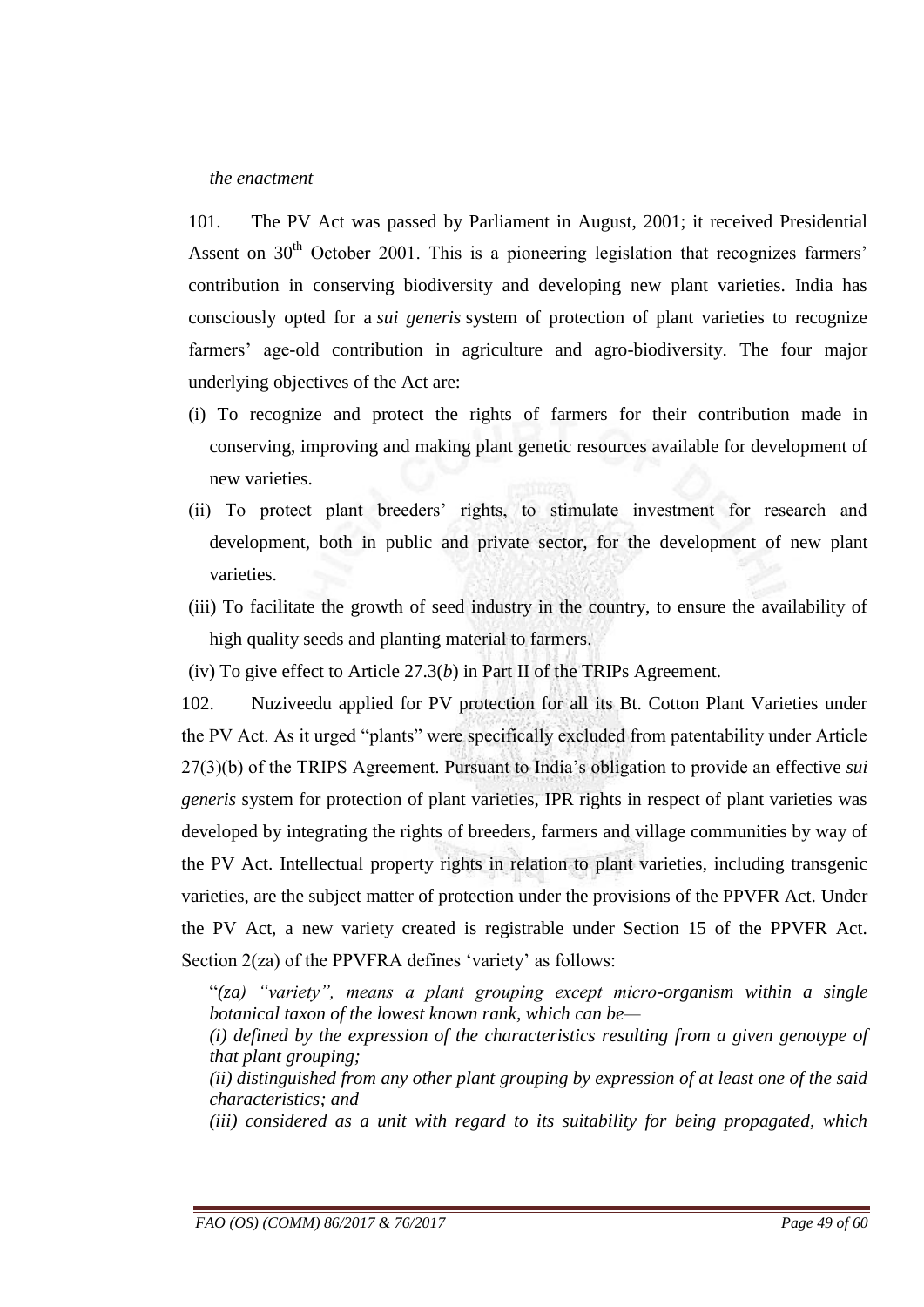*remains unchanged after such propagation,* 

*and includes propagating material of such variety, extant variety, transgenic variety, farmers' variety and essentially derived variety*"

Section 2(za) includes a transgenic variety, such as the one developed by the Respondents containing the nucleic acid sequence, which can be registrable like a nontransgenic variety under the PPVFR Act.

103. Section 14 of the Act entitles the registration "*by (a) any person claiming to be the breeder of the variety; or (b) any successor of the breeder of the variety; or (c) any person being the assignee of the breeder of the variety in respect of the right to make such application; or (d) any farmer or group of farmers or community of farmers claiming to be the breeder of the variety*" (Section 16). The subject matter of the application should be that the seed or variety should be "*a. of such genera and species as specified under sub-section (2) of section 29; or bwhich is an extant variety; or c. which is a farmers' variety*." (by Section 14). Section 15 (1) enacts what are registrable varieties and states a "new variety shall" be registered if it "conforms to the criteria of novelty, *distinctiveness, uniformity and stability.‖* The requirement that an extant variety too shall be registered if it confirms to the same criteria is stipulated in Section 15 (2); Section 15 (3) enacts by explaining the criteria of novelty, distinctiveness, uniformity and stability. Section 15 (4) states that

- *―4. A new variety shall not be registered under this Act if the denomination given to such variety-*
- *i. is not capable of identifying such variety; or*
- *ii.* consists solely of figures; or ...

104. A transgenic variety can be a "new variety" and, therefore, registrable under Section 15 (1) provided it satisfies the conditions of *"novelty, distinctiveness, uniformity and stability*"; a *"breeder"* under Section 14(1) includes the breeder of such transgenic variety. Therefore, there is no merit in Monsanto"s argument that its products cannot *ipso facto* be registered and secure protection under the PV Act. Under Section 24, varieties, other than essentially derived varieties can be given registration. The facility of benefit sharing then is conferred upon all interested to seek the advantages, upon fee determined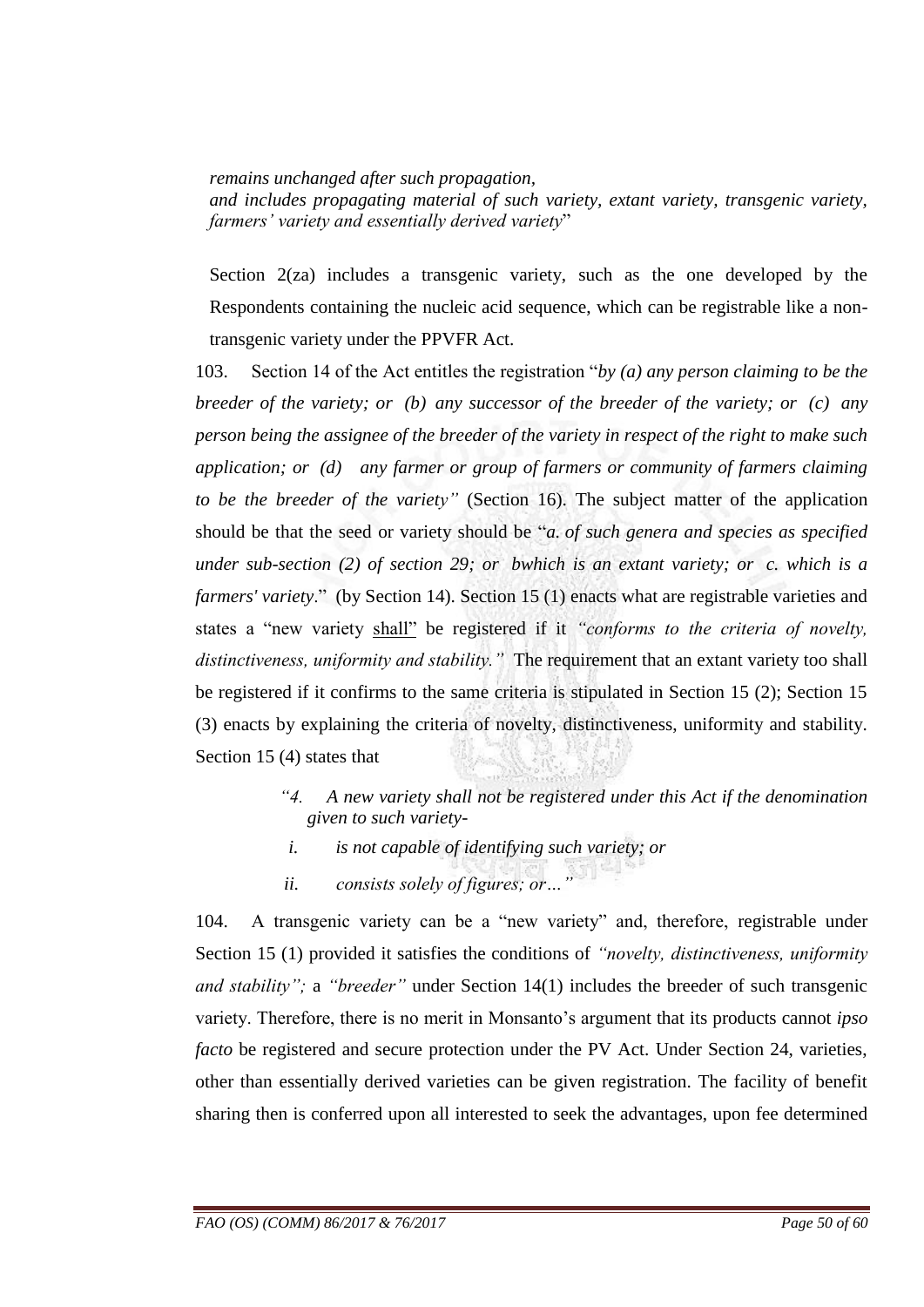in this regard. What is crucial in this enactment is benefit sharing under Section 26. If someone's variety with a unique trait (like the Bt. Trait) is used to create a new variety, benefit sharing can be claimed from the creator of the new variety under Section 26 of the PPVFR Act read with Rules 41 to 44 of the PPVFR Rules. The registration of a plant variety or a transgenic variety under Section 28 of the PPVFR Act confers certain exclusive rights enshrined therein on the breeder. Section 30 of the PPVFR Act provides for "Researcher"s rights" allowing use of any registered variety for developing new varieties. Under section 39, the farmers have the right to save, sow, re-sow, exchange, share and sell the farm saved seeds of any protected variety including a transgenic variety. Section 39(iv) gives farmers the right to save, use, sow, resow, share or sell his farm produce including seed of a variety registered under the Act. This kind of wide collection of rights is not available in any other farmers' rights legislation. Section 39(2) gives farmers certain protections and guarantees of performance of the variety or peculiar feature which a registered variety"s owner represents. This is relevant in the context of the failure of crop including of registered varieties; farmers can sue the company or breeder who claims the particular feature, which does not materialise, or underperforms. These are invaluable rights, which no other farming community or individual farmer apparently possesses anywhere else; herein lies the uniqueness of Indian legislation which sets it apart from the US and Canada; it is a clear *rationale* to distinguish the ruling in *Percy Schmeiser*(*supra*)*.*The court also notices that under the PV Act, if a variety (including a transgenic variety) is used without permission or authority of the registered proprietor, it is open to the latter to claim injunctive remedy under Section 64 in a suit for infringement. Such right to infringement includes a right to sue for a "*right relating to a variety*" (Section 65 (1) (a)). Thus, if a trait (like a DNA strand, or the nucleic acid sequence as in the present case) is used without the registered proprietor"s permission, in any manner (with or without registering a further variety) it could amount to infringement and thereby, invite a suit for injunction and damages, under Section 64 (a) or (b).

105*.* As regards benefit sharing, in addition to the provisions under the PV Act, relevant sections of the Biological Diversity Act, 2002 (the "Biodiversity Act"), that were enacted in compliance with the requirements of the Convention on Biological Diversity to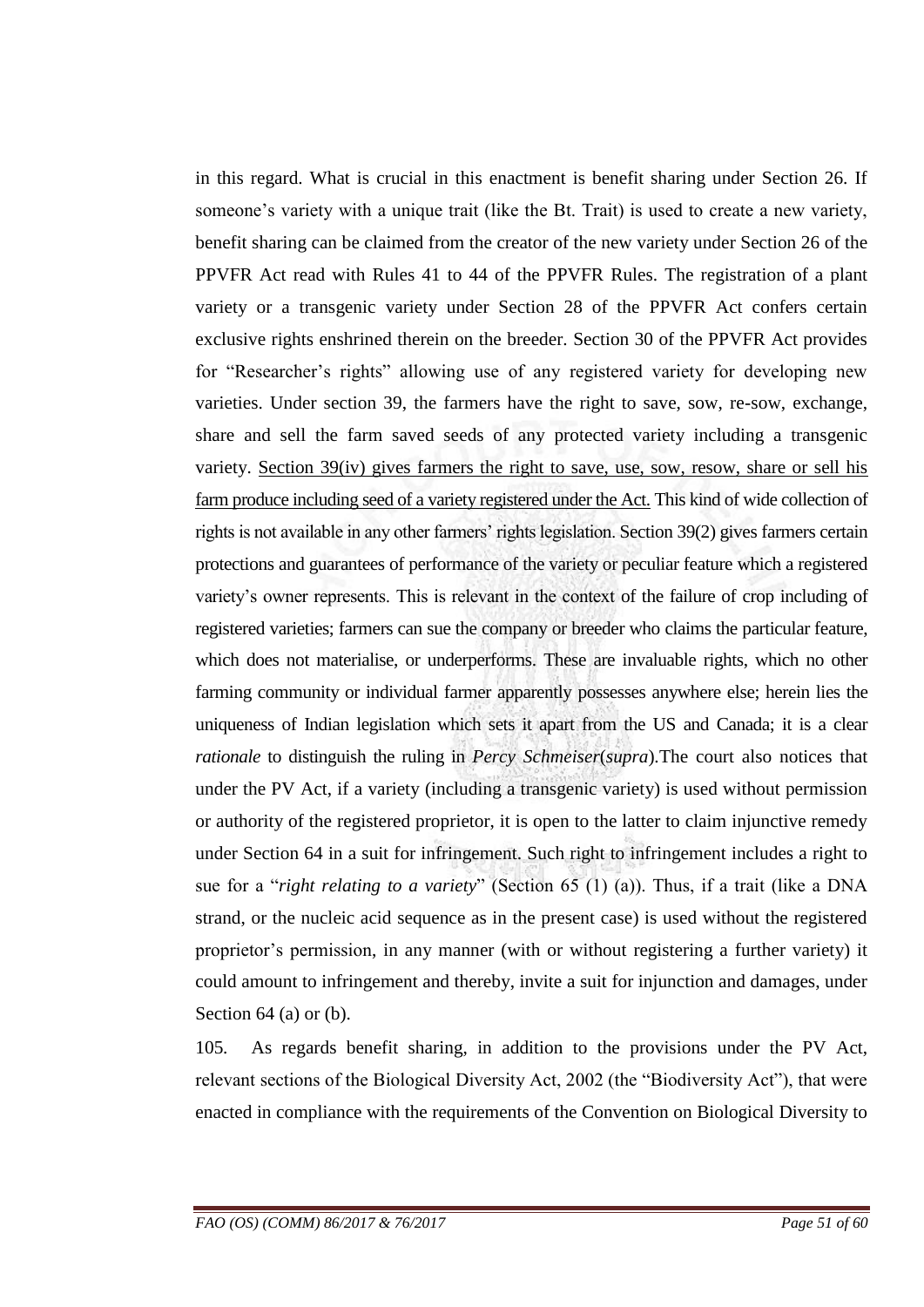which India is a signatory; are also be applicable. The purpose of the Biodiversity Act is to, *inter alia*, realize equitable sharing of benefits arising out of the use of biological resources and associated knowledge. The main objectives of the Act are conservation, sustainable use and equitable benefit sharing out of the utilization of bioresources.<sup>18</sup>Section 21 of this Act provides for benefit sharing when given effect to, by the National Biodiversity Authority; clause (2) of which specifically provides as follows:

"*(2) The National Biodiversity Authority shall, subject to any regulations made in this behalf, determine the benefit sharing which shall be given effect in all or any of the following manner, namely:—*

*(a) grant of joint ownership of intellectual property rights to the National Biodiversity Authority, or where benefit claimers are identified, to such benefit claimers;* 

*(b) transfer of technology;* 

*(c) location of production, research and development units in such areas which will facilitate better living standards to the benefit claimers;* 

*(d) association of Indian scientists, benefit claimers and the local people with research and development in biological resources and bio-survey and bio-utilisation;* 

*(e) setting up of venture capital fund for aiding the cause of benefit claimers;* 

*(f) payment of monetary compensation and other non-monetary benefits to the benefit claimers as the National Biodiversity Authority may deem fit.*"

105. Section 92 of the PV Act enacts a *non-obstante* clause, which overrides all provisions to the contrary, contained in any other law. The cumulative effect of these is that when Section 3 (j) was enacted as a patent exclusion, the Parliament had knowledge of the PV Act, which was enacted almost contemporaneously. A known principle of statutory construction is that the Parliament or the concerned legislature is deemed to be aware of existing laws when it enacts new law [*Syndicate Bank v Prabha D. Naik* (2001) 4 SCC 713]. Likewise, as observed in *Royal College of Nursing of the UK v Depat. Of Health and Social Security* 1981 (1) All ER 545, the Parliament or a legislative body is presumed to be aware of existing state of affairs and the laws particularly of the facts relevant "*fall within the same genus of facts as those to which the expressed policy has been formulated*"*.* So viewed, India"s commitment to TRIPs, especially its commitment to enact a *sui generis* law, the enactment of the PV Act and its conscious exclusion of patent protection to matters falling within Section 3 (j) are to be construed as an expressed

-

<sup>&</sup>lt;sup>18</sup>National Biodiversity Authority, FAQs (available at: [http://nbaindia.org/content/19/16/1/faq.html\)](http://nbaindia.org/content/19/16/1/faq.html) (last accessed on: 05.03.2018)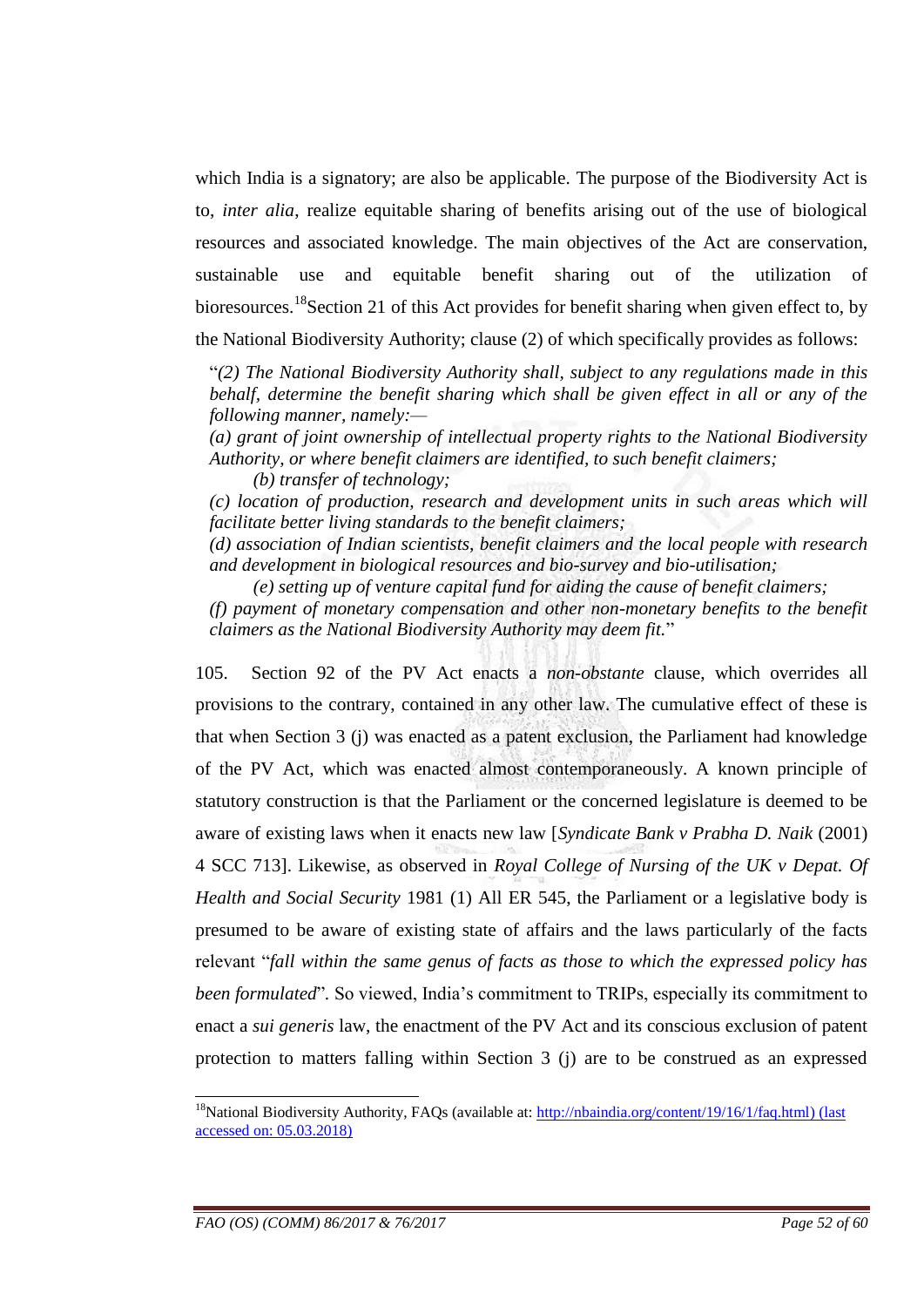intention to deny patents to "*plants..including seeds, varieties*" or any part thereof. The construction advocated by Monsanto, i.e that the trait value created otherwise than by a natural biological process, does not fall within the exclusion is, therefore, without force; in fact, the "trait" it developed and for which patent was granted, is subsumed by the "variety" culminating in a "seed" and later a "plant". Undoubtedly, the *trait* is part of both the variety or the seed, or both and, therefore, excluded. It is, therefore, held that Section 26 of the PV Act read with Rules 41 to 44 of the PPVFR Rules, should be read concurrently with section 21(2) of the *Biodiversity Act*, in order for Monsanto to claim benefit sharing for Nuziveedu"s use of the Bt. Trait contrary to its submission.

106. Monsanto had urged that Nuziveedu had enjoyed the benefit of its patent, and paid license fee all these years; it also sought its no objection – to apply for registration under the PV Act. This estopped Nuziveedu from urging that Monsanto could not patent the CryAb2 trait. This court is of opinion that the payment of license fee, under the arrangement by Nuziveedu was on an assumption that Monsanto's patent was valid in law. This could not have precluded Nuziveedu from challenging the validity of the patent in the suit. It is well established that there can be no estoppel or waiver of statutory rights; in the field of taxation it is, for instance recognized that mere payment of amounts extracted under pretence of lawful levy do not preclude challenge to the collection at a later stage: *State Of Punjab & Anr v Devans Modern Brewaries Ltd* 2004 (11) SCC 26; *Suraj Mall Mehto v AV Viswanath Sastri* AIR 1954 SC 545; *Bashesharnath v. I.T Commissioner* AIR 1959 SC 149; and *Olga Tellis v Bombay Municipal Corporation* AIR 1986 SC 180.

107. For the above reasons, it is held that the learned single judge"s conclusion that the PV Act and the protective mechanism was an option, or alternative, which Monsanto could possibly have resorted to, in addition to patent protection, under the *Patents Act*, is incorrect. These two systems are not complimentary, but exclusive, in the case of all processes and products falling under Section 3 (j) of the *Patents Act*. Nuziveedu"s contention with respect to patent exclusion, therefore, succeeds. The court at the same time realizes that the patent granted to Monsanto has stood all this while. Given these factors, it is held that Monsanto is at liberty to claim registration under the PV Act, with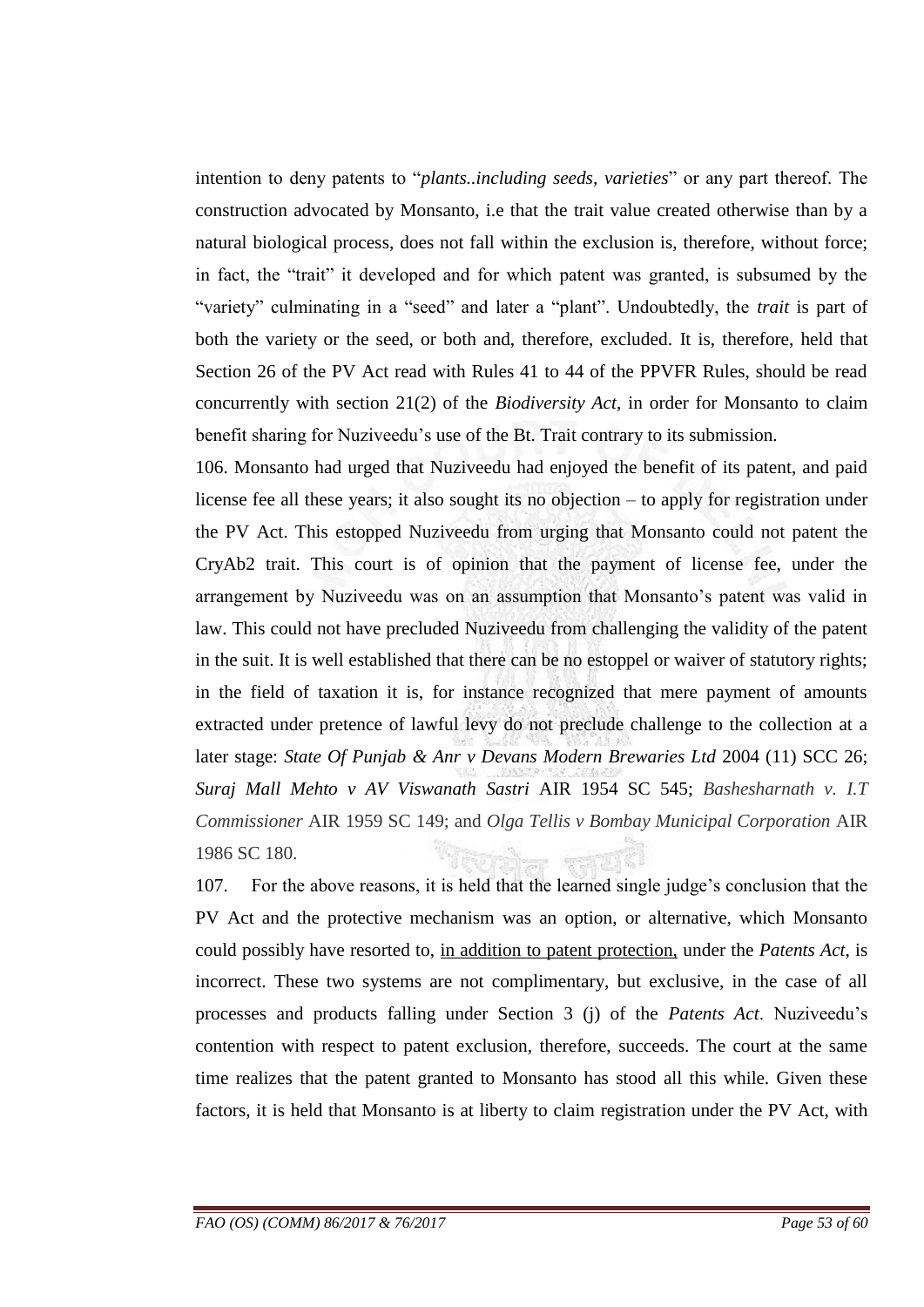the benefit of its filing the patent application, as far as the date of filing and for purposes of Section 15 of the PV Act. In case Monsanto wishes to avail its right, the application or applications (for registration) under the PV Act shall be preferred within three months and decided in accordance with its provisions; such claims shall be decided in accordance with law. Subject to these liberties, Nuziveedu's counter claim succeeds and is allowed.

#### *Trademark Aspect and the Termination of the sub-license agreements*

108. In light of the intent expressed in the *Cotton Seeds Price (Control) Order, 2015*, the learned single judge held that the termination of the sub-license agreements by Monsanto without considering Nuziveedu"s request was unwarranted, and stated as follows:

*―128. The State government legislations or notifications issued on the subject in exercise of powers conferred upon them by such law, as indeed the Cotton Seeds Price (Control) Order, 2015 promulgated by the Central Government, again in exercise of its statutory powers conferred by Essential Commodities Act, 1955 provide not only the "law" but also reflect the "public policy" of the State and, thus, the "consideration" of the agreement between the parties in order to be lawful, within the meaning of Section 23 of the Contract Act must be in accord with such law and public policy and not be opposed or in derogation thereof.*

*129. Thus, in the opinion of this court, Monsanto were duty bound to consider the request of the defendants as made by the communications beginning July 2015, for modification of the terms as to the rate of trait fee payable under the 2015 sub-license agreements for which the mechanism had earlier been agreed upon in the form of Article 11.03. Since Monsanto did not adhere to their obligation under the contract, the demand of payment under the contract terms being not lawful, it apparently being higher than the trait fee permitted by the law in force, the defendants could not have been found to be in default or to have breached their obligations within the meaning of Article 9.02 As a sequitur, the termination of the sub-license agreements by communications dated 14.11.2015 appears prima facie to be illegal and arbitrary.*

*130. One is conscious that the defendants seem to have reconciled to the position wherein the sub-license agreements are to be treated as all but dead. It appears that they having at one stage sought restoration of the contract, including by counter claim (CC 50/2016) presented before this court (which was withdrawn on 15.02.2017), do not seem to be interested*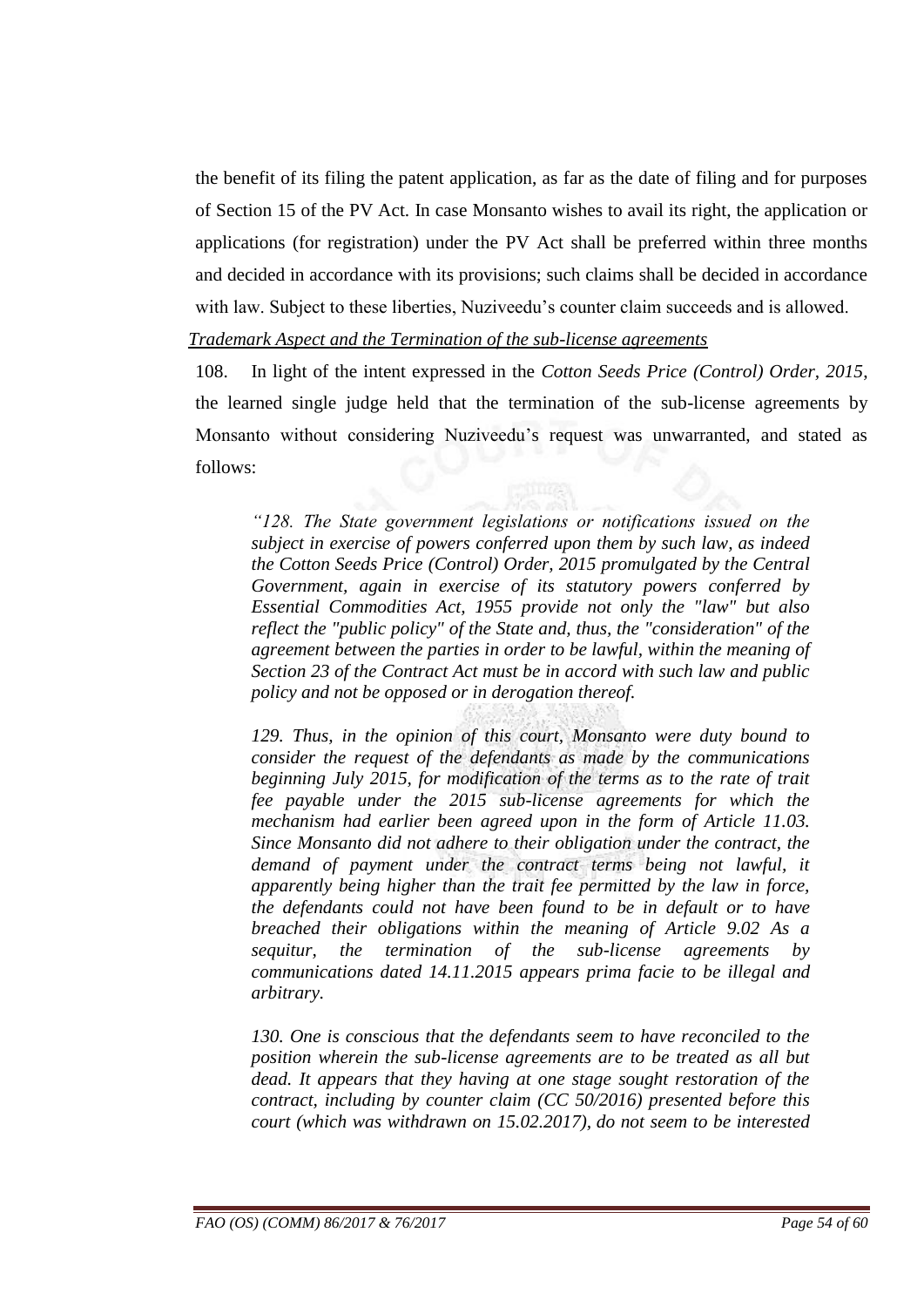*in renewed arrangement with the plaintiffs, now taking the position that the grant of patent itself is bad in law and thus, asserting their right to continued use of the technology with impunity. Having taken the plea in the case that the termination of the 2015 sub-license agreements was illegal and arbitrary, and having demonstrated this contention to be prima facie correct, the unilateral termination of the contract by the plaintiffs being unauthorised, the defendants cannot wish away the natural corollary of the sub-license agreements coming back to life. Their stand in this litigation that the suit patent was wrongly granted by the Indian patent office has been found prima facie to be devoid of merit. Having been the beneficiary of the patented technology ever since entering upon the sub-license agreements with the plaintiffs in 2004, and taking advantage of the same all these years, apparently for commercial exploitation, it does not lie in the mouth of the defendants to turn around and say that they cannot be bound by such obligations under the sublicense agreements as protect the statutory rights of the plaintiffs vis-a-vis the suit patent or the registered trademarks.*

*131. As this court is of the opinion that the sub-license agreements were illegally and arbitrarily sought to be terminated by the plaintiffs, the communications to such effect issued on 14.11.2015, followed by subsequent communications reiterating the same, are bound to be treated as of no consequence. In these circumstances, the parties are bound to be treated as continued to be locked with each other in the arrangement under the 2015 sub-license agreements, as the same stood prior to the purported termination communications dated 14.11.2015 (such communications being non-est) though, of course, with obligation for the consideration (trait value/ fee) to be charged not more than what is permitted by the law in India. For removal of doubts, if any, it must be added that such obligations vis-a-vis the trait fee chargeable would have to abide by the prescription in terms of the Cotton Seeds Price (Control) Order, 2015 as indeed of the Licensing and Formats for GM Technology Agreement Guidelines, 2016, both promulgated by the Government of India.‖*

109. It is evident, therefore, that the learned single judge held that for as long as the sub-license agreements were in force, or do not come to an end, by efflux of time, or upon being lawfully terminated, Nuziveedu cannot be injuncted against the use of the patented traits or the trademarks, and such rights to continued use of the suit patent or trademarks not being unconditional. With this subsisting position, the learned single judge held that no comment was necessary at that stage of the proceedings on the contentions of the parties as to the permissibility or otherwise of the use of the abbreviations "BG" and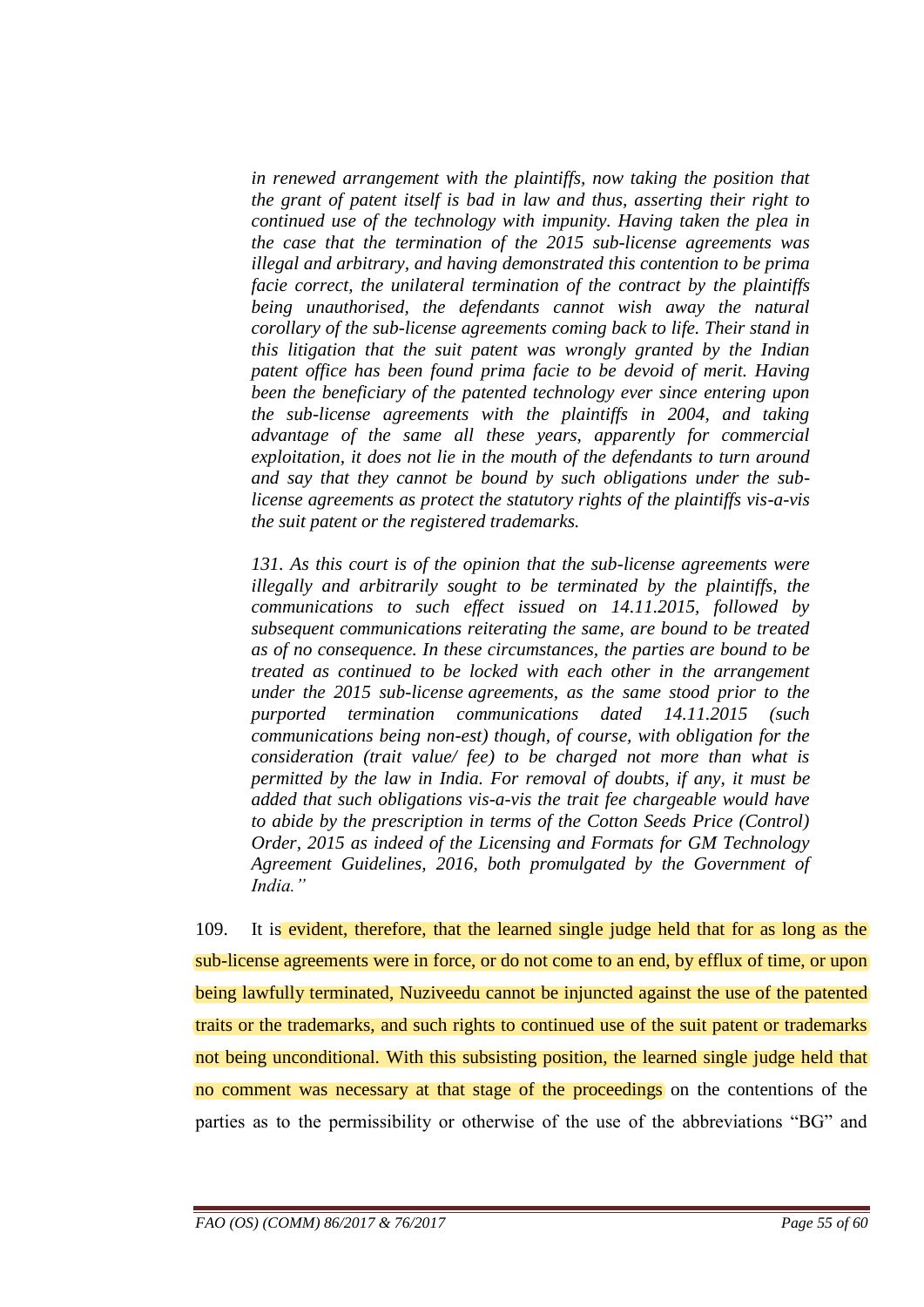"BG-II" by the defendants as trademarks.

110. Monsanto's grievance with respect to the learned single judge's directions, in its appeal, is regarding the *prima facie* conclusion that the termination of the sub-licenses was illegal. It is urged that as proprietor of the technology and sole owner of the knowledge, which results in the development of the concerned trait, it cannot be compelled to part with its information, nor be prevented from recovering from those using it in an unauthorized manner. It urges that with the service of notice and expiry of the period of notice, the sub-licenses ended. As agreements that are terminable, the remedy of injunction – at the behest of the counter claimant- was impermissible. Monsanto cites Sections 14 and 41 of the *Specific Relief Act* and states that no specific relief is permissible in respect of agreements for which adequate monetary compensation is available. Nuziveedu, on the other hand, urges that the *prima facie* conclusions as to illegality of the termination of the sub-licenses is justified and further that being an essential commodity, under law, Monsanto cannot stop supply of the seeds or varieties that contain the traits in question. It further urges that the proper remedy for Monsanto is to claim registration under the PV Act, and if its registered variety is infringed, seek appropriate relief. In the meanwhile, it is under an obligation to supply the seeds and varieties it has for the "trait value" fixed by the Central Government.

111. For a considerable time, seeds were listed as an "essential commodity" in terms of the *Essential Commodities Act, 1955* ("ECA"). On 12 July 2007, the *Essential Commodities Amendment Act, 2006*was notified by which "cotton seed" was deleted from the ECA. The amendment also introduced under Section 2A to the ECA, empowering the Central Government to add or remove any commodity to/from the Act in consultation with the State. On 22.12.2009, the Central Government by notification brought cottonseeds back in the list of essential commodities for six months; later by another notification, it was extended to one year and on 22.12.2010 the Central Government issued a Notification including cotton seeds under the schedule to the ECA. By a Central Government order dated 07.12.2015, in exercise of the powers under Section 3, ECA [Clauses  $5(1)$ , (2) and  $(5)$ ] the power to fix maximum price was conferred upon that government. Consequently, by a notification (dated 8 March, 2016) the maximum price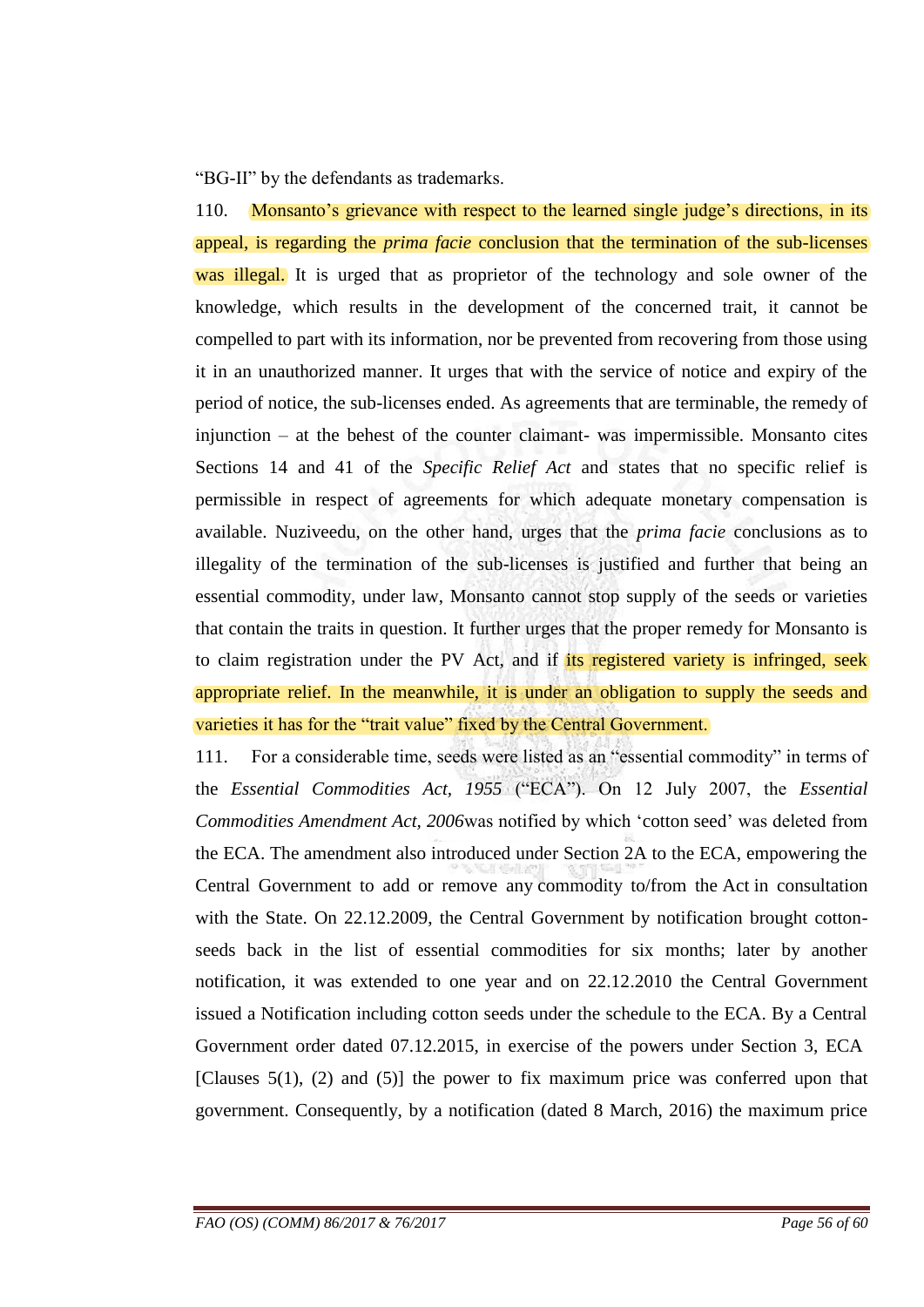for Bt. Cotton seed packets (450 grams of Bt. Cotton seed plus 120 grams refugia) was fixed for both BGI version and BG II version. The maximum price for Bt. Cotton seeds of the quantity notified for BG I is  $\overline{6}$  635 (with no trait value) and the maximum price for Bt. Cotton seeds of the BG II variety was fixed at  $\overline{\xi}800/(-1)$  (including  $\overline{\xi}40$  fixed for the trait value).

112. This court notices, at the outset that under Section 14 (1) (a) of the *Specific Relief Act*, there can be no specific performance of contracts for personal services. The supply of varieties or seeds, containing the Bt. trait, in this case, clearly does not fall within the exception under Section 14 (1) (a). Section 14 (b) and (d) fall into a category, or type, i.e where contractual obligations encompass minute details and continuous duty, which renders court's supervision impracticable, or for the oversight of which the court cannot enforce material terms. In terms of Section 14 (1) (c) specific relief cannot be granted in respect of a contract which is in its nature determinable. Under Section 41 (e) injunctive remedy is not available "to prevent the breach of a contract the performance of which would not be specifically enforced". Monsanto relies on Section 14 (1) (c), the termination notices it issued to Nuziveedu and Section 41 (1) (e) to say that it cannot be injuncted to continue to supply the seeds or mandated to supply materials containing Bt. Trait, at any value, other than what it wishes to collect, from a customer chosen by it. Nuziveedu cites the trait value, fixed in state legislation, inclusion of seeds under the ECA and Section 42 of the *Specific Relief Act*.

113. The facts of this case show that the agreements between the parties were for a defined time; Monsanto sought to terminate it and also sued for infringement; it sought interim injunction as well. Nuziveedu counter-claimed, justifying its refusal to pay anything more than the trait value fixed by state legislation, in the first instance, as well as the order issued by the Central Government in 2015. That the agreements are determinable cannot be *prima facie* denied. However, the question is: can injunction be refused, to Monsanto, or rather, can it be compelled to supply varieties containing the trait, for any price other than the price it seeks? It is here that Section 42 of the *Specific Relief Act*, requires a closer look. That provision clarifies that where a contract comprises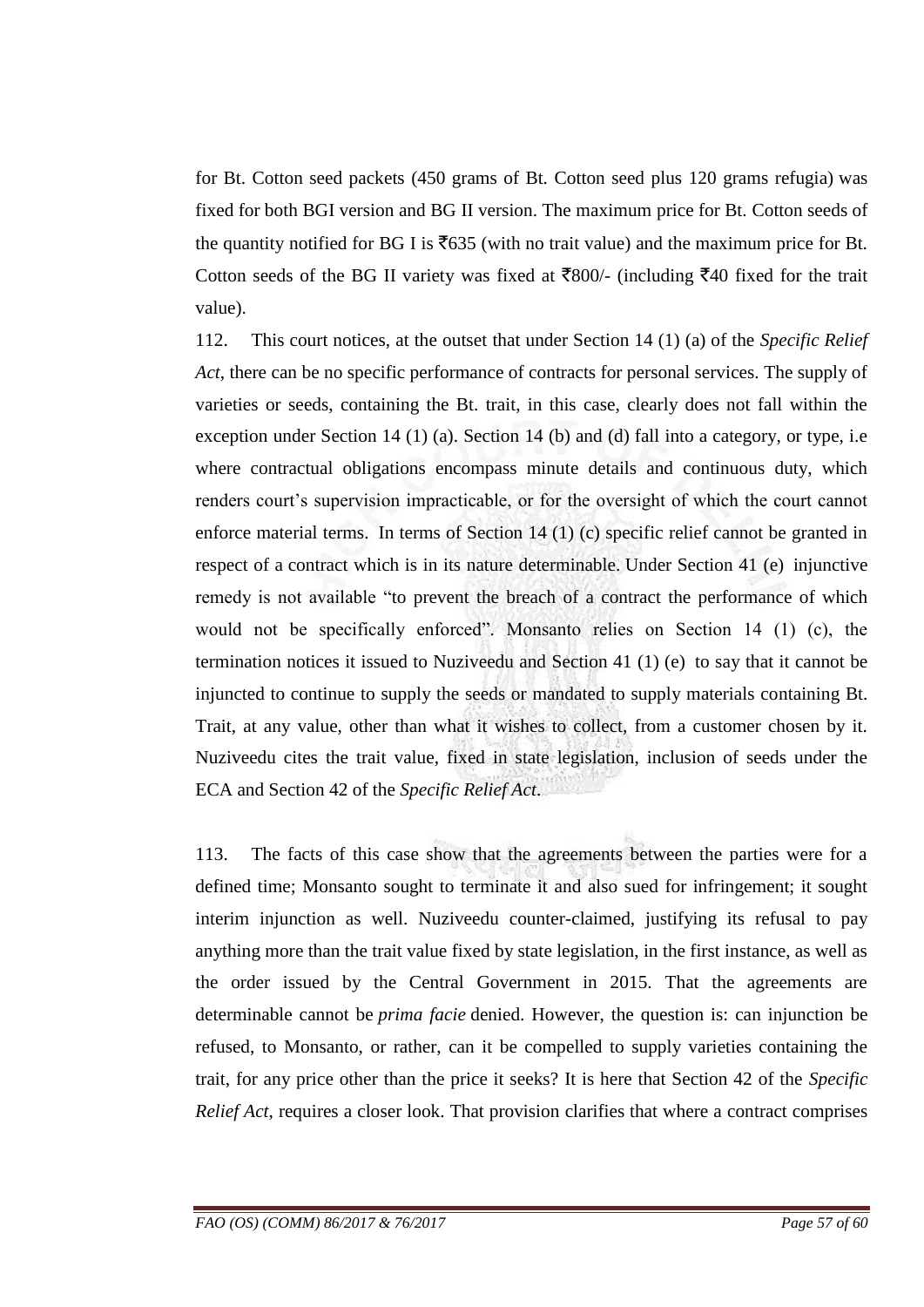an affirmative agreement to do a certain act, coupled with a negative agreement, express or implead, not to do a certain act, the circumstances that the Court is unable to compel specific performance of the affirmative agreement shall not preclude it from granting an injunction to perform the negative agreement. If the obligation of a seed developer or supplier is not to charge more than what the law prescribes, it cannot legally collect it, till the law is overborne in a manner known to the Constitution- either by judicial declaration or by repeal. In such context, the insistence of Monsanto that it is free to nevertheless withhold supplies of seeds or varieties of seeds, containing the Bt. Trait, to Nuziveedu, cannot be countenanced. In the facts of this case, *prima facie,* the Court holds that a negative obligation, implied to honour the existing law, binds the parties. Furthermore, as an essential commodity, the supply of which is regulated by law (including the control of trait value), Monsanto is obliged to maintain the supplies, to facilitate production of Nuziveedu"s varieties for onward sale to farmers, sowing and harvesting of the crop.

114. The court notes that the balance of convenience element is an important element that every court is compelled to weigh, apart from the question of *prima facie* likelihood of success in a suit or counter claim. The absence of a patent results in the lack of property in the use of CryAb2 and the consequent lack of control by Monsanto about its use by others, like Nuziveedu, who might have acquired it under agreement, lawfully, developed their varieties or breeds and sold it to the farming community. The grant of injunction is rendered untenable in these circumstances. Equally, the denial of a positive order, in the opinion of the court, results in the violation of provisions of the Essential Commodities Act, as it would deprive thousands, possibly a million or so farmers, the right to access to seeds that were hitherto available to them. This is a public interest element that the court cannot be blind to. In the ultimate event of Nuziveedu failing in its counter claim, the harm that might befall Monsanto during the *pendent lite* period is compensable, monetarily. In these circumstances, the Court is of opinion that pending trial of the suit, the directions of the learned single judge do not call for interference.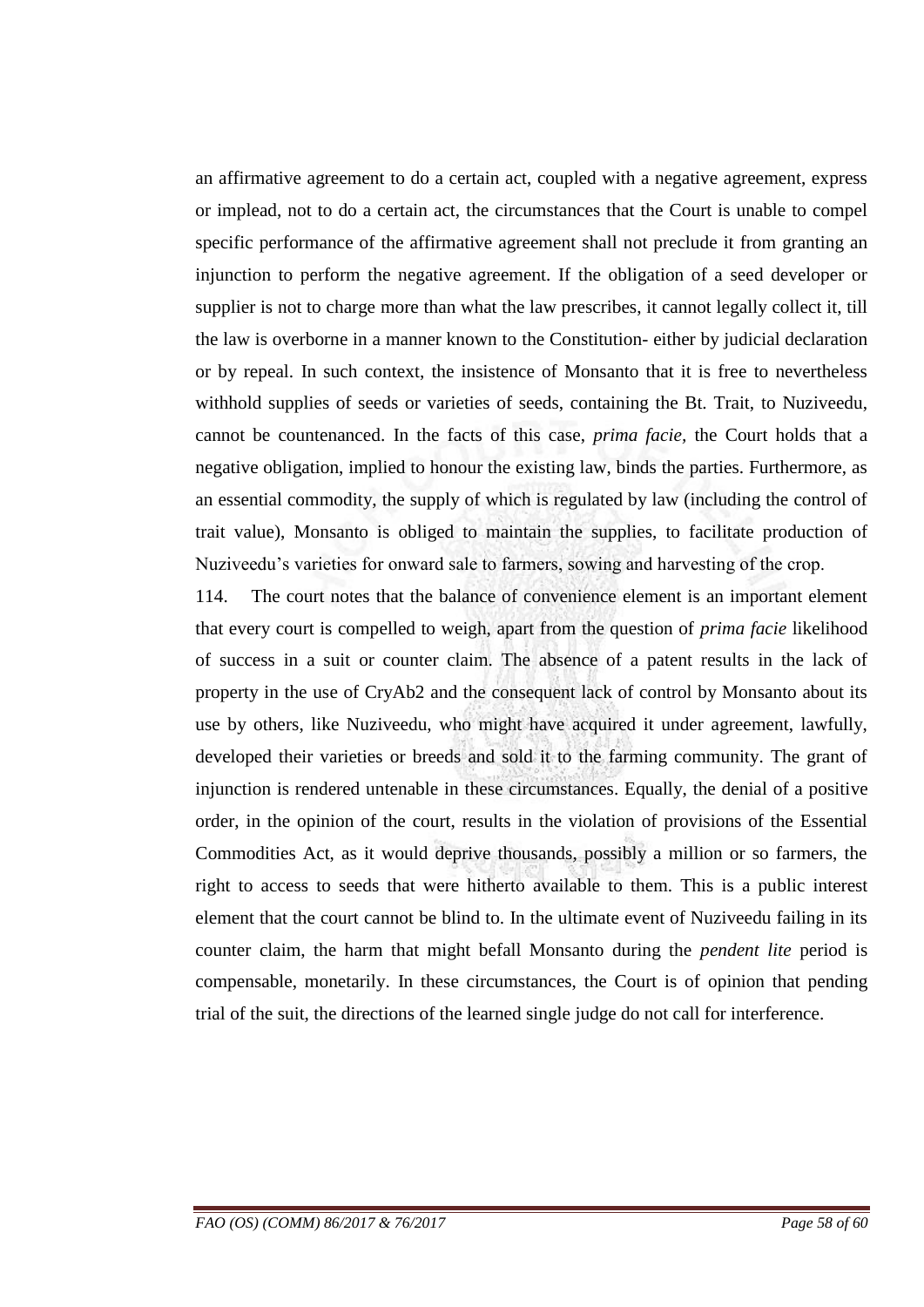115. As far as the challenge to the injunction with regard to trademark infringement is concerned, the learned single judge had recorded as follows:

"*84. Though at the hearing, the defendants made it clear that they do not intend to use the registered trademarks "BOLLGARD" or "BOLLGARD-II" of the plaintiffs, the plaintiffs argued that insistence on the use of abbreviations "BG" "BG-I" or "BG-II" or any variation thereof is specious and ex facie unsustainable, referring in this context, inter alia, to Section 2(o) of the Trademarks Act wherein "name" includes any abbreviation thereof, as is relevant for purposes of the definition of the expression "mark" given in Section 2(m) of the Trademarks Act.*"

116. In view of the above reasons, this Court records its conclusions and directs as follows:

(1) The subject patent falls within the exclusion spelt out by Section 3 (j) of the *Patents Act*; the subject patent and the claims covered by it are consequently held to be unpatentable. Nuziveedu's counter claim is, therefore, entitled to succeed and is consequently allowed.

(2) Monsanto"s Suit CS(OS)(Comm) 132/2016, to the extent it seeks enforcement of the subject patent, is dismissed. However, the suit can proceed with respect to the claim for damages and other reliefs, in the light of the sub-license termination notices issued.

(3) The learned single judge"s directions to Monsanto to continue with its obligations under the sub-license agreements, including consequential orders with respect to payment and receipt of trait value, are upheld.

(4) Monsanto can apply for registration under the PV Act (within three months of this judgment); if it does so in terms of this judgment, the benefit of its previous patent can be granted to it, for the purposes of the said Act, in respect of determination of prior publication provisions and requirements.